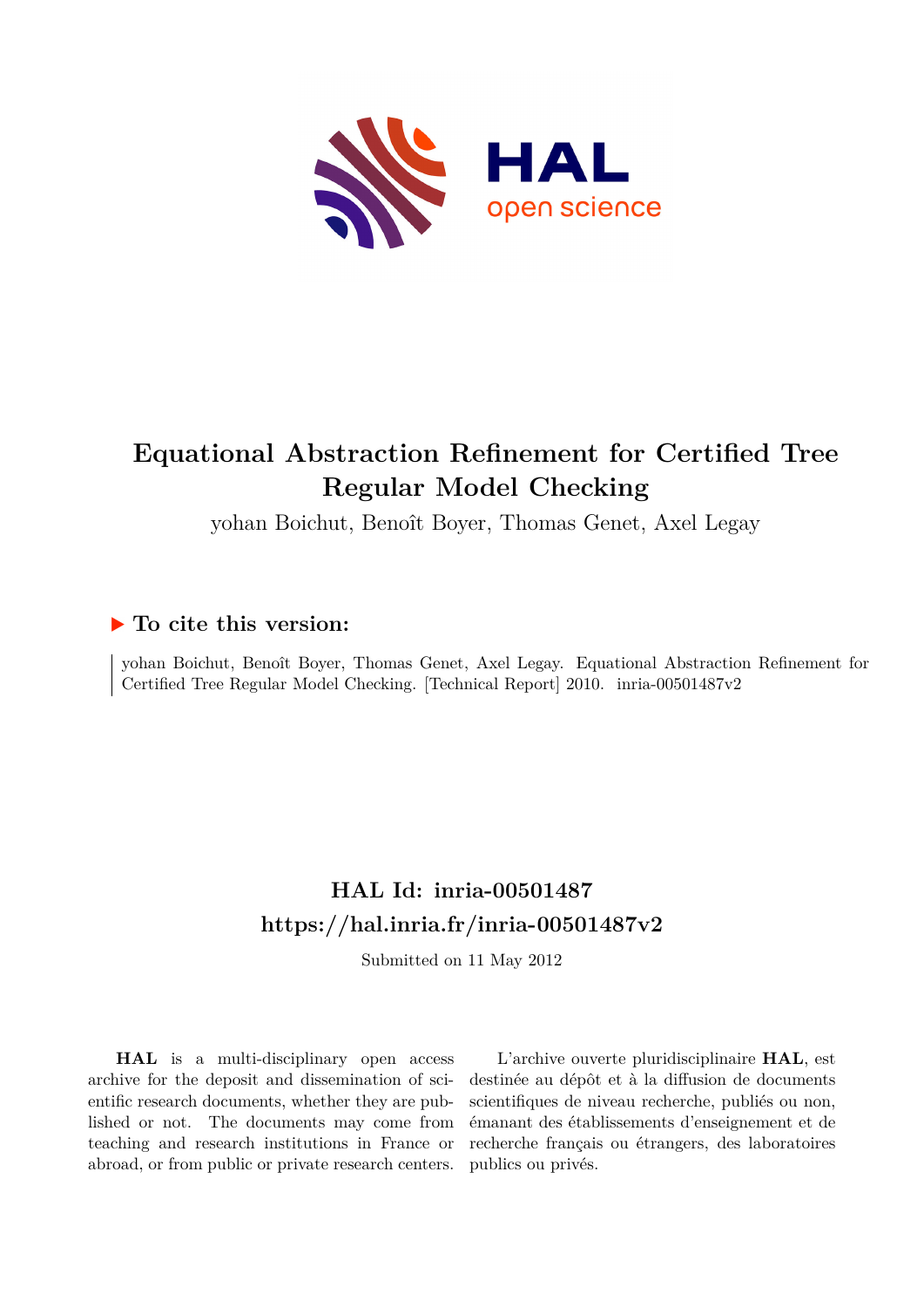## Equational Abstraction Refinement for Certified Tree Regular Model Checking

Y. Boichut<sup>1</sup>, B. Boyer<sup>4</sup>, T. Genet<sup>2</sup>, and A. Legay<sup>3</sup>

 $^{\rm 1}$  LIFO - Université Orléans, France <sup>2</sup> IRISA - Université Rennes 1, France 3 INRIA - Rennes, France <sup>4</sup> VERIMAG - Université Joseph Fourier, France

Abstract. Tree Regular Model Checking (TRMC) is the name of a family of techniques for analyzing infinite-state systems in which states are represented by trees and sets of states by tree automata. The central problem is to decide whether a set of bad states belongs to the set of reachable states. An obstacle is that this set is in general neither regular nor computable in finite time.

This paper proposes a new CounterExample Guided Abstraction Refinement (CEGAR) algorithm for TRMC. Our approach relies on a new equational-abstraction based completion algorithm to compute a regular overapproximation of the set of reachable states in finite time. This set is represented by  $\mathcal{R}_{\textit{E}}$ -automata, a new extended tree automaton formalism whose structure can be exploited to detect and remove false positives in an efficient manner. Our approach has been implemented in TimbukCEGAR, a new toolset that is capable of analyzing Java programs by exploiting an elegant translation from the Java byte code to term rewriting systems. Experiments show that TimbukCEGAR outperforms existing CEGAR-based completion algorithms. Contrary to existing TRMC toolsets, the answers provided by TimbukCEGAR are certified by Coq, which means that they are formally proved correct.

## 1 Introduction

Infinite-state models are often used to avoid potentially artificial assumptions on data structures and architectures, e.g. an artificial bound on the size of a stack or on the value of an integer variable. At the heart of most of the techniques that have been proposed for exploring infinite state spaces, is a symbolic representation that can finitely represent infinite sets of states. In this paper, we rely on Tree Regular Model Checking (TRMC) [19, 31], and assume that states of the system are represented by trees and sets of states by tree automata. The transition relation of the system is represented by a set of rewriting rules. Contrary to specific approaches that are dedicated to specific applications, TRMC is generic and expressive enough to describe a broad class of communication protocols [5], various C programs [16] with complex data structures, multi-threaded programs [34], cryptographic protocols [26, 28, 6], and Java [13].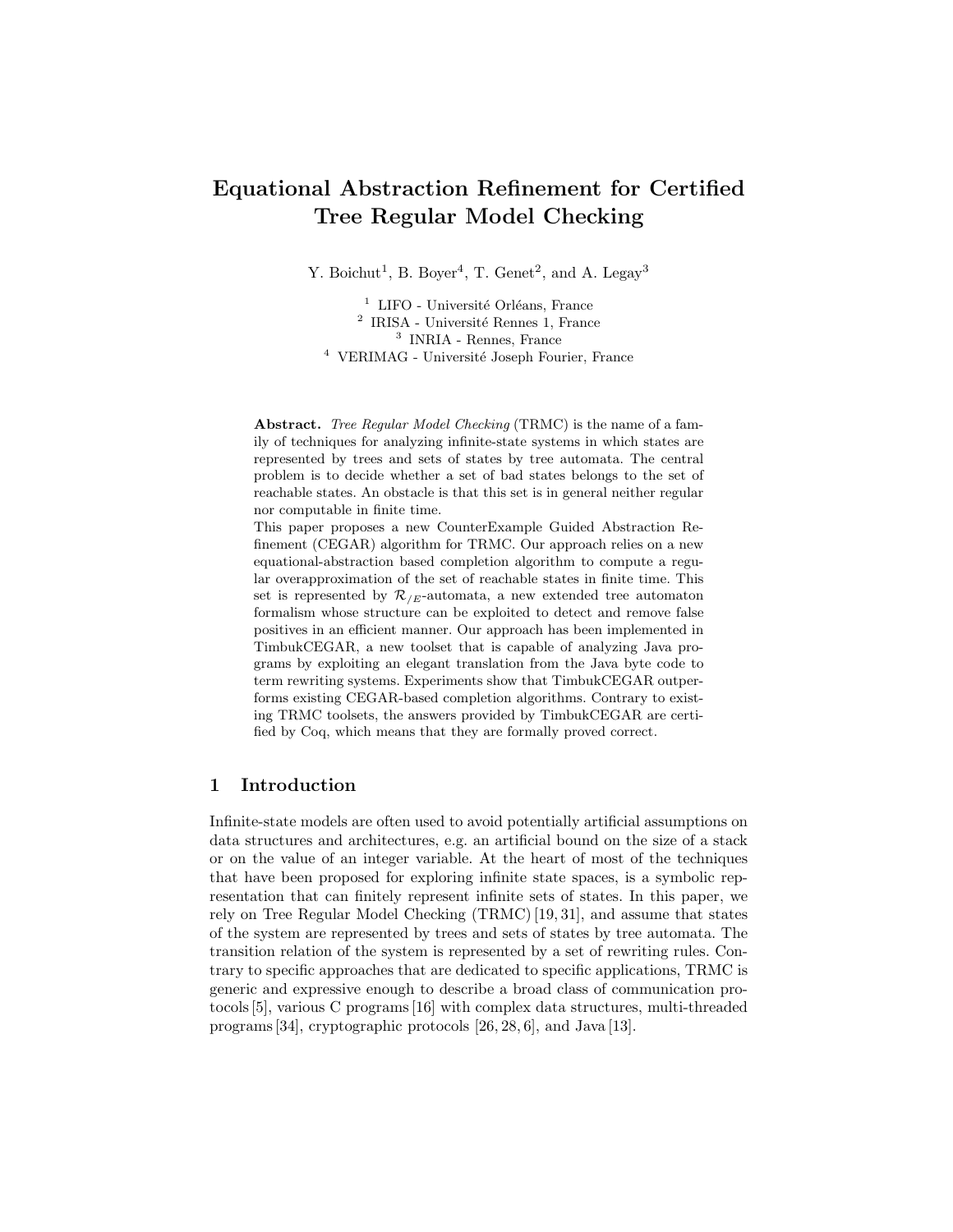In TRMC, the central objective is to decide whether a set of states representing some state-property belongs to the set of reachable states. An obstacle is that this set is in general neither regular nor computable in a finite time. Most existing solutions rely on computing the transitive closure of the transition relation of the systems through heuristic-based semi-algorithms [31, 5], or on the computation of some regular abstraction of the set of reachable states [19, 16]. While the first approach is precise, it is acknowledged to be ineffective on complex systems. This paper focuses on the second approach.

The first abstraction-based technique for TRMC, Abstract Tree Regular Model *Checking* (ATRMC), was proposed by Bouajjani et al  $[17, 15, 16]$ . ATRMC computes sequences of automata by successive applications of the rewriting relation to the automaton representing the initial set of states. After each computation step, techniques coming from predicate abstraction are used to over-approximate the set of reachable states. If the property holds on the abstraction, then it also holds on the concrete system. Otherwise, a counter-example is detected and the algorithm has to decide if it is a false positive or not. In case of a spurious counter-example, the algorithm refines the abstraction by backward propagation of the set of rewriting rules. The approach, which may not terminate, proceeds in a CounterExample Guided Abstraction Refinement fashion by successive abstraction/refinement until a decision can be taken. The approach has been implemented in a toolset capable, in part, to analyse C programs.

Independently, Genet et al. [24] proposed *Completion* that is another technique to compute an over-approximation of the set of reachable states. Completion exploits the structure of the term rewriting system to add new transitions in the automaton and obtain a possibly overapproximation of the set of one-step successor states. Completion leads to a direct application of rewriting rules to the automaton, while other approaches rely on possibly heavy applications of sequences of transducers to represent this step. Completion alone may not be sufficient to finitely computes the set of reachable states. A first solution to this problem is to plug one of the abstraction techniques implemented in ATRMC. However, in this paper, we prefer another solution that is to apply equational abstraction [33]. There, the merging of states is induced by a set of equations that largely exploit the structure of the system under verification and its corresponding TRS, hence leading to accurate approximations. We shall see that, initially, such equations can easily be derived from the structure of the system. Latter, they are refined automatically with our procedure without manual intervention. Completion with equational abstraction has been applied to very complex case studies such as the verification of (industrial) cryptography protocols [26, 28] and Java bytecode applications [13]. CEGAR algorithms based on equational-abstraction completion exist [11, 12], but are known to be inefficient.

In this paper, we design the first efficient and certified CEGAR framework for equational-abstraction based completion algorithm. Our approach relies on  $\mathcal{R}_{F}$ -automaton, that is a new tree automaton formalism for representing sets of reachable states. In  $\mathcal{R}_{/E}$ -automata, equational abstraction does not merge states, but rather link them with rewriting rules labeled with equations. Such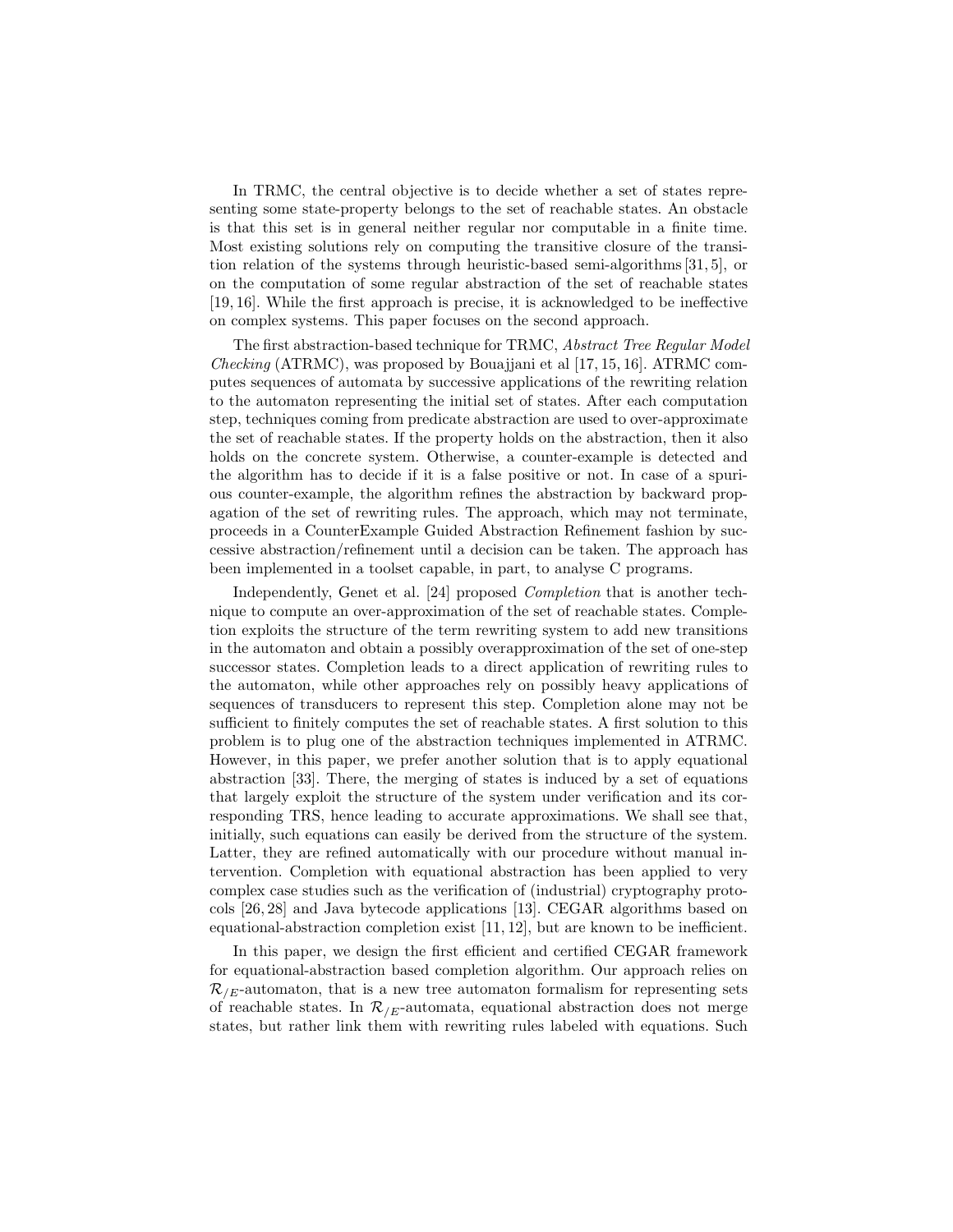technique is made easy by exploiting the nature of the completion step. During completion steps, such equations are propagated, and the information can used to efficiently decide whether a set of terms is reachable from the set of initial states. If the procedure concludes positively, then the term is indeed reachable. Else, one has to refine the  $\mathcal{R}_{/E}$ -automaton and restart the process again.

Our approach has been implemented in TimbukCEGAR. (T)RMC toolsets result from the combination of several libraries, each of them being implemented with thousands of lines of code. It is thus impossible to manually prove that those tool deliver correct answers. A particularity of TimbukCEGAR is that it is certified. In order to ensure that the whole set of reachable states has been explored, any TRMC technique needs to check whether a candidate overapproximation B is indeed a fixed point, that is if  $\mathcal{L}(B) \supseteq \mathcal{R}^*(\mathcal{L}(A))$ . Such check has been implemented in various TRMC toolsets, but there is no guarantee that it behaves correct. In [20], a checker for tree automata completion was designed and proved correct using the Coq  $[10]$  proof assistant. Any automaton  $B$  that passes the checker can be claimed to formally satisfy the fixed point. TimbukCEGAR implements an extension of [20] for  $\mathcal{R}_{/E}$ -automata, which means that the tool delivers correct answers. Our TimbukCEGAR is capable, in part, of analyzing Java programs by exploiting a elegant translation from the javabyte code to term rewriting systems. Experiments show that TimbukCEGAR outperforms existing CEGAR-based completion algorithms by orders of magnitude.

Related work. Regular Model Checking (RMC) was first applied to compute the set of reachable states of systems whose configurations are represented by words [18, 14, 22]. The approach was then extended to trees and applied to very simple case studies [5, 19]. Other regular model checking works can be found in [3, 4], where an abstraction of the transition relation allows to exploit well-quasi ordering for finite termination. Such techniques may introduce false positives; a CEGAR approach exists for the case of finite word [2], but not for the one of trees. Learning techniques apply to RMC [37, 38] but trees have not yet been considered. We mention that our work extends equational abstractions [33, 36] with counter-example detection and refinement. We mention the existence of other automata-based works that can handle a specific class of system [34]. CEGAR principles have been implemented in various tools such as Arme [35] or SLAM [8]. Those specific tools are more efficient than our approach. On the other hand, RMC and rewriting rules offers a more general framework in where the abstraction and the refinements can be computed in a systematic manner.

Structure of the paper. Section 2 introduces the basic definitions and concepts used in the paper. TRMC and Completion are introduced in Section 3.  $\mathcal{R}_{/E}$ -automata are introduced in Section 4. A new completion procedure is then defined in Section 5. Section 6 proposes a CEGAR approach for TRMC and Completion. Section 7 presents TimbukCEGAR. Section 8 concludes the paper and discusses future research. Due to space constraints proofs are reported to appendix.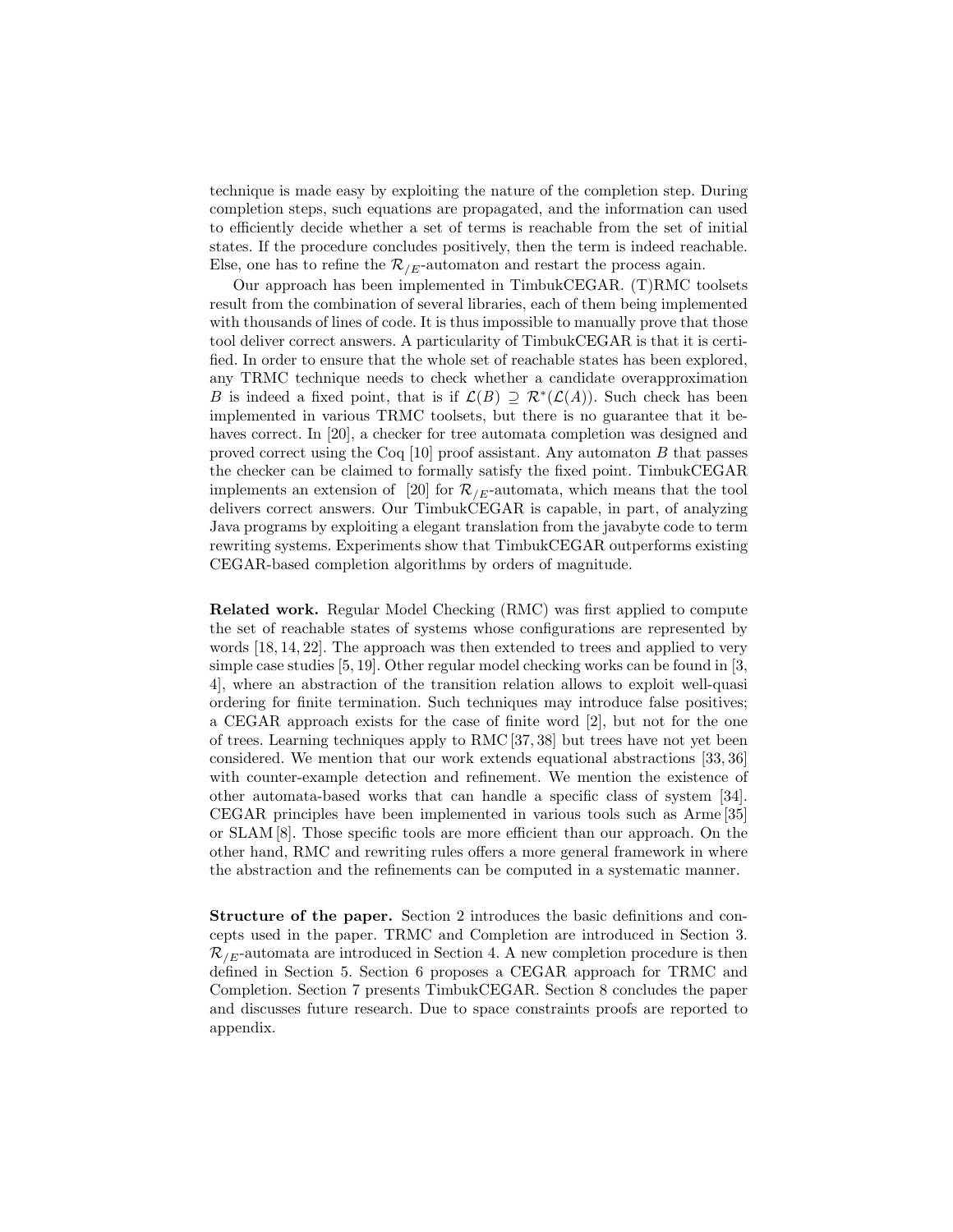## 2 Background

In this section, we introduce some definitions and concepts that will be used throughout the rest of the paper (see also [7, 21, 30]). Let  $\mathcal F$  be a finite set of symbols, each associated with an arity function, and let  $X$  be a countable set of variables.  $\mathcal{T}(\mathcal{F}, \mathcal{X})$  denotes the set of terms and  $\mathcal{T}(\mathcal{F})$  denotes the set of ground terms (terms without variables). The set of variables of a term  $t$  is denoted by  $Var(t)$ . A substitution is a function  $\sigma$  from X into  $\mathcal{T}(\mathcal{F},\mathcal{X})$ , which can be uniquely extended to an endomorphism of  $\mathcal{T}(\mathcal{F}, \mathcal{X})$ . A position p for a term t is a word over N. The empty sequence  $\lambda$  denotes the top-most position. The set  $\mathcal{P}os(t)$  of positions of a term t is inductively defined by  $\mathcal{P}os(t) = {\lambda}$  if  $t \in \mathcal{X}$ and  $Pos(f(t_1,..., t_n)) = {\lambda} \cup {i.p | 1 \le i \le n$  and  $p \in Pos(t_i)$  otherwise. If  $p \in \mathcal{P}os(t)$ , then  $t|_p$  denotes the subterm of t at position p and  $t[s]_p$  denotes the term obtained by replacement of the subterm  $t|_p$  at position p by the term s.

A term rewriting system (TRS) R is a set of rewrite rules  $l \rightarrow r$ , where  $l, r \in \mathcal{T}(\mathcal{F}, \mathcal{X}), l \notin \mathcal{X}$ , and  $Var(l) \supseteq Var(r)$ . A rewrite rule  $l \to r$  is left-linear (resp. right-linear) if each variable of  $l$  (resp. r) occurs only once in l. A TRS  $\mathcal R$ is left-linear if every rewrite rule  $l \to r$  of R is left-linear. The TRS R induces a rewriting relation  $\rightarrow_{\mathcal{R}}$  on terms as follows. Let  $s, t \in \mathcal{T}(\mathcal{F}, \mathcal{X})$  and  $l \rightarrow r \in \mathcal{R}$ ,  $s \to_{\mathcal{R}} t$  denotes that there exists a position  $p \in \mathcal{P}os(s)$  and a substitution  $\sigma$  such that  $s|_p = l\sigma$  and  $t = s[r\sigma]_p$ . The reflexive transitive closure of  $\rightarrow_{\mathcal{R}}$  is denoted by  $\rightarrow_{\mathcal{R}}^*$  and  $s \rightarrow_{\mathcal{R}}^* t$  denotes that  $s \rightarrow_{\mathcal{R}}^* t$  and t is irreducible by  $\mathcal{R}$ . The set of  $\mathcal{R}$ descendants of a set of ground terms  $I$  is  $\mathcal{R}^*(I) = \{t \in \mathcal{T}(\mathcal{F}) \mid \exists s \in I \text{ s.t. } s \to^*_{\mathcal{R}}\}$ t}. An equation set E is a set of equations  $l = r$ , where  $l, r \in \mathcal{T}(\mathcal{F}, \mathcal{X})$ . For all equation  $l = r \in E$  and all substitution  $\sigma$ , we have  $l\sigma =_E r\sigma$ . The relation  $=_E$  is the smallest congruence such that for all substitution  $\sigma$  we have  $l\sigma = r\sigma$ . Given a TRS R and a set of equations E, a term  $s \in \mathcal{T}(\mathcal{F})$  is rewritten modulo E into  $t \in \mathcal{T}(\mathcal{F})$ , denoted  $s \to_{\mathcal{R}/E} t$ , if there exist  $s' \in \mathcal{T}(\mathcal{F})$  and  $t' \in \mathcal{T}(\mathcal{F})$  such that  $s =_E s' \rightarrow_{\mathcal{R}} t' =_E t$ . Thus, the set of R-descendants modulo E of a set of ground terms I is  $\mathcal{R}_{/E}^*(I) = \{t \in \mathcal{T}(\mathcal{F}) \mid \exists s \in I \text{ s.t. } s \to_{\mathcal{R}/E}^* t\}.$ 

Let Q be a finite set of symbols with arity 0, called *states*, such that  $Q \cap \mathcal{F} = \emptyset$ .  $\mathcal{T}(\mathcal{F} \cup Q)$  is called the set of *configurations*. A transition is a rewrite rule  $c \to q$ , where c is a configuration and  $q$  is state. A transition is *normalized* when  $c = f(q_1, \ldots, q_n)$ ,  $f \in \mathcal{F}$  is of arity n, and  $q_1, \ldots, q_n \in Q$ . A  $\varepsilon$ -transition is a transition of the form  $q \to q'$  where q and q' are states. A bottom-up nondeterministic finite tree automaton (tree automaton for short) over the alphabet F is a tuple  $A = \langle F, Q, Q_F, \Delta \rangle$ , where  $Q_F \subseteq Q$ ,  $\Delta$  is a set of normalized transitions and  $\varepsilon$ -transitions. The transitive and reflexive *rewriting relation* on  $\mathcal{T}(\mathcal{F}\cup Q)$  induced by all the transitions of A is denoted by  $\rightarrow_A^*$ . The tree language recognized by A in a state q is  $\mathcal{L}(A,q) = \{t \in \mathcal{T}(\mathcal{F}) \mid t \to_A^* q\}$ . We define  $\mathcal{L}(A) = \bigcup_{q \in Q_F} \mathcal{L}(A, q).$ 

## 3 Tree Regular Model Checking with Completion

We first introduce *Tree Regular Model Checking* (TRMC), a tree automata based framework to represent possibly infinite-state systems. In TRMC, a program is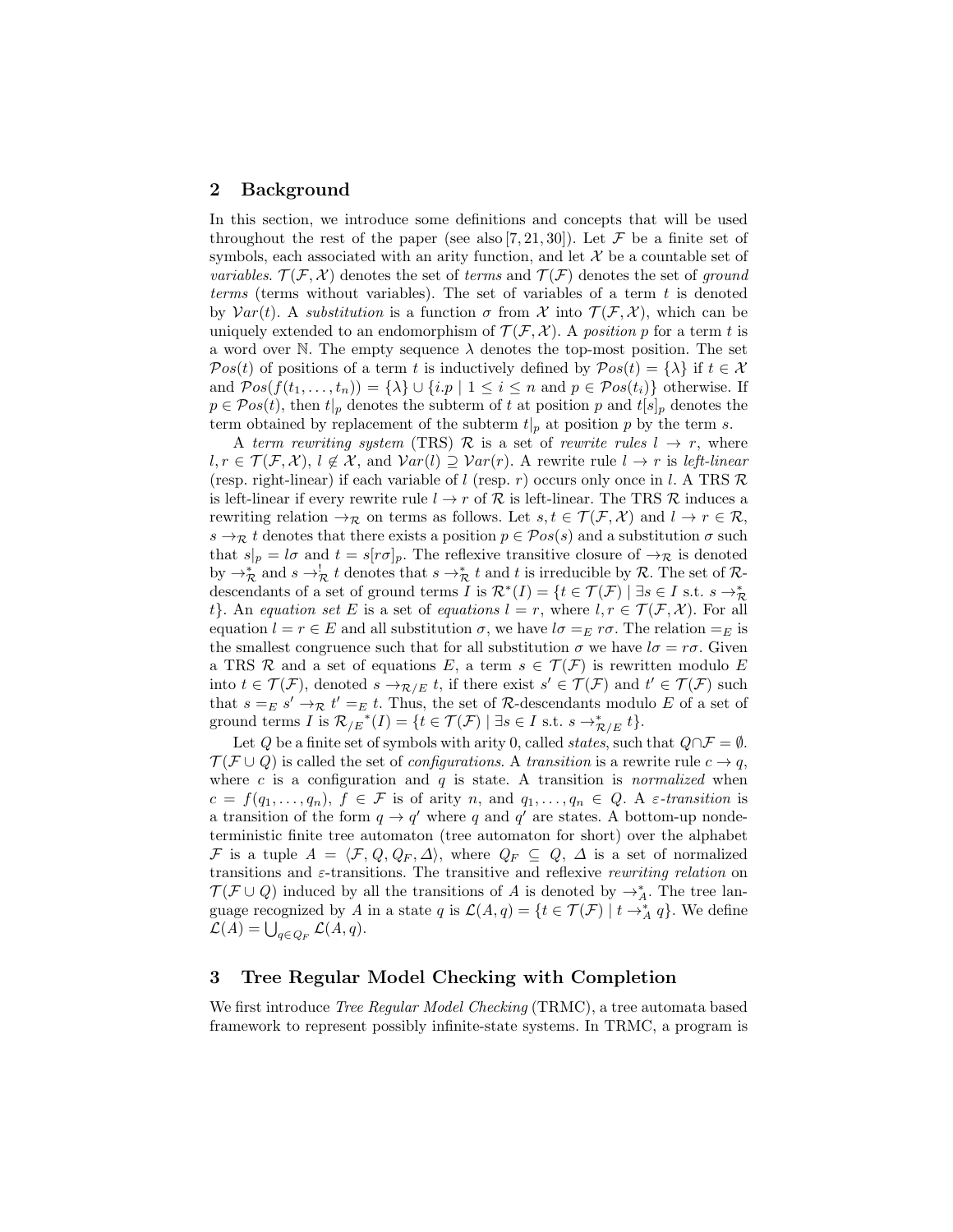represented by a tuple  $(\mathcal{F}, A, \mathcal{R})$ , where  $\mathcal F$  is an alphabet on which a set of terms  $\mathcal{T}(\mathcal{F})$  can be defined; A is the tree automaton representing a possibly infinite set of configurations I, and  $\mathcal R$  is a set of term rewriting rules that represent a transition relation Rel. We consider the following problem.

**Definition 1 (Reachability Problem (RP)).** Consider a program  $(F, A, \mathcal{R})$ and a set of bad terms Bad. The Reachability Problem consists in checking whether there exists a term of  $\mathcal{R}^*(\mathcal{L}(A))$  that belongs to Bad.

For finite-state systems, computing the set of reachable terms  $(\mathcal{R}^*(\mathcal{L}(A)))$  reduces to enumerating the terms that can be reached from the initial set of configurations. For infinite-state systems, acceleration-based methods are needed to perform this possibly infinite enumeration in a finite time. In general, such accelerations are not precise and the best one can obtain is an R-closed approximation  $A_{\mathcal{R},E}^*$ . A tree automaton  $A_{\mathcal{R},E}^*$  is R-closed if for all terms  $s, t \in \mathcal{T}(\mathcal{F})$  such that  $s \to_{\mathcal{R}} t$  and s is recognized by  $A_{\mathcal{R},E}^*$  into state q then so is t. It is easy to see that if  $A_{\mathcal{R},E}^*$  is  $\mathcal{R}\text{-closed}$  and  $\mathcal{L}(A_{\mathcal{R},E}^*)\supseteq \mathcal{L}(A)$ , then  $\mathcal{L}(A_{\mathcal{R},E}^*)\supseteq \mathcal{R}^*(\mathcal{L}(A))$ . A wide range of acceleration techniques have been developed, most of them have been discussed in Section 1. Here, we focus on Completion [24], whose objective is to computes successive automata  $A^0_{\mathcal{R}} = A, A^1_{\mathcal{R}}, A^2_{\mathcal{R}}, \dots$  that represent the effect of applying the set of rewriting rules to the initial automaton. To compute infinite sets in a finite time, each completion step is eventually followed by an widening operator. More precisely, each application of  $R$ , which is called a *com*pletion step, consists in searching for *critical pairs*  $\langle t, q \rangle$  with  $s \to \mathcal{R}$  t,  $s \to^*_{A} q$ and  $t \nightharpoonup_A^* q$ . The idea being that the algorithm solves the critical pair by building from  $A_R^i$ , a new tree automaton  $A_R^{i+1}$  with the additional transitions that represent the effect of applying  $R$ . As the language recognized by  $A$  may be infinite, it is not possible to find all the critical pairs by enumerating the terms that it recognizes. The solution that was promoted in [24] consists in applying sets of substitutions  $\sigma : \mathcal{X} \mapsto Q$  mapping variables of rewrite rules to states that represent infinite sets of (recognized) terms. Given a tree automaton  $A_R^i$  and a rewrite rule  $l \to r \in \mathcal{R}$ , to find all the critical pairs of  $l \to r$  on  $A_{\mathcal{R}}^i$ , completion uses a matching algorithm [23] that produces the set of substitutions  $\sigma : \mathcal{X} \mapsto Q$ and states  $q \in Q$  such that  $l\sigma \to_{A^i_{\mathcal{R}}}^* q$  and  $r\sigma \to_{A^i_{\mathcal{R}}}^* q$ . Solving critical pairs thus consists in adding new transitions:  $r\sigma \rightarrow q'$  and  $\ddot{q}' \rightarrow q$ . Those new transitions may have to be normalized in order to satisfy the definition of transitions of tree automata (see [23] for details). As it was shown in [24], this operation may add not only new transitions but also new states to the automaton. In the rest of the paper, the completion-step operation will be represented by C, i.e., the automaton obtained by applying the completion step to  $A^i_{\mathcal{R}}$  is denoted  $\mathcal{C}(A^i_{\mathcal{R}})$ . Observe that when considering right-linear rewriting rules, we have that C is precise, i.e. it does not introduce in  $A_{\mathcal{R}}^{i+1}$  terms that cannot be obtain from  $A_{\mathcal{R}}^{i}$  by applying the set of rewriting rules. Observe also that if the system is non left-linear, then completion step may not produce all the reachable terms. Non left-linear rules will not be considered in the present paper.

The problem is that, except for specific classes of systems [23, 25], the automaton representing the set of reachable terms cannot be obtained by applying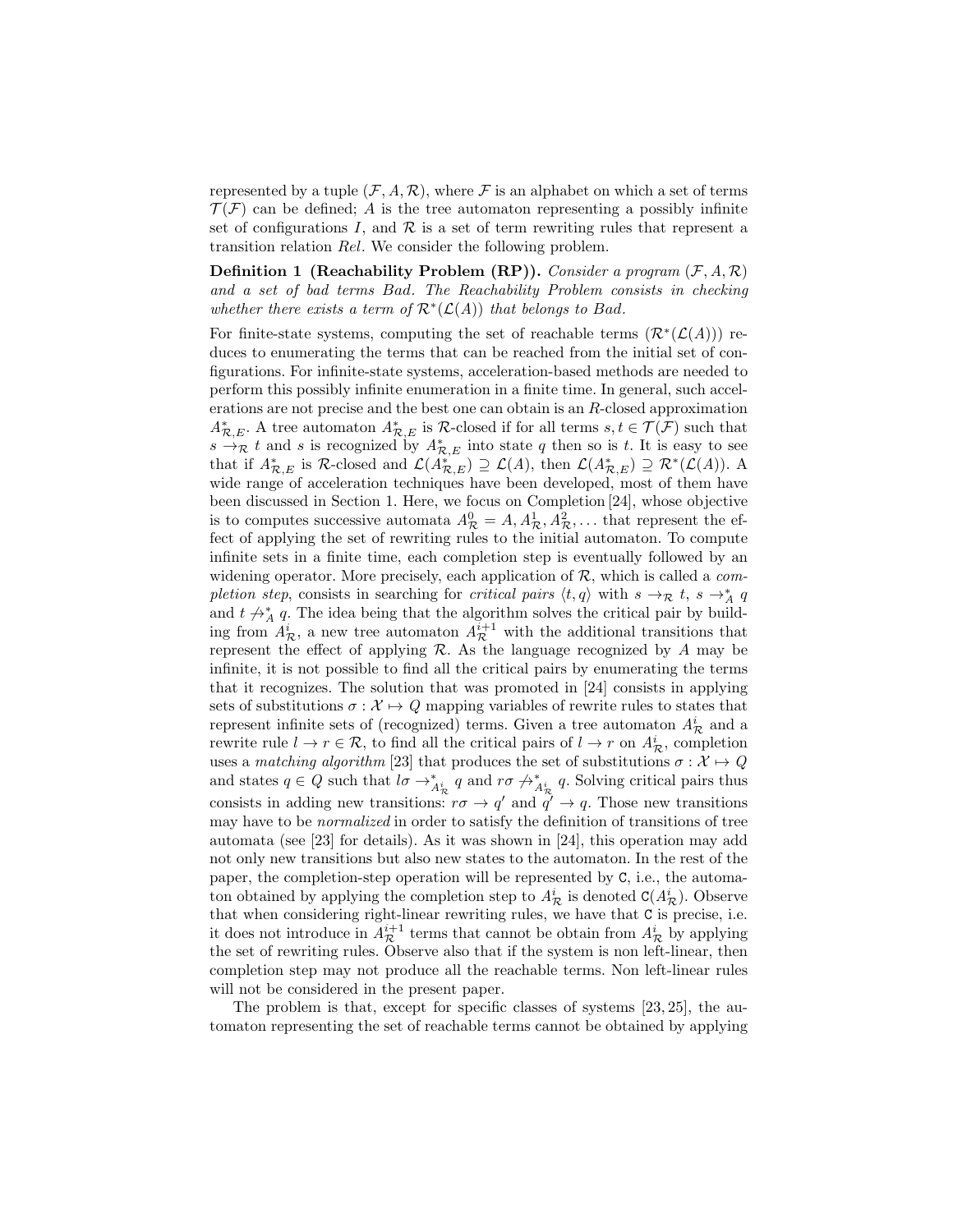a finite number of completion steps. The computation process thus needs to be accelerated. For doing so, we apply a *widening operator*  $W$  that uses a set  $E$  of equations<sup>5</sup> to merge states and produce a  $R$ -closed automaton that is an overapproximation of the set of reachable terms, i.e., an automaton  $A_{\mathcal{R},E}^*$  such that  $\mathcal{L}(A_{\mathcal{R},E}^*) \supseteq \mathcal{R}^*(\mathcal{L}(A)).$  An equation  $u = v$  is applied to a tree automaton A as follows: for all substitution  $\sigma : \mathcal{X} \mapsto Q$  and distinct states  $q_1$  and  $q_2$  such that  $u\sigma \rightarrow_A^* q_1$  and  $v\sigma \rightarrow_A^* q_2$ , states  $q_1$  and  $q_2$  are merged. Completion and widening steps are applied, i.e.,  $A_{\mathcal{R},E}^{i+1} = W(C(A_{\mathcal{R},E}^i))$ , until a R-closed fixpoint  $A_{\mathcal{R},E}^*$  is found. Our approximation framework and methodology are close to the equational abstractions of [33]. In [27], it has been shown that, under some assumptions, the widening operator may be exact, i.e., does not add terms that are not reachable.

Example 1. Let  $\mathcal{R} = \{f(x) \to f(s(s(x)))\}$  be a rewriting system,  $E = \{s(s(x)) =$ s(x)} be an equation, and  $A = \langle \mathcal{F}, Q, Q_F, \Delta \rangle$  be a tree automaton with  $Q_F =$  ${q_0}$  and  $\Delta = {a \rightarrow q_1, f(q_1) \rightarrow q_0}$ , i.e.  $\mathcal{L}(A) = {f(a)}$ . The first completion step finds the following critical pair:  $f(q_1) \rightarrow_A^* q_0$  and  $f(s(s(q_1))) \not\rightarrow_A^* q_0$ . Hence, the completion algorithm produces  $A^1_{\mathcal{R}} = \mathcal{C}(A)$  having all transitions of A plus  $\{s(q_1) \to q_2, s(q_2) \to q_3, f(q_3) \to q_4, q_4 \to q_0\}$  where  $s(s(q_1)) = s(q_1)$  $A^1_{\mathcal{R}}$   $*$ ŗ  $* \mid A_{\tau}^1$  $\boldsymbol{\mathcal{R}}$ ľ  $q_3$   $q_2$ 

 $q_2, q_3, q_4$  are new states produced by normalization of  $f(s(s(q_1))) \to q_0$ . Applying W with the equation  $s(s(x)) = s(x)$  on  $A^1_{\mathcal{R}}$  is equivalent to rename  $q_3$  into  $q_2$ . The set of transitions of  $A^1_{\mathcal{R},E}$  is thus  $\Delta \cup \{s(q_1) \to q_2, s(q_2) \to q_2, f(q_2) \to q_4, q_4 \to$  $q_0$ . Completion stops on  $A_{\mathcal{R},E}^1$  that is  $\mathcal{R}\text{-closed}$ , and thus  $A_{\mathcal{R},E}^* = A_{\mathcal{R},E}^1$ .

Observe that if the intersection between  $A_{\mathcal{R},E}^*$  and  $Bad$  is not empty, then it does not necessarily mean that the system does not satisfy the property. Consider a set  $Bad = \{f(s(a)), f(s(s(a)))\}$ , the first term of this set is not reachable from A, but the second is. There is thus the need to successively refine the  $\mathcal{R}$ closed automaton. The latter can be done by using a CounterExample Guided Abstraction Refinement algorithm (CEGAR). Developing such an algorithm for completion and equational abstraction is the objective of this paper.

## 4  $\mathcal{R}_{\textit{E}}$ -Automata

Existing CEGAR approaches [17, 15, 16, 11] check for spurious counter examples by performing a sequence of applications of the rewriting rules to  $A_{\mathcal{R},E}^*$ . To avoid this potentially costly step, we suggest to replace the merging of states by the addition of new rewriting rules that carry out information on the merging through equations. Formally:

**Definition 2** ( $\mathcal{R}_{\ell E}$ -automaton). Given a TRS  $\mathcal{R}$  and a set E of equations, a  $\mathcal{R}_{/E}$ -automaton  $\AA$  is a tuple  $\langle \mathcal{F}, Q, Q_F, \Delta \cup \varepsilon_{\mathcal{R}} \cup \varepsilon_{E} \rangle$ .  $\Delta$  is a set of normalized

<sup>5</sup> Those equations have to be provided by the user. In many cases, they can be produced when formalizing the problem in the TRMC framework [36]. The situation is similar for the predicates used in [17, 15, 16].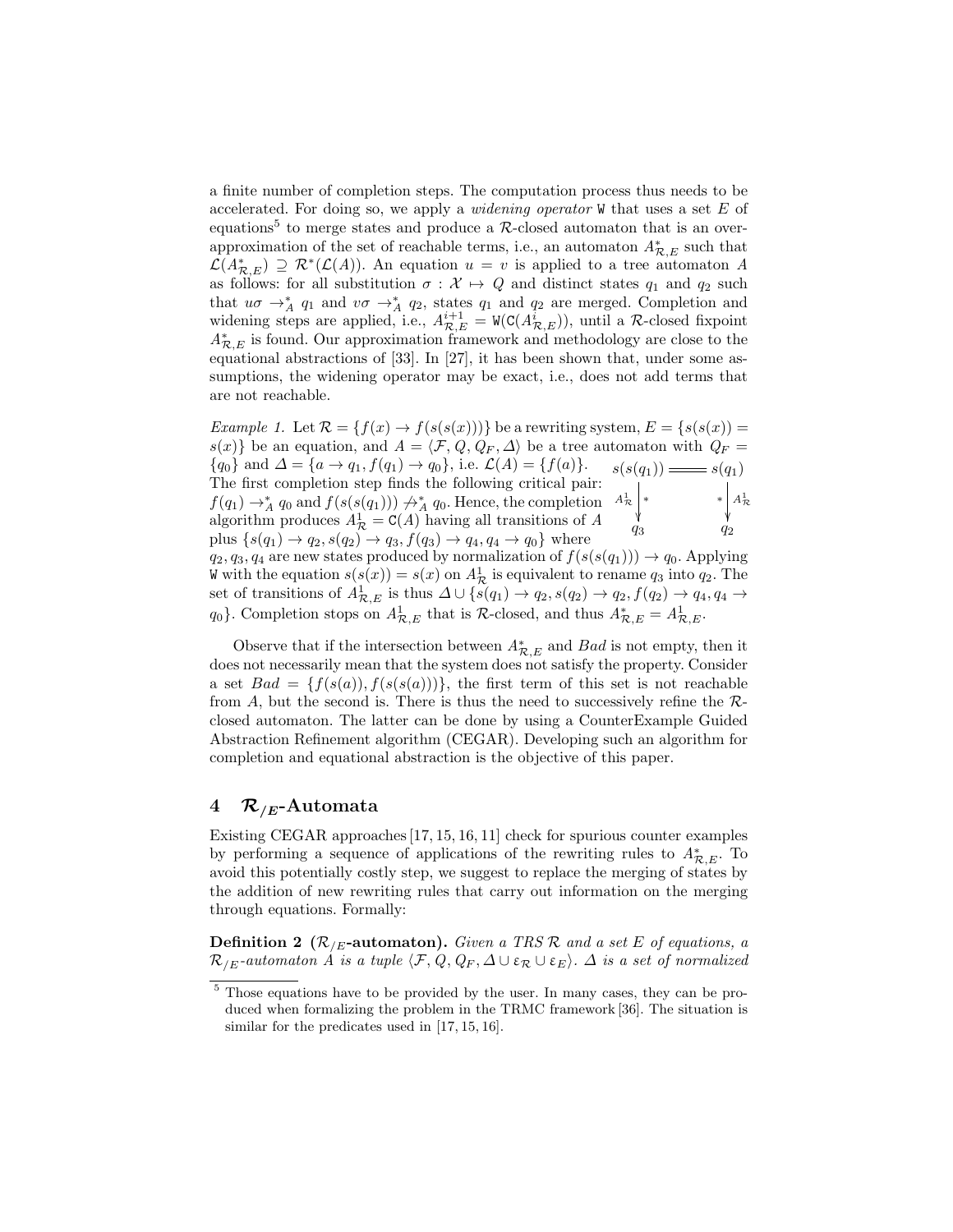transitions.  $\varepsilon_E$  is a set of  $\varepsilon$ -transitions.  $\varepsilon_{\mathcal{R}}$  is a set of  $\varepsilon$ -transitions labeled by  $\top$  or conjunctions over predicates of the form  $Eq(q,q')$  where  $q, q' \in Q$ , and  $q \to q' \in \varepsilon_E$ .

Set  $\varepsilon_R$  is used to distinguish a term from its successors that has been obtained by applying one or several rewriting rules. Instead of merging states according to the set of equations, A links them with epsilon transitions in  $\varepsilon_E$ . During completion step, when exploiting critical pairs, the combination of transitions in  $\varepsilon_E$  generates transition in  $\varepsilon_R$  that are labeled with a conjunction of equations representing those transitions in  $\varepsilon_E$ . In what follows, we use  $\rightarrow_{\Delta}^*$  to denote the transitive and reflexive closure of  $\Delta$ . Given a set  $\Delta$  of normalized transitions, the set of representatives of a state q is defined by  $Rep(q) = \{t \in \mathcal{T}(\mathcal{F}) | t \to^*_{\Delta} q\}.$ 

#### Definition 3 (Run of a  $\mathcal{R}_{\textit{E}}$ -automaton A).

$$
- t|_{p} = f(q_{1},..., q_{n}) \text{ and } f(q_{1},..., q_{n}) \rightarrow q \in \Delta \text{ then } t \xrightarrow{\top}_{A} t[q]_{p}
$$

$$
- t|_{p} = q \text{ and } q \rightarrow q' \in \varepsilon_{E} \text{ then } t \xrightarrow{Eq(q,q')}_{A} t[q']_{p}
$$

$$
- t|_{p} = q \text{ and } q \xrightarrow{\alpha} q' \in \varepsilon_{R} \text{ then } t \xrightarrow{\alpha} t[q']_{p}
$$

$$
- u \xrightarrow{\alpha} A v \text{ and } v \xrightarrow{\alpha'} A w \text{ then } u \xrightarrow{\alpha \wedge \alpha'} A w
$$

**Theorem 1.**  $\forall t \in \mathcal{T}(\mathcal{F} \cup Q), q \in Q, t \xrightarrow{\alpha} q \iff t \to_A^* q$ 

A run  $\stackrel{\alpha}{\to}$  abstracts a rewriting path of  $\to_{\mathcal{R}/E}$ . If  $t \stackrel{\alpha}{\to} q$ , then there exists a term  $s \in Rep(q)$  such that  $s \to_{\mathcal{R}/E}^* t$ . The formula  $\alpha$  denotes the subset of transitions of  $\varepsilon_E$  needed to recognize t into q.

*Example 2.* Let  $I = f(a)$  be an initial set of terms,  $\mathcal{R} = \{f(c) \rightarrow g(c), a \rightarrow b\}$ be a set of rewriting rules, and  $E = \{b = c\}$  be a set of equations. We build A an overapproximation automaton for  $\mathcal{R}^*(I)$ , using E.

Thanks to  $\varepsilon$ -transitions, the automaton A represented in Fig. 1 contains some information about the path used to reach terms using  $\mathcal R$  and  $E$ . Each state has a representative term from which others are obtained. The equality  $b = c$  is represented by the two transitions  $q_c \rightarrow q_b$  and  $q_b \rightarrow q_c$  of  $\varepsilon_E$ , taking into account that  $b$  and  $c$  are the representatives terms for states  $q_b$  and  $q_c$ , respectively. Consider now State  $q_c$ , Transition  $q_b \to q_c$  indicates that the term  $b$  is obtained from Term  $c$  by using the equality. Conversely, Transition  $q_c \rightarrow q_b$ leads to the conclusion that Term  $c$  is obtained



Fig. 1: Automaton A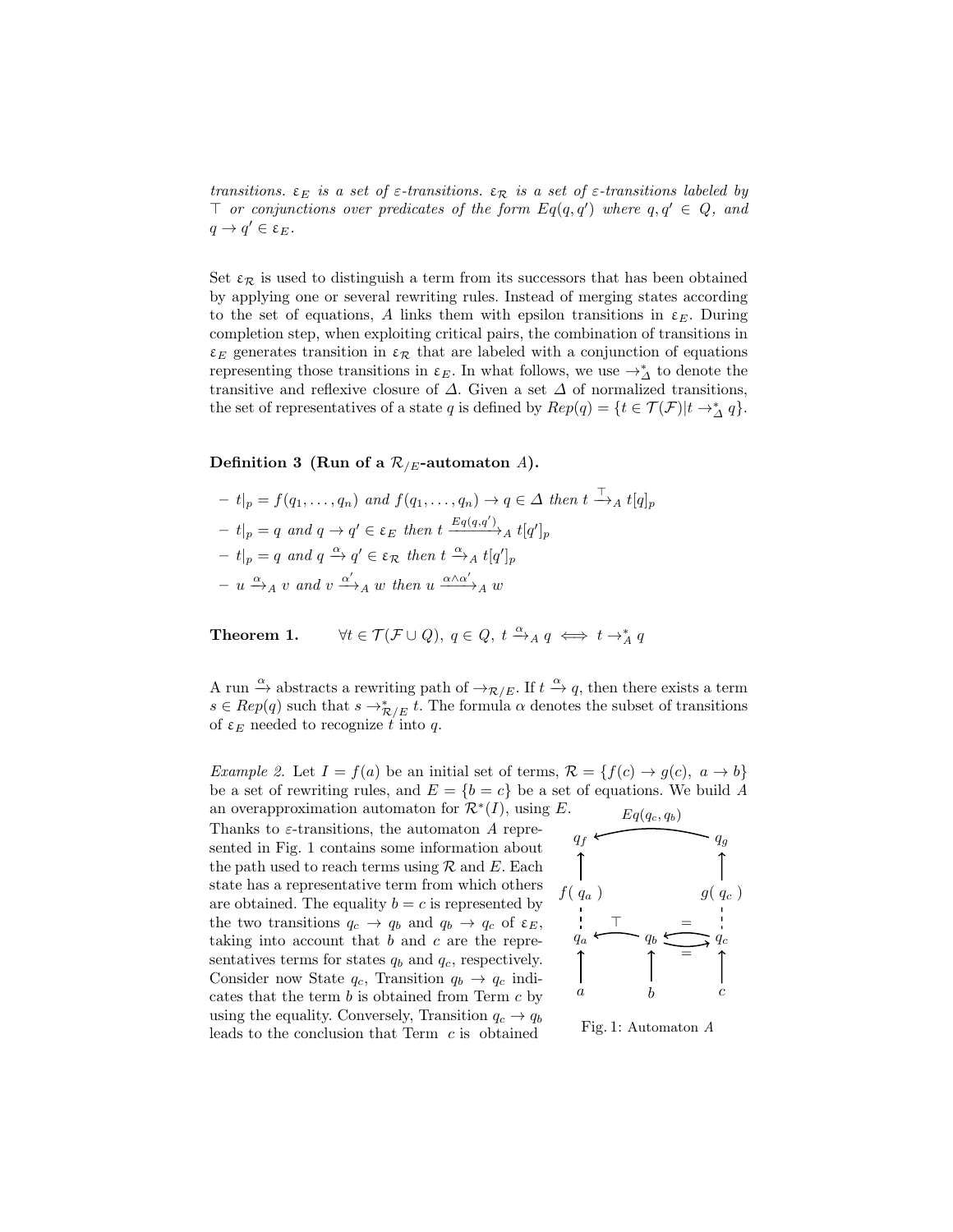$q_b \to q_a$  of  $\varepsilon_{\mathcal{R}}$  denote rewriting steps. The transition  $q_b \to q_a$  denotes that the term  $b$  is a descendant of  $a$  by rewriting. Using Definition 3, the runs  $f(c) \xrightarrow{Eq(q_c,q_b)} q$  indicates that to obtain  $f(c)$  from  $f(a)$  – the representative term of  $q_f$  – we used the equality  $b = c$ , which is obtained from  $q_c \rightarrow q_b$ . We indeed observe  $f(a) \rightarrow_{\mathcal{R}} f(b) =_E f(c)$ . If we now consider the transition  $q_g \rightarrow q_f$ we labeled the transition with the formula  $Eq(q_c, q_b)$ . To reach  $g(c)$  from  $f(a)$ , we rewrite  $f(c)$ . We have seen this term is reachable thanks to the equivalence relation induced by  $b = c$ . By transitivity, this equivalence is also used to reach the term  $g(c)$ . We thus label the transition of  $\varepsilon_{\mathcal{R}}$  to save this information. We obtain the run  $g(c) \xrightarrow{Eq(q_c,q_b)} q_f$ . We observe that the transition  $q_b \to q_a$  is labeled by the formula  $\top$  since b is reachable from a without any equivalence. By congruence, so is  $f(b)$  from  $f(a)$ . The run  $f(b) \stackrel{\top}{\rightarrow} q_f$  denotes it.

We now introduce a property that will be used in the refinement procedure to distinguish between counter-examples and false positives.

**Definition 4 (A well-defined**  $\mathcal{R}_{/E}$ **-automaton).** A is a well-defined  $\mathcal{R}_{/E}$ automaton, if :

- − For all state q of A, and all term v such that  $v \stackrel{\top}{\rightarrow}_A q$ , there exists u a term representative of q such that  $u \rightarrow_{\mathcal{R}}^* v$
- $-$  If  $q \xrightarrow{\phi} q'$  is a transition of  $\varepsilon_{\mathcal{R}}$ , then there exist terms  $s,t \in \mathcal{T}(\mathcal{F})$  such that  $s \stackrel{\phi}{\rightarrow}_A q, t \stackrel{\top}{\rightarrow}_A q'$  and  $t \rightarrow_{\mathcal{R}} s$ .

The first item in Definition 4 guarantees that every term recognized by using transitions labeled with the formula  $\top$  is indeed reachable from the initial set. The second item is used to refine the automaton. A rewriting step of  $\rightarrow_{\mathcal{R}/E}$ denoted by  $q \xrightarrow{\phi} q'$  holds thanks to some transitions of  $\varepsilon_E$  that occurs in  $\phi$ . If we remove transitions in  $\varepsilon_E$  in such a way that  $\phi$  does not hold, then the transition  $q \stackrel{\phi}{\rightarrow} q'$  should also be removed.

According to the above construction, a term  $t$  that is recognized by using at least a transition labeled with a formula different from  $\top$  can be removed from the language of the  $\mathcal{R}_{/E}$ -automaton by removing some transitions in  $\varepsilon_E$ . This "pruning" operation will be detailed in Section 6.

## 5 Solving the Reachability Problem with  $\mathcal{R}_{/E}$ -automaton

In this section, we extend the completion and widening principles introduced in Section 3 to take advantage of the structure of  $\mathcal{R}_{/E}$ −automata. We consider an initial set I that can be represented by a tree automaton  $A_{\mathcal{R},E}^0$  =  $\langle \mathcal{F}, Q^0, Q_F, \Delta^0 \rangle$ , and transition relation represented by a set of linear rewriting rules  $R$ . In the next section, we will see that the right-linearity condition may be relaxed using additionnal hypotheses. We compute successive approximations  $A_{\mathcal{R},E}^i = \langle \mathcal{F}, Q^i, Q_f, \Delta^i \cup \varepsilon_{\mathcal{R}}^i \cup \varepsilon_{E}^i \rangle$  from  $A_{\mathcal{R},E}^0$  using  $A_{\mathcal{R},E}^{i+1} = \mathbf{W}(\mathbf{C}(A_{\mathcal{R},E}^i))$ . Observe that  $A^0_{\mathcal{R},E}$  is well-defined as the sets  $\varepsilon^0_{\mathcal{R}}$  and  $\varepsilon^0_{E}$  are empty.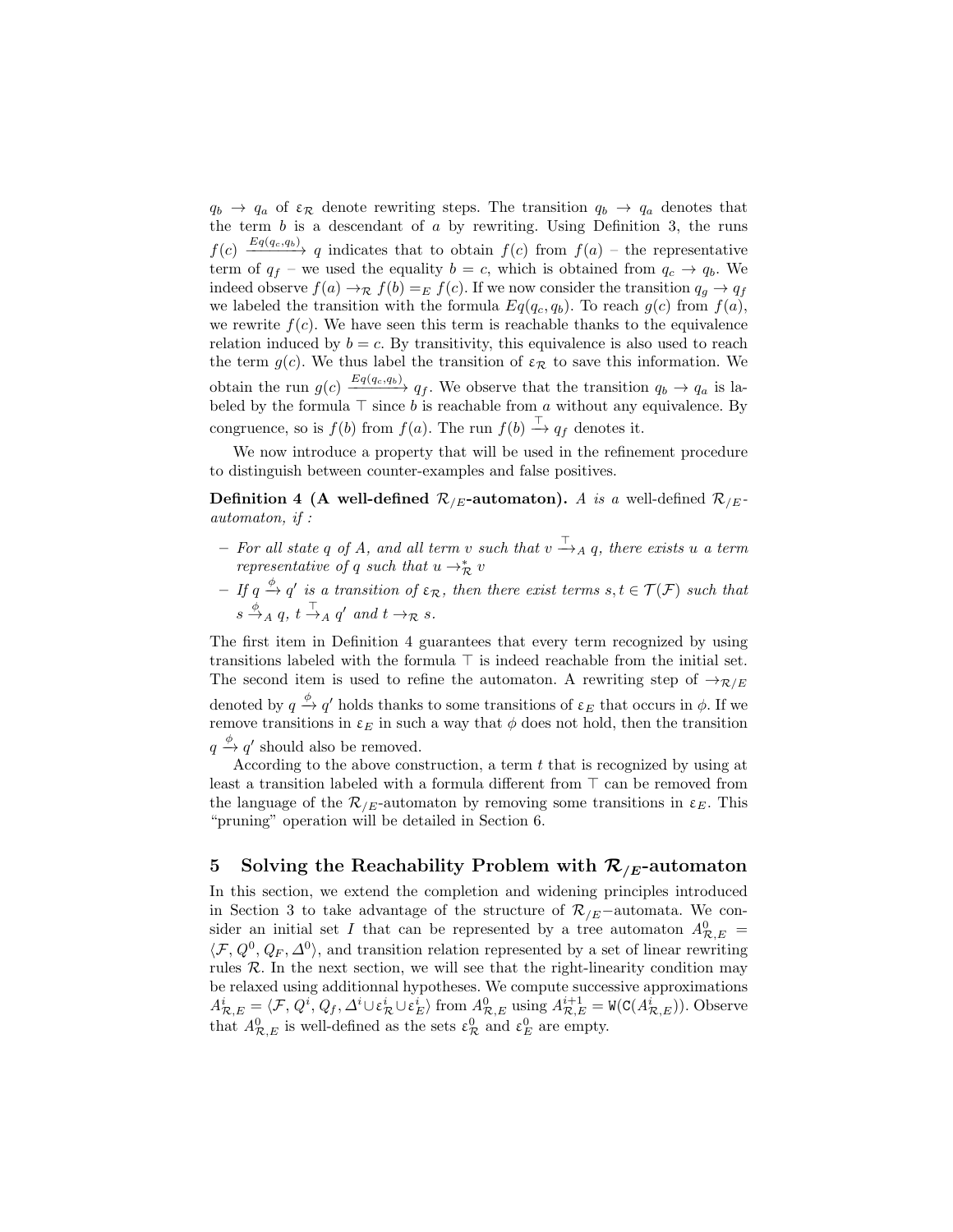#### 5.1 The Completion step C

Extending completion to  $\mathcal{R}_{/E}$ -automaton requires to modify the concept of critical pair and so the algorithm to compute them. A critical pair for a  $\mathcal{R}_{/E}$ automaton is a triple  $\langle r\sigma, \alpha, q \rangle$  such that  $l\sigma \to r\sigma$ ,  $l\sigma \xrightarrow{\alpha} A^i_{\mathcal{R},E} q$  and there is no formula  $\alpha'$  such that  $r\sigma \stackrel{\alpha'}{\longrightarrow}_{A_{\mathcal{R},E}^i} q$ . The resolution of such a critical pair consists of adding to  $C(A_{\mathcal{R},E}^i)$  the transitions to obtain  $r\sigma \xrightarrow{\alpha} C(A_{\mathcal{R},E}^i) q$ . This is followed by a normalization step Norm whose definition is similar to the one for classical tree automata (see appendix D).

**Definition 5** (Resolution of a critical pair). Given a  $\mathcal{R}_{E}$ -automaton A =  $\langle \mathcal{F}, Q, Q_f, \Delta \cup \varepsilon_{\mathcal{R}} \cup \varepsilon_{E} \rangle$  and a critical pair  $p = \langle r\sigma, \alpha, q \rangle$ , the resolution of p on A is the  $\mathcal{R}_{/E}$ -automaton  $A' = \langle \mathcal{F}, Q', Q_f, \Delta' \cup \varepsilon_{\mathcal{R}}' \cup \varepsilon_{E} \rangle$  where

 $- \varDelta' = \varDelta \cup \texttt{Norm}(r\sigma, \varDelta \setminus \varDelta^0);$  $\mathcal{L} = \varepsilon_{\mathcal{R}} \cup \{q' \stackrel{\alpha}{\to} q\}$  where q' is the state such that  $r\sigma \to_{\Delta' \setminus \Delta_0} q'$ ;  $-$  Q' is the union of Q with the set of states added when creating  $\Delta'$ .

Note that  $\Delta_0$ , the set of transitions of  $A_{\mathcal{R}}^0$ , is not used in the normalization process. This is to guarantee that A' is well-defined. The  $\mathcal{R}_{/E}$ -automaton  $C(A^i_{\mathcal{R},E})$ is obtained by recursively applying the above resolution principle to all critical pairs p of the set of critical pairs between  $\mathcal{R}$  and  $A_{\mathcal{R},E}^i$ .

The set of all critical pairs is obtained by solving the matching problems  $l \leq q$ for all rewrite rule  $l \to r \in \mathcal{R}$  and all state  $q \in \tilde{A}_{\mathcal{R},E}^i$ . Solving  $l \leq q$  is in two steps. First, one computes S, that is the set of all couples  $(\alpha, \sigma)$  such that  $\alpha$ is a formula,  $\sigma$  is a substitution of  $\mathcal{X} \mapsto Q^i$ , and  $l\sigma \stackrel{\alpha}{\rightarrow} q$ . The formula  $\alpha$  is a conjunction of Predicate  $Eq$  that denotes the used transitions of  $\varepsilon_E$  to rewrite  $l\sigma$  in q, in accordance with Definition 3. Due to space constraints the algorithm, which always terminates, can be found in Appendix C.

Second, after having computed S for  $l \leq q$ , we identify elements of the set that correspond to critical pairs. By definition of  $S$ , we know that there exists a transition  $l\sigma \xrightarrow{\alpha}_{A_{\mathcal{R},E}^i} q$  for  $(\alpha,\sigma) \in S$ . If there exists a transition  $r\sigma \xrightarrow{\alpha'}_{A_{\mathcal{R},E}^i} q$ , then  $r\sigma$  has already been added to  $A_{\mathcal{R},E}^i$ . If there does not exist a transition of the form  $r\sigma \stackrel{\alpha'}{\rightarrow}_{A_{\mathcal{R},E}^i} q$ , then  $\langle r\sigma, \alpha', q \rangle$  is a critical pair to solve on  $A_{\mathcal{R},E}^i$ . The following theorem shows that our methodology is complete.

**Theorem 2.** If  $A_{\mathcal{R},E}^i$  is well-defined then so is  $C(A_{\mathcal{R},E}^i)$ , and  $\forall q \in Q^i$ ,  $\forall t \in$  $\mathcal{L}(A_{\mathcal{R},E}^i, q), \forall t' \in \mathcal{T}(\mathcal{F}), t \rightarrow_{\mathcal{R}} t' \implies t' \in \mathcal{L}(\mathsf{C}(A_{\mathcal{R},E}^i), q).$ 

Example 3. Let  $\mathcal{R} = \{f(x) \rightarrow f(s(s(x)))\}$  be a set of rewriting rules and  $A_{\mathcal{R},E}^0 = \langle \mathcal{F}, Q, Q_F, \Delta^0 \rangle$  be a tree automaton such that  $Q_F = \{q_0\}$  and  $\Delta^0 =$  ${a \rightarrow q_1, f(q_1) \rightarrow q_0}$ . The solution of the matching problem  $f(x) \trianglelefteq q_0$  is  $S = \{(\sigma, \phi)\}\$ , with  $\sigma = \{x \to q_1\}$  and  $\phi = \top$ . Hence, since  $f(s(s(q_1))) \not\to_{A_{\mathcal{R},E}^0} q_0$ ,  $\langle f(s(s(q_1))), \top, q_0 \rangle$  is the only critical pair to be solved. So, we have  $C(A_{\mathcal{R},E}^0)$  =  $\langle \mathcal{F}, Q^1, Q_F, \Delta^1 \cup \varepsilon^1_{\mathcal{R}} \cup \varepsilon^0_E \rangle$ , with: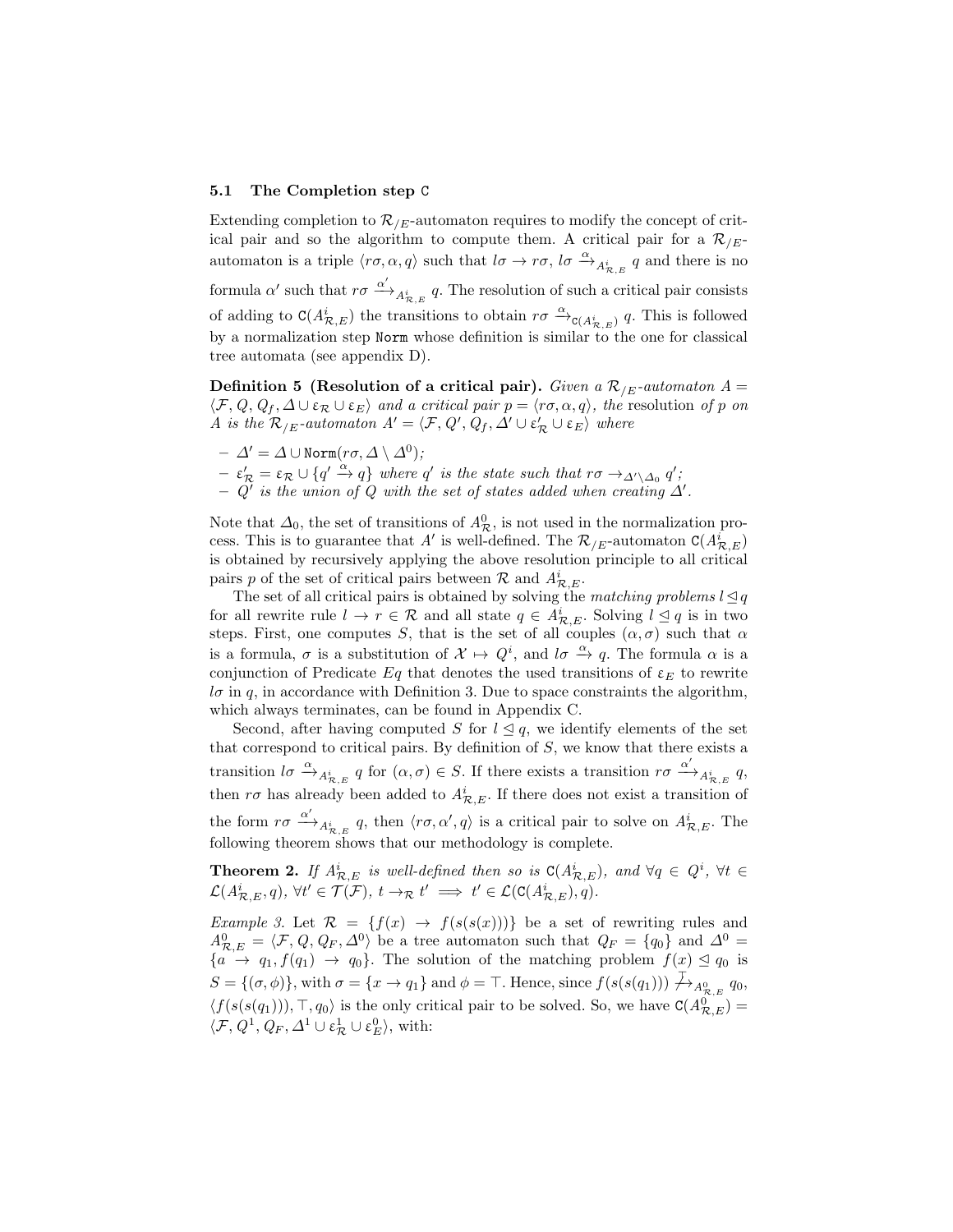$$
\Delta^1 = \text{Norm}(f(s(s(q_1))), \emptyset) \cup \Delta^0 = \{s(q_1) \to q_2, s(q_2) \to q_3, f(q_3) \to q_4\} \cup \Delta^0,
$$
  

$$
\varepsilon_R^1 = \{q_4 \xrightarrow{\top} q_0\}, \text{since } f(s(s(q_1))) \to_{\Delta^1 \setminus \Delta^0} q_4, \varepsilon_E^0 = \emptyset \text{ and } Q^1 = \{q_0, q_1, q_2, q_3, q_4\}.
$$

Observe that if  $C(A_{\mathcal{R},E}^i) = A_{\mathcal{R},E}^i$ , then we have reached a fixpoint.

#### 5.2 The Widening Step W

Consider a  $\mathcal{R}_{/E}$ -automaton  $A = \langle \mathcal{F}, Q, Q_f, \Delta \cup \varepsilon_{\mathcal{R}} \cup \varepsilon_{E} \rangle$ , the widening consists in computing a  $\mathcal{R}_{/E}$ -automaton  $W(A)$  that is obtained from A by using E. For each equation  $l = r$  in E, we consider all pair  $(q, q')$  of distinct states of  $Q<sup>i</sup>$  such that there exists a substitution  $\sigma$  to obtain the following diagram. Observe that  $\bar{=}$ <sub>A</sub>, the transitive and reflexive rewriting relation induced by  $\Delta \cup \varepsilon_E$ , defines particular runs which exclude transitions of  $\varepsilon_{\mathcal{R}}$ . This allow to build a more accurate approximation. The improvment in accurary is detailed in [27].  $l\sigma = \frac{E}{E}$  $A =$ ŗ  $A \mid$  =  $q'$  q'

rσ

ľ

Intuitively, if we have  $u \stackrel{=}{\rightarrow}_A q$ , then we know that there exists a term t of  $Rep(q)$  such that  $t =_E u$ . The automaton  $W(A)$  is given by the tuple  $\langle \mathcal{F}, Q, Q_f, \Delta \cup \varepsilon_{\mathcal{R}} \cup \varepsilon'_{E} \rangle$ , where  $\varepsilon'_{E}$  is obtained by adding the transitions  $q \to q'$ and  $q' \rightarrow q$  to  $\varepsilon_E$  (for each pair  $(q, q')$ ).

**Theorem 3.** Assuming that  $A$  is well-defined, we have  $A$  syntactically included in  $W(A)$ , and  $W(A)$  is well-defined.

*Example 4.* Consider the  $\mathcal{R}_{/E}$ -automaton  $C(A^0_{\mathcal{R},E})$  given in Example 3. Using Equation  $s(s(x)) = s(x)$ , we compute  $A_{\mathcal{R},E}^1$  =  $W(C(A^0_{\mathcal{R},E}))$ . We have  $\sigma = \{x \mapsto q_1\}$  and the following diagram. We then obtain  $A^1_{\mathcal{R},E} = \langle \mathcal{F}, Q^1, Q_f, \varDelta^1 \cup \varepsilon^1_{\mathcal{R}} \cup$  $\varepsilon_E^1$ , where  $\varepsilon_E^1 = \varepsilon_E^0 \cup \{q_3 \to q_2, q_2 \to q_3\}$  and  $\varepsilon_E^0 = \emptyset$ .  $s(s(q_1)) = s(q_1)$ E  $\mathsf{C}(A_{\mathcal{R},E}^0)\Big| = \mathsf{C}(A_{\mathcal{R},E}^0)\Big| =$ ľ ľ.  $q_3$   $q_2$ Observe that  $A^1_{\mathcal{R},E}$  is a fixpoint, i.e.,  $C(A^1_{\mathcal{R},E}) = A^1_{\mathcal{R},E}$ .

## 6 A CEGAR procedure for  $\mathcal{R}_{\textit{E}}$ -automata

Let R be a TRS, I be a set of initial terms characterized by the  $\mathcal{R}_{/E}$ −automaton  $A_{\mathcal{R},E}^0$  and Bad the set of forbidden terms represented by  $A_{Bad}$ . We now complete our CEGAR approach by proposing a technique that checks whether a term is indeed reachable from the initial set of terms. If the term is a spurious counterexample i.e. an counter-example of the approximation, then it has to be removed from the approximation automatically, else one can deduce that the involved term is actually reachable.

Let  $A^k_{\mathcal{R},E} = \langle \mathcal{F}, Q^k, Q_f, \Delta^k \cup \varepsilon^k_\mathcal{R} \cup \varepsilon^k_E \rangle$  be a  $\mathcal{R}_{/E}$ -automaton obtained after  $k$ steps of completion and widening from  $A^0_{\mathcal{R},E}$  and assume that  $\mathcal{L}(A^k_{\mathcal{R},E}) \cap Bad \neq$  $\emptyset$ . Let  $S_{A_{\mathcal{R}, E}^k \cap A_{Bad}}$  be a set of triples  $\langle q, q', \phi \rangle$  where q is a final state of  $A_{\mathcal{R}, E}^k$ , q' is a final state of  $A_{Bad}$  and  $\phi$  is a formula on transitions of  $\varepsilon_E^k$  and such that for each triple  $(q, q', \phi)$ , the formula  $\phi$  holds if and only if there exists  $t \in \mathcal{L}(A_{\mathcal{R},E}^k, q) \cap \mathcal{L}(A_{Bad}, q')$  and  $t \xrightarrow{\phi}_{A_{\mathcal{R},E}^k} q$ . Note that  $S_{A_{\mathcal{R},E}^k \cap A_{Bad}}$  can be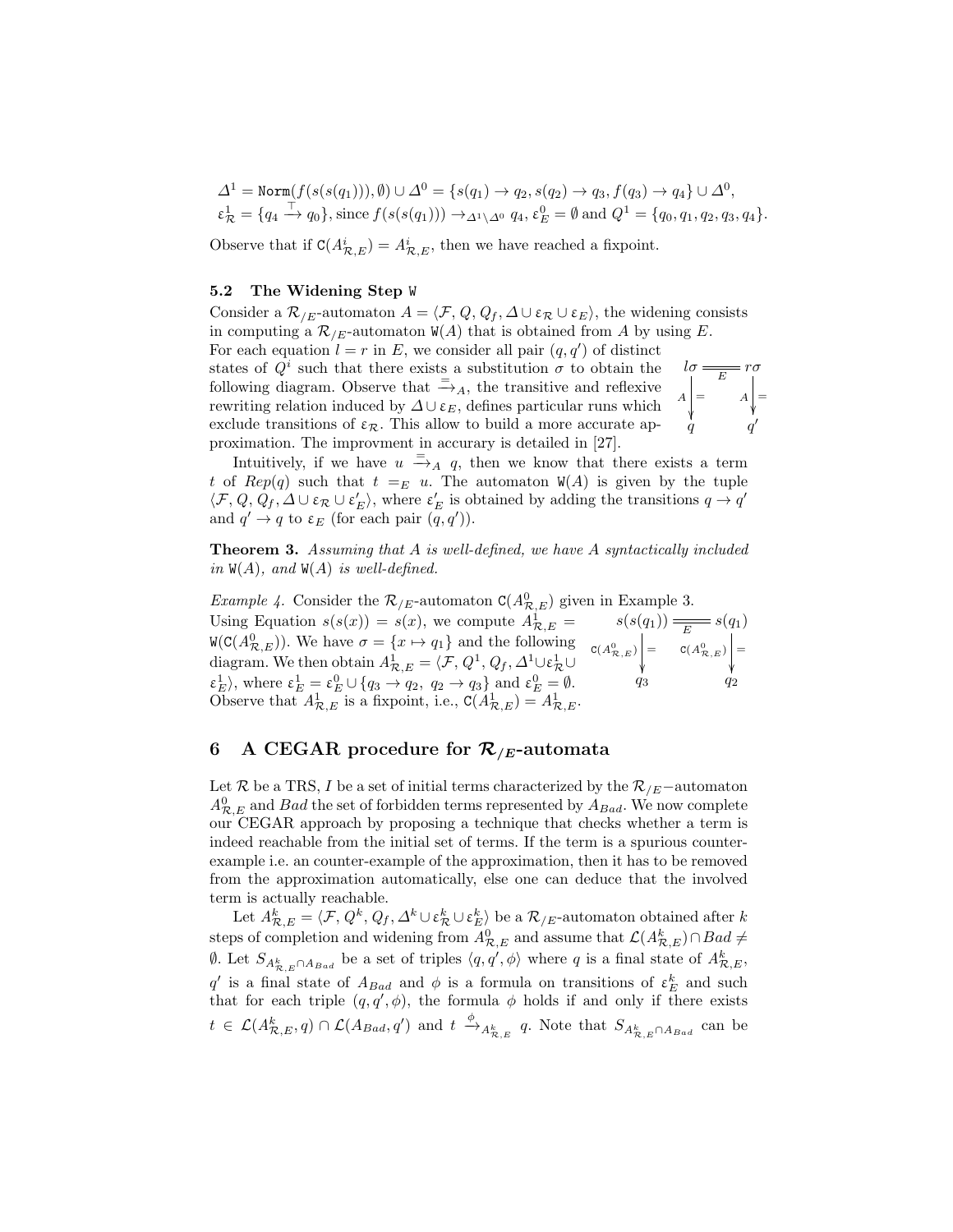obtained using the algorithm in Definition 10 presented in Appendix H. We consider two cases. First, as  $A_{\mathcal{R},E}^k$  is well-defined, if  $\phi = \top$ , we deduce that t is indeed a reachable term. Otherwise,  $\phi$  is an formula whose atoms are of the form  $Eq(q_j, q'_j)$ , and t is possibly a spurious counter-example, and the run  $t \xrightarrow{\phi}_{A_{\mathcal{R},E}^k} q$  must be removed. Refinement consists in computing a pruned version  $P(A^k_{\mathcal{R},E}, S_{A^k_{\mathcal{R},E} \cap A_{Bad}})$  of  $A^k_{\mathcal{R},E}$ .

**Definition 6.** Given a  $\mathcal{R}_{/E}$ -automaton  $A = \langle \mathcal{F}, Q, Q_F, \Delta_0 \cup \Delta \cup \varepsilon_{\mathcal{R}} \cup \varepsilon_{E} \rangle$  and a set of specified by the automaton  $A_{Bad}$ , the prune process is defined by

$$
\mathtt{P}(A, S_{A \cap A_{Bad}}) = \begin{cases} \mathtt{P}(A', S_{A' \cap A_{Bad}}) & \text{if } S_{A' \cap A_{Bad}} \neq \emptyset \text{ and with} \\ A' = \mathtt{Clean}(A, S_{A \cap A_{Bad}}) \\ A & \text{if } S_{A \cap A_{Bad}} = \emptyset \text{ or there exists } t \in Bad \\ s.t. \ t \xrightarrow{\top}_{A} q_f \text{ and } q_f \in Q_F. \end{cases}
$$

where Clean(A,  $S_{A \cap A_{Bad}}$ ), consists of removing transitions of  $\varepsilon_E$  until for each  $\langle q_f, q'_f, \phi \rangle \in S_{A \cap A_{Bad}}$ ,  $\phi$  does not hold, i.e.,  $\phi = \perp$  with  $q_f, q'_f$  respectively two final states of  $A$  and  $A_{Bad}$ .

To replace Predicate  $Eq(q, q')$  by  $\perp$  in  $\phi$ , we have to remove the transition  $q \to q'$ from  $\varepsilon_E$ . In addition, we also have to remove all transitions  $q \xrightarrow{\alpha} q' \in \varepsilon_{\mathcal{R}}$ , where the conjunction  $\alpha$  contains some atoms transitions removed from  $\varepsilon_E$ . In general, removing Transition  $q \to q'$  may be too rude. Indeed, assuming that there also exists a transition  $q'' \to q$  of  $\varepsilon_E$ , removing the transition  $q \to q'$  also avoids the induced reduction  $q'' \rightarrow q'$  from the automaton and then, unconcerned terms of q'' are also removed. To save those terms, Transition  $q'' \to q'$  is added to  $\varepsilon_E$ , but only if it has never been removed by a pruning step. This point is important to refine the automaton with accuracy. The prune step is called recursively as inferred transitions may keep the intersection non-empty.

**Theorem 4.** Let  $t \in Bad$  be a spurious counter-example. The pruning process always terminates, and removes all the runs of the form  $t \stackrel{\phi}{\to} q$ .

*Example 5.* We consider the  $\mathcal{R}_{\textit{E}}$ -automaton A of Example 2. It is easy to see that A recognizes the term  $g(c)$ . Indeed, by Definition 3, we have  $g(c) \xrightarrow{Eq(q_c,q_b)}$  $q_f$ . Consider now the rewriting path  $f(a) \rightarrow_R f(b) =_E f(c) \rightarrow_R g(c)$ . If we remove the step  $f(b) =_E f(c)$  denoted by the transition  $q_c \rightarrow q_b$ , then  $g(c)$ becomes unreachable and should also be removed. The first step in pruning A consists thus in removing this transition. In a second step, we propagate the information by removing all transition of  $\varepsilon_{\mathcal{R}}$  labeled by a formula that contains  $Eq(q_c, q_b)$ . This is done to remove all terms obtained by rewriting with the equivalence  $b =_{E} c$ . After having pruned all the transitions, we observe that the terms recognized by A are given by the set  $\{f(a), f(b)\}.$ 

Let us now characterize the soundness and completness of our approach.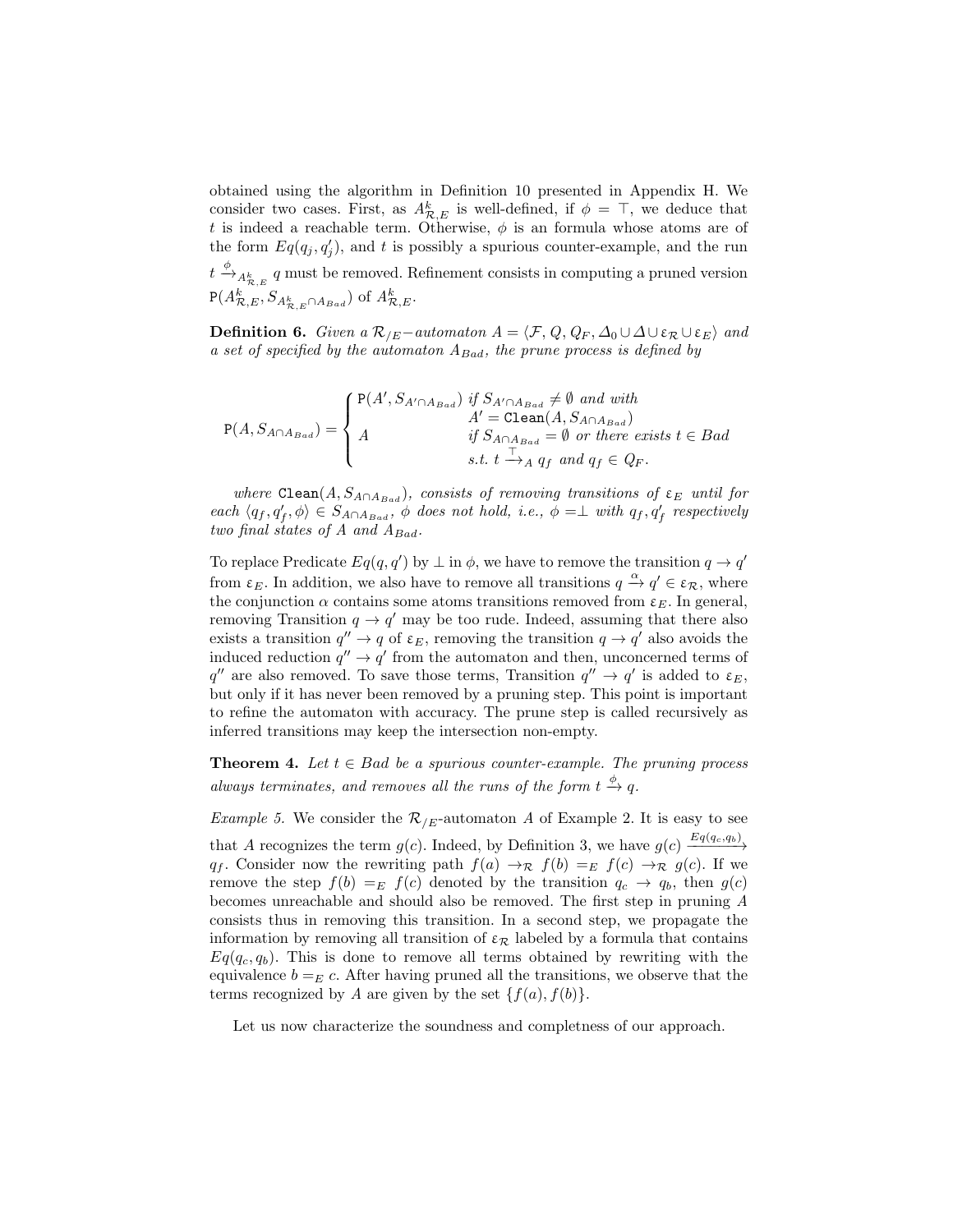Theorem 5 (Soundness on left-linear TRS). Consider a left-linear TRS R, a set of terms Bad, a set of equations E and a well-defined  $\mathcal{R}_{/E}-$ automaton A<sub>0</sub>. Let  $A_{\mathcal{R},E}^*$  be a fixpoint  $\mathcal{R}_{/E}$ -automaton of  $P(A', S_{A' \cap A_{Bad}})$  and  $A' = W(C(A_i))$ for  $i \geq 0$ . If  $\mathcal{L}(A_{\mathcal{R},E}^*) \cap Bad = \emptyset$ , then  $Bad \cap \mathcal{R}^*(\mathcal{L}(A_0)) = \emptyset$ .

**Theorem 6 (Completeness on Linear TRS).** Given a linear TRS  $\mathcal{R}$ , a set of terms Bad defined by automata  $A_{Bad}$ , a set of equations E and a well-defined  $\mathcal{R}_{/E}$ −automaton  $A_0$ . For any  $i > 0$ , let us consider  $A_i$  be the  $\mathcal{R}_{/E}$ −automaton obtained from  $A_{i-1}$  in such a way:  $A_i = P(A', S_{A' \cap A_{Bad}})$  and  $A' = W(C(A_{i-1})).$ If  $Bad \cap \mathcal{R}^*(\mathcal{L}(A_0)) \neq \emptyset$  then there exists  $t \in Bad$  and  $j > 0$  such that  $t \stackrel{\top}{\rightarrow}_{A_j} q_f$ and  $q_f$  is a final state of  $A_i$ .

This result also extends to left-linear TRS with a finite set of initial terms. This is sufficient to capture a large class of systems such as various java programs.

Theorem 7 (Completeness on Left-Linear TRS). Theorem 6 extends to left-linear TRS if for any state q of  $A_0$ , the cardinality of  $Rep(q)$  is 1.

## 7 Implementation and Certification

Our approach has been implemented in TimbukCEGAR that is an extension of the Timbuk 3.1 toolset [29]. Timbuk is a well-acknowledged tree automata library that implements several variants of the completion approach. TimbukCEGAR is around 11000 lines of OCaml, 75% of them being common with Timbuk 3.1. TimbukCEGAR exploits a BDD based representation of equation formulas through the Buddy BDD library [32].

A particularity of TimbukCEGAR is that it is certified. At the heart of any abstraction algorithm there is the need to check whether a candidate overapproximation B is indeed a fixed point, that is if  $\mathcal{L}(B) \supseteq \mathcal{R}^*(\mathcal{L}(A))$ . Such check has been implemented in various TRMC toolsets, but there is no guarantee that it behaves correct, i.e., that the TRMC toolset gives a correct answer. In [20], a checker for tree automata completion was designed and proved correct using the Coq [10] proof assistant. As such, any TRMC toolset that produces an automaton B that passes the checker can be claimed to work properly. TimbukCEGAR implements an extension of [20] for  $\mathcal{R}_{/E}$ -automata, which means that the tool delivers correct answers.

In what follows, we describe how Java programs can be analyzed using our approach. Both Timbuk and TimbukCEGAR are available at http://www.irisa. fr/celtique/genet/timbuk/.

In a national initiative called RAVAJ [1], we have defined a generic certified verification chain based on TRMC. This chain is composed of three main links. The two first links rely on an encoding of the operational semantics of the programming language as a term rewriting system and a set of rewrite rules. The third link is a TRMC toolset, here TimbukCEGAR. With regards to classical static analysis, the objective is to use TRMC and particularly tree automata completion as a foundation mechanism for ensuring, by construction, safety of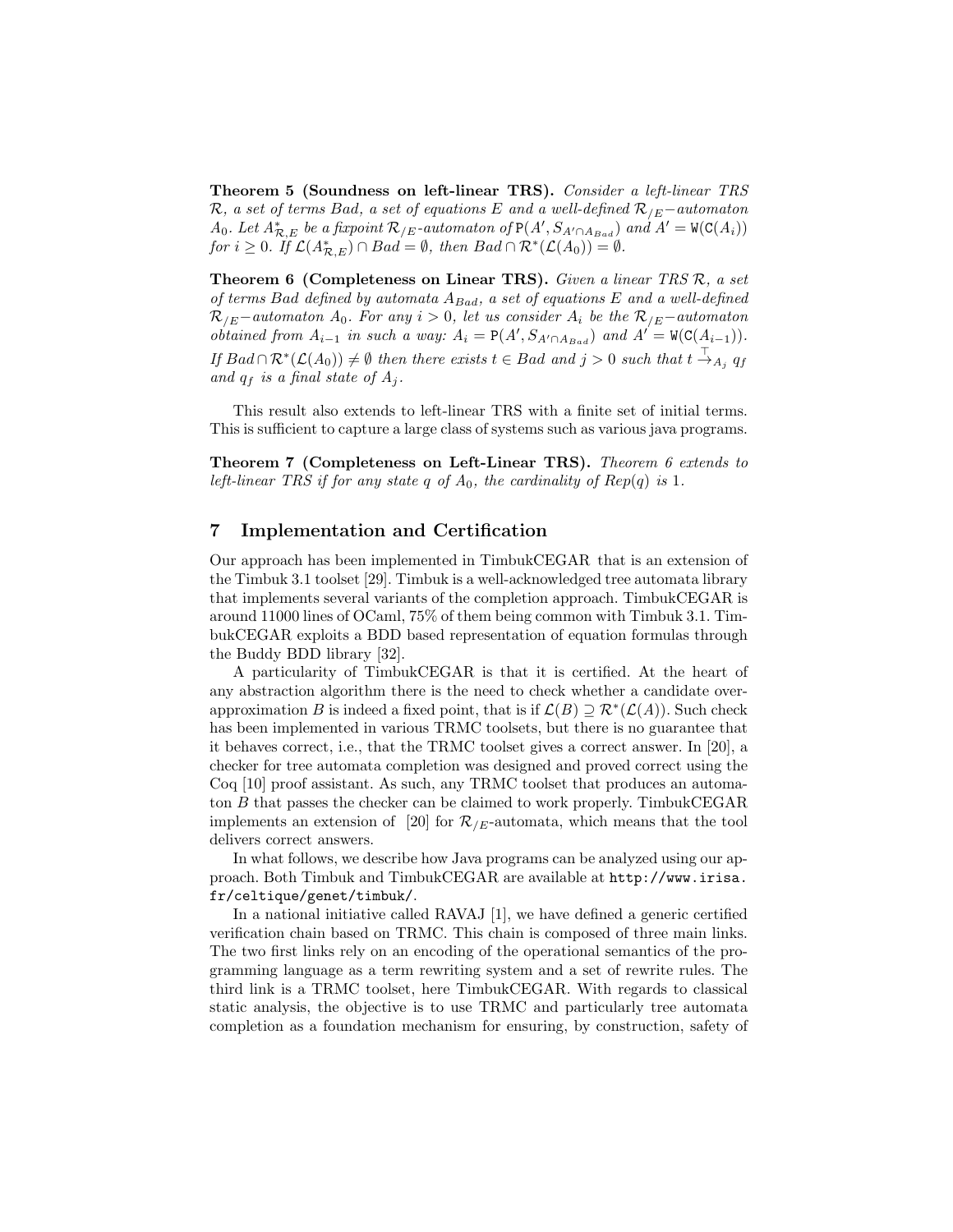static analyzers. For Java, using approximation rules instead of abstract domains makes the analysis easier to fine-tune. Moreover, our approach relies on a checker that certifies the answer to be correct.

We now give more details and report some experimental results. We used Copster [9], to compile a Java .class file into a TRS. The obtained TRS models exactly a subset of the semantics<sup>6</sup> of the Java Virtual Machine (JVM) by rewriting a term representing the state of the JVM [13]. States are of the form IO(st,in,out) where st is a program state, in is an input stream and out and output stream. A program state is a term of the form  $state(f,fs,h,k)$  where f is current frame, fs is the stack of calling frames, h a heap and k a static heap. A frame is a term of the form  $frame(m,pc,s,1)$  where m is a fully qualified method name, pc a program counter, s an operand stack and t an array of local variables. The frame stack is the call stack of the frame currently being executed: f. We consider the following program: class List{

```
List next;
int val;
public List(int elt, List l){
    next= l;
    if (elt<0) val= -elt;
    else val= elt;
}
public void printSum(){
    List l= this;
    int sum= 0;
    while (1 \mid \mathbf{r} = \text{null})sum= sum+l.val;
         l = 1.next;
     }
System.out.println(sum);
}}
                                                   class TestList{
                                                       public static void main(String[] argv){
                                                            List ls= null;
                                                            int x= 0;
                                                            while (x!=-1) {
                                                                try {x= System.in.read();}
                                                                catch(java.io.IOException e){};
                                                                ls = new List(x, ls):
                                                            }
ls.printSum();
                                                        }
                                                   }
```
Let us now check that the sum output by the program can never be equal to zero, for all non-empty input stream of integers.

The TRS generated by Copster has 879 rules encoding both the JVM semantics and the bytecode of the above Java program. Initial terms are of the form IO(s,lin,nilout) where s is the initial JVM state, lin is a non-empty unbounded list of integers and nilout is the empty list of outputs. Starting from this initial set of terms, completion is likely to diverge without approximations. Indeed, the program is going to allocate infinitely many objects of class List in the heap and, furthermore, compute an unbounded sum in the method printSum. In the heap, there is one separate heap for each class. Each heap consists of a list of objects. For instance, in the heap for class List, objects are stored using a list constructor  $stackHeapList(x,y)$ . Thus, to enforce termination we can approximate the heap for objects of class List using the following equation stackHeapList $(x,y)$ =y. The effect of this equation is to collapse all the possible lists built using stackHeapList, hence all the possible heaps for class List. The other equations are  $succ(x)=x$  and  $pred(x)=x$  for approximating infinitely growing or decreasing integers.

<sup>&</sup>lt;sup>6</sup> essentially basic types, arithmetic, object creation, field manipulation, virtual method invocation, as well as a subset of the String library.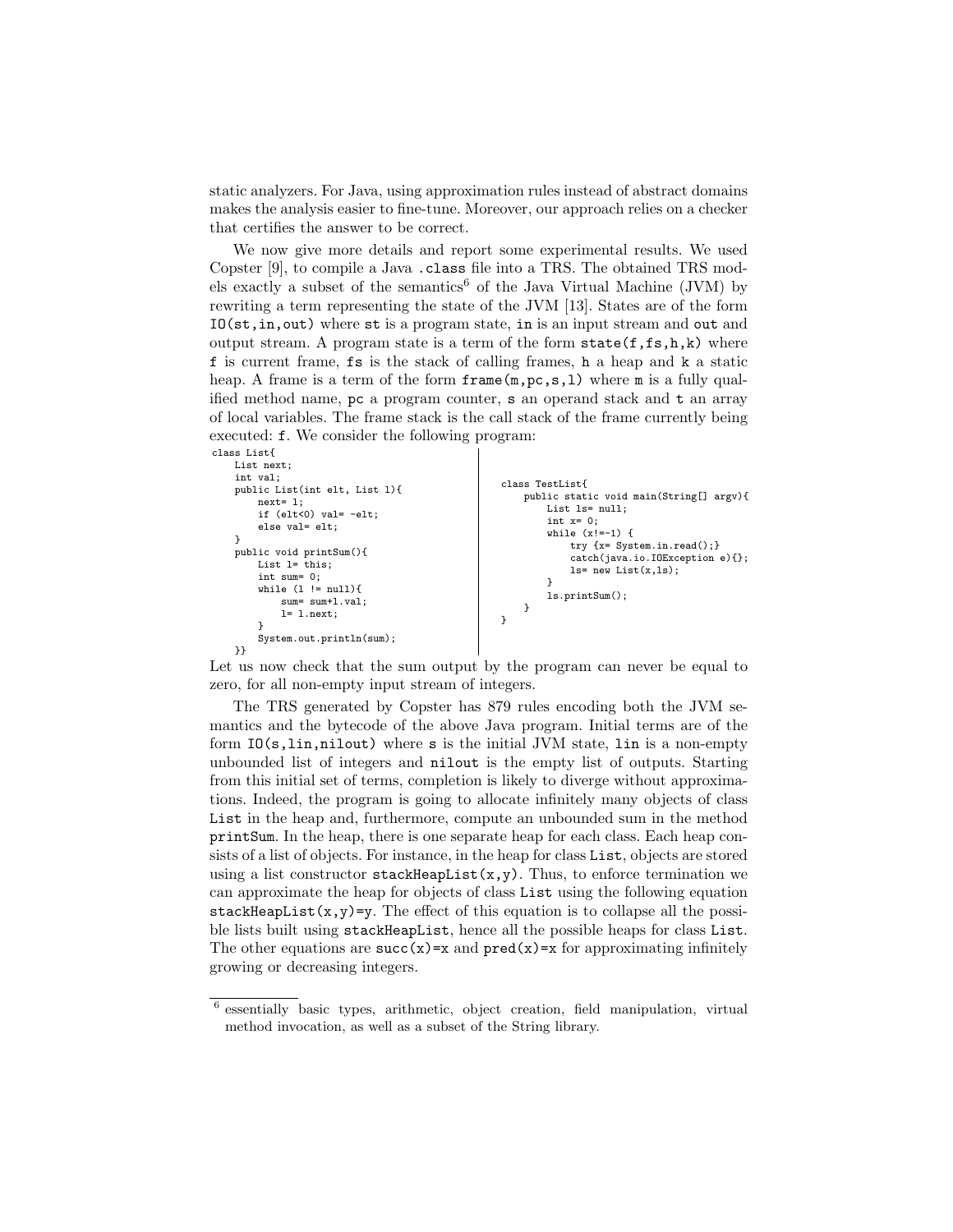By using those equations, TimbukCEGAR finds a counterexample. This is due to the fact that, amongst all considered input streams, an input stream consisting of a list of 0 results into a 0 sum. The solution is to restrict the initial language to non-empty non-zero integer streams. However, refinement of equations is needed since  $succ(x)=x$  and  $pred(x)=x$  put 0 and all the other integers in the same equivalence class. Refining those equations by hand is hard, e.g. using equations  $succ(succ(x))$ =succ(x) and  $pred(pred(x))$ =pred(x) is not enough to eliminate spurious counterexamples. After 334 completion steps and 4 refinement steps, TimbukCEGAR is able to complete the automaton and achieve the certified proof. The resulting automaton produce by the tool has 3688 transitions which are produced in 128s and certified in 17017s. The memory usage for the whole process does not exceed  $531Mb$ . One of the reason for which certifying automata produced by TimbukCEGAR takes more time than for Timbuk 3.1 is that the checker has to normalize epsilon transitions of  $\mathcal{R}_{/E}$ -automata. This is straightforward but may cause an explosion of the size of the tree automaton to be checked. It is worth mentioning that the term rewriting rules corresponding to the above example is not right-linear. However, here completion steps do not introduce spurious counter examples.

We give another example of application in Appendix J.

#### 8 Conclusion

We have presented a new CounterExample Guided Abstraction Refinement procedure for TRMC based on equational abstraction. Our approach has been implemented in TimbukCEGAR that is the first TRMC toolset certified correct. Our approach leads, in part, to a java program analyzer starting from code to verification, but without relying on (1) potentially heavy assumptions on datas and architectures, (2) abstraction techniques when translating the code to TRS.

We are convinced that our work open news doors in application of RMC approaches to rigorous system design. One of the remaining challenge is definitively to consider non left-linear TRS. Completion can be extended to deal with such TRS [25]. This is necessary to verify cryptographic protocols with completion [26, 6]. The theoretical challenge is to extend the CEGAR completion to non left-linear TRS. The technical challenge is to extend the Coq checker to handle non left-linear TRS and tree automata with epsilon transitions. Tackling those two goals would allow us to propose the first certified automatic verification tool for security protocols, a major advance in the formal verification area.

Acknowledgements Thanks to F. Besson for his help in integrating Buddy.

## References

- 1. Ravaj: Rewriting and approximations for java applications verification. http: //www.irisa.fr/celtique/genet/RAVAJ.
- 2. P. A. Abdulla, Y.-F. Chen, G. Delzanno, F. Haziza, C.-D. Hong, and A. Rezine. Constrained monotonic abstraction: A cegar for parameterized verification. In CONCUR, LNCS. Springer, 2010.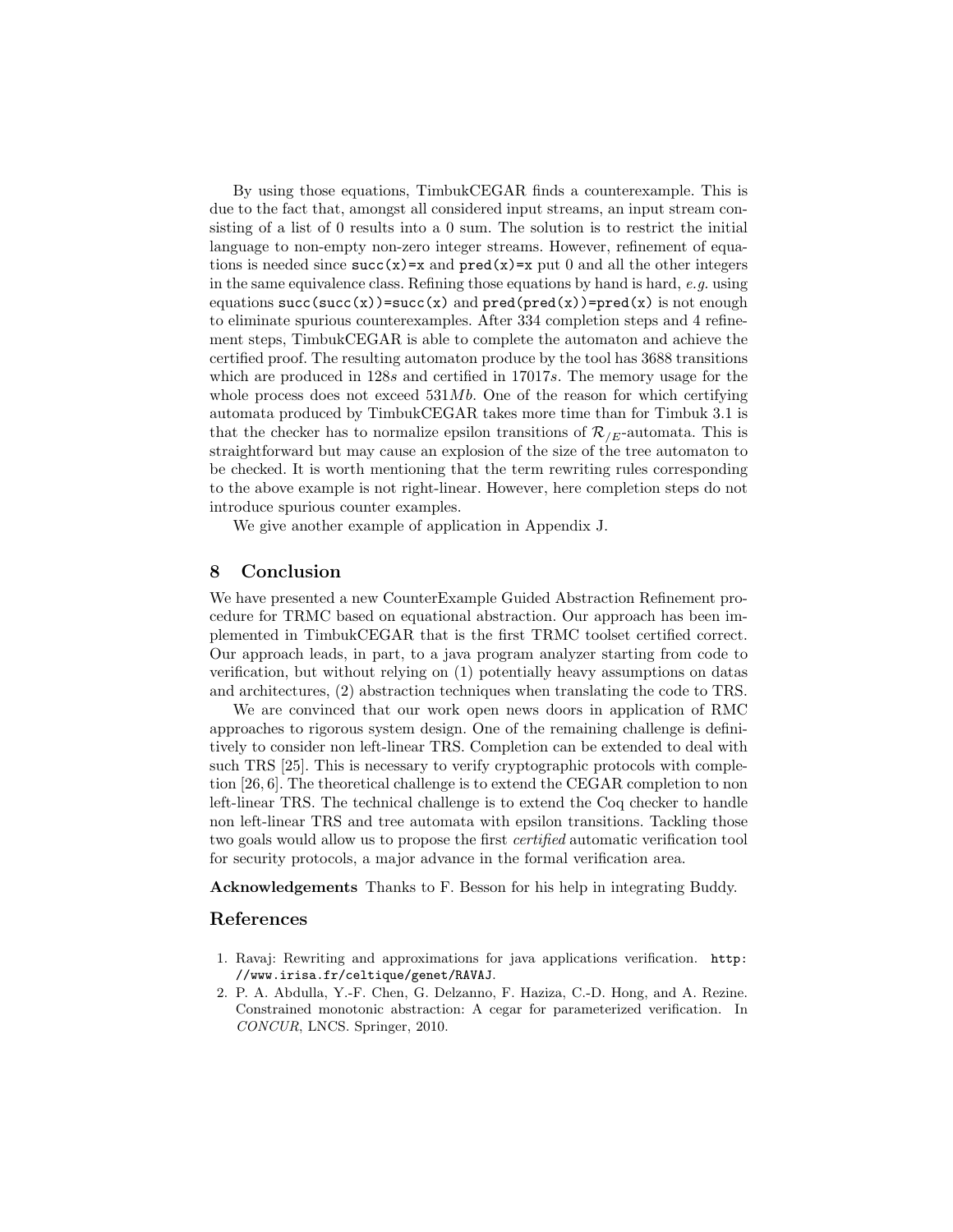- 3. P. A. Abdulla, G. Delzanno, and A. Rezine. Parameterized verification of infinitestate processes with global conditions. In CAV, LNCS. Springer, 2007.
- 4. P. A. Abdulla, N. B. Henda, G. Delzanno, F. Haziza, and A. Rezine. Parameterized tree systems. In FORTE, volume 5048 of LNCS, pages 69–83. Springer, 2008.
- 5. P. A. Abdulla, A. Legay, A. Rezine, and J. d'Orso. Simulation-based iteration of tree transducers. In TACAS, volume 3440 of LNCS, pages 30–40. Springer, 2005.
- 6. Avispa a tool for Automated Validation of Internet Security Protocols. http: //www.avispa-project.org.
- 7. F. Baader and T. Nipkow. Term Rewriting and All That. Cambridge University Press, 1998.
- 8. T. Ball, B. Cook, V. Levin, and S. K. Rajamani. Slam and static driver verifier: Technology transfer of formal methods inside microsoft. In IFM, LNCS. Springer, 2004.
- 9. N. Barr´e, F. Besson, T. Genet, L. Hubert, and L. Le Roux. Copster homepage, 2009. http://www.irisa.fr/celtique/genet/copster.
- 10. Y. Bertot and P. Castéran. *Interactive Theorem Proving and Program Develop*ment. Coq'Art: The Calculus of Inductive Constructions. Texts in Theoretical Computer Science. Springer Verlag, 2004.
- 11. Y. Boichut, R. Courbis, P.-C. Heam, and O. Kouchnarenko. Finer is better: Abstraction refinement for rewriting approximations. In RTA, LNCS. Springer, 2008.
- 12. Y. Boichut, T.-B.-H. Dao, and V. Murat. Characterizing conclusive approximations by logical formulae. In RP, volume 6945 of LNCS, pages 72–84. Springer, 2011.
- 13. Y. Boichut, T. Genet, T. Jensen, and L. Leroux. Rewriting Approximations for Fast Prototyping of Static Analyzers. In RTA, LNCS 4533, pages 48–62, 2007.
- 14. B. Boigelot, A. Legay, and P. Wolper. Iterating transducers in the large (extended abstract). In CAV, LNCS, pages 223–235. Springer, 2003.
- 15. A. Bouajjani, P. Habermehl, A. Rogalewicz, and T. Vojnar. Abstract regular tree model checking. ENTCS, 149(1):37–48, 2006.
- 16. A. Bouajjani, P. Habermehl, A. Rogalewicz, and T. Vojnar. Abstract rmc of complex dynamic data structures. In SAS, LNCS. Springer, 2006.
- 17. A. Bouajjani, P. Habermehl, and T. Vojnar. Abstract regular model checking. In CAV, volume 3114 of LNCS, pages 372–386. Springer, 2004.
- 18. A. Bouajjani, B. Jonsson, M. Nilsson, and T. Touili. Regular model checking. In CAV, volume 1855 of LNCS, pages 403–418. Springer-Verlag, 2000.
- 19. A. Bouajjani and T. Touili. Extrapolating tree transformations. In CAV, volume 2404 of LNCS, pages 539–554. Springer, 2002.
- 20. B. Boyer, T. Genet, and T. Jensen. Certifying a Tree Automata Completion Checker. In IJCAR'08, volume 5195 of LNCS. Springer, 2008.
- 21. H. Comon, M. Dauchet, R. Gilleron, F. Jacquemard, D. Lugiez, C. Löding, S. Tison, and M. Tommasi. Tree automata techniques and applications. 2008.
- 22. D. Dams, Y. Lakhnech, and M. Steffen. Iterating transducers. Journal of Logic and Algebraic Programming (JLAP), 52-53:109–127, 2002.
- 23. G. Feuillade, T. Genet, and V. Viet Triem Tong. Reachability Analysis over Term Rewriting Systems. Journal of Automated Reasonning, 33 (3-4):341–383, 2004.
- 24. T. Genet. Decidable approximations of sets of descendants and sets of normal forms. In RTA, volume 1379 of LNCS, pages 151–165. Springer-Verlag, 1998.
- 25. T. Genet. Reachability analysis of rewriting for software verification. Université de Rennes 1, 2009. Habilitation.
- 26. T. Genet and F. Klay. Rewriting for Cryptographic Protocol Verification. In Proc. 17th CADE, volume 1831 of LNAI. Springer-Verlag, 2000.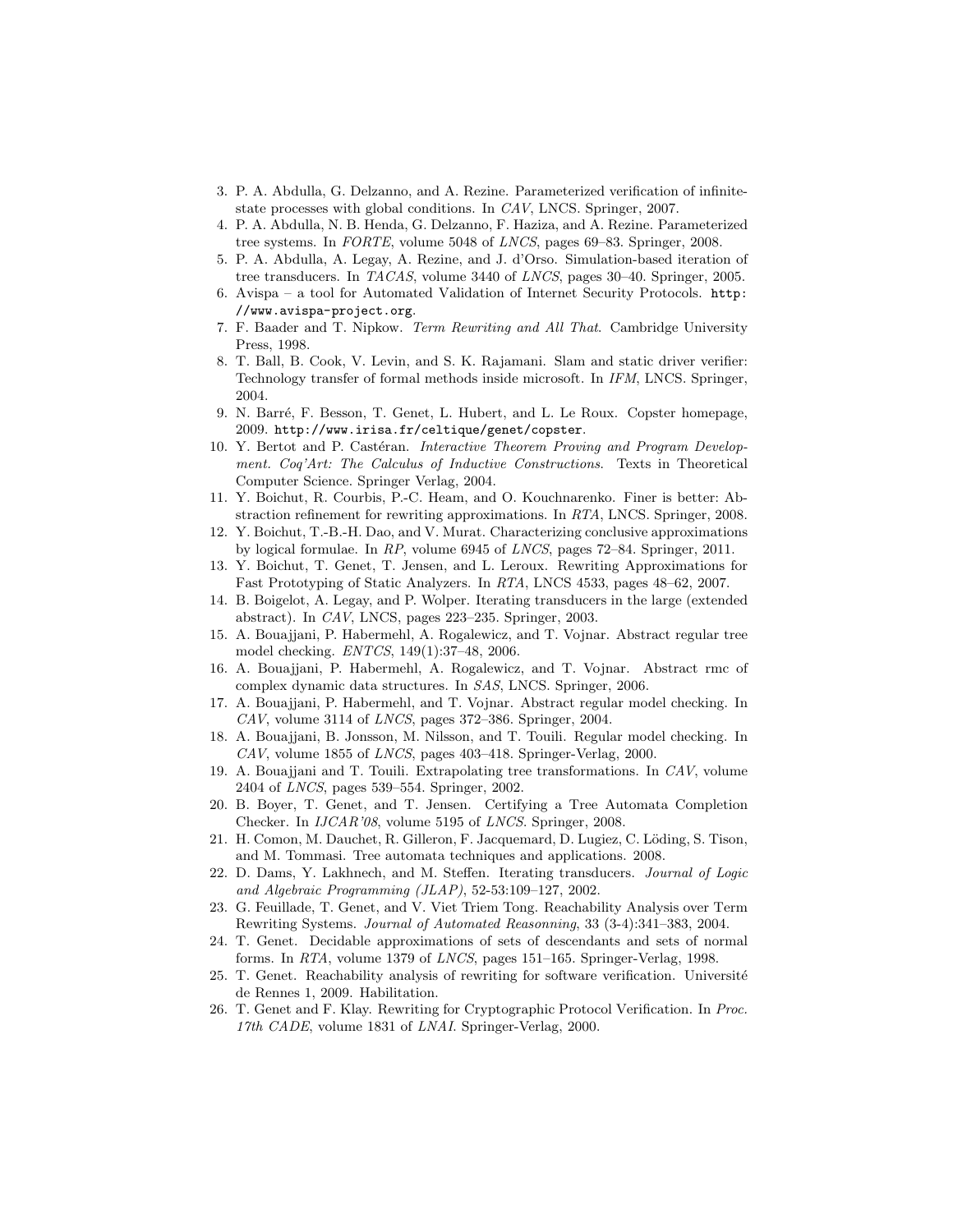- 27. T. Genet and R. Rusu. Equational tree automata completion. JSC, 45, 2010.
- 28. T. Genet, Y.-M. Tang-Talpin, and V. Viet Triem Tong. Verification of Copy Protection Cryptographic Protocol using Approximations of Term Rewriting Systems. In WITS'2003, 2003.
- 29. T. Genet and V. Viet Triem Tong. Timbuk 2.0 a Tree Automata Library. IRISA / Université de Rennes 1, 2001. http://www.irisa.fr/celtique/genet/timbuk/.
- 30. R. Gilleron and S. Tison. Regular tree languages and rewrite systems. Fundamenta Informaticae, 24:157–175, 1995.
- 31. Y. Kesten, O. Maler, M. Marcus, A. Pnueli, and E. Shahar. Symbolic model checking with rich assertional languages. In CAV, LNCS. Springer, 1997.
- 32. J. Lind-Nielsen. Buddy 2.4, 2002. http://buddy.sourceforge.net.
- 33. J. Meseguer, M. Palomino, and N. Martí-Oliet. Equational abstractions. TCS, 403:239–264, 2008.
- 34. G. Patin, M. Sighireanu, and T. Touili. Spade: Verification of multithreaded dynamic and recursive programs. In CAV, LNCS. Springer, 2007.
- 35. A. Podelski and A. Rybalchenko. Armc: The logical choice for software model checking with abstraction refinement. In PADL, LNCS, 2007.
- 36. T. Takai. A Verification Technique Using Term Rewriting Systems and Abstract Interpretation. In RTA, volume 3091 of LNCS, pages 119–133. Springer, 2004.
- 37. A. Vardhan, K. Sen, M. Viswanathan, and G. Agha. Using language inference to verify omega-regular properties. In TACAS, LNCS. Springer, 2005.
- 38. A. Vardhan and M. Viswanathan. Lever: A tool for learning based verification. In CAV, LNCS. Springer, 2006.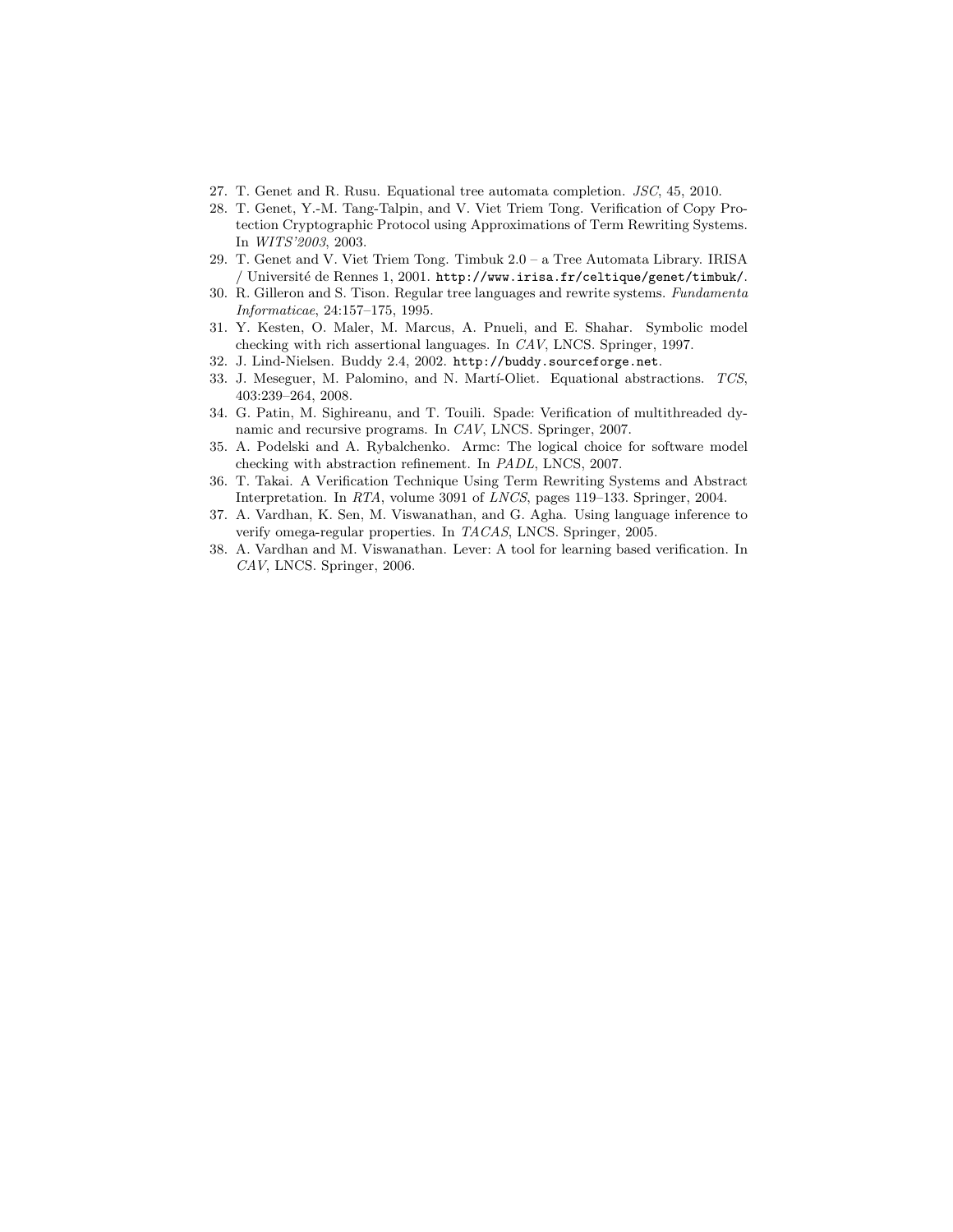#### A Running Example

Consider the  $\mathcal{R}_{/E}$ -automaton  $A^1_{\mathcal{R},E}$  given in Example 4 in Section 5.2. We define  $A_{Bad}$  to be a tree automaton whose final state is  $q'_0$  and whose transitions are  $a \rightarrow$  $q'_1, s(q'_1) \to q'_2, s(q'_2) \to q'_1$  and  $f(q'_2) \to q'_0$ . The forbidden terms in  $\mathcal{L}(A_{Bad})$  are of the form  $f(s^{2k+1}(a))$ . We observe that  $\mathcal{L}(A_{\mathcal{R},E}^1) \cap \mathcal{L}(A_{Bad}) \neq \emptyset$ . According to the intersection algorithm described in Appendix H, one can build a set  $S_{A_{\mathcal{R},E}^1 \cap A_B ad}$  of triples  $(q_0, q'_0, \phi)$ , where  $\phi$  is the formula used to prune  $A_{\mathcal{R},E}^1$ , i.e., to remove those terms that belong to  $\mathcal{L}(A^1_{\mathcal{R},E}) \cap \mathcal{L}(A_{Bad})$ . Here,  $S_{A^1_{\mathcal{R},E} \cap A_{Bad}} = \{(q_0, q'_0, Eq(q_2, q_3) \land$  $Eq(q_3, q_2)$ ,  $(q_0, q'_0, Eq(q_2, q_3))$ ,  $(q_0, q'_0, Eq(q_3, q_2))$ . Thus, we perform the prune step  $P(A_{\mathcal{R},E}^1, S_{A_{\mathcal{R},E}^1 \cap A_B ad})$ . Removing the transition  $q_2 \to q_3$  from  $\varepsilon_E^1$  is sufficient to invalidate  $Eq(q_2, q_3) \wedge Eq(q_3, q_2)$ . Moreover, this action invalidates  $(q_0, q'_0, Eq(q_2, q_3))$ too. It remains to prune with  $(q_0, q'_0, Eq(q_3, q_2))$ . This is done by removing the transition  $q_3 \to q_2$  from  $\varepsilon_E^1$ . Thus,  $\varepsilon_E^1$  becomes empty. At this point, no transition of  $\varepsilon_R^1$ can be removed. Indeed, all these transitions are all labeled by  $\top$ . We thus define  $A_{\mathcal{R},E}^2 = \mathbb{P}(A_{\mathcal{R},E}^1, S_{A_{\mathcal{R},E}^1 \cap A_Bad})$ , with  $\Delta^2 = \Delta^1$ ,  $\epsilon_{\mathcal{R}}^2 = \epsilon_{\mathcal{R}}^1$ , and  $\epsilon_E^2 = \emptyset$ . We observe that  $A_{\mathcal{R},E}^2$  is not  $\mathcal{R}-$ closed and should be completed. We thus define  $A_{\mathcal{R},E}^3 = W(C(A_{\mathcal{R},E}^2)).$ We found a new critical pair for  $f(x) \to f(s(s(x)))$  and we obtain  $\Delta^{3} = \Delta^2 \cup \{s(q_3) \to$  $q_5, s(q_5) \rightarrow q_6, f(q_6) \rightarrow q_7, \text{ and } \varepsilon^3_{\mathcal{R}} = \varepsilon^2_{\mathcal{R}} \cup \{q_7 \stackrel{\top}{\rightarrow} q_4\}.$ 

The interesting point is in the application of W. Observe that the transitions of  $\varepsilon_E^3$ directly results from the application of the equation  $s(x) = s(s(x))$ , *i.e.* transitions  $q_2 \to q_3, q_3 \to q_2, q_3 \to q_5, q_5 \to q_3, q_5 \to q_6$ , and  $q_6 \to q_5$ .

The two transitions  $q_2 \rightarrow q_3$  and  $q_3 \rightarrow q_2$  are ignored since they have been deleted earlier by a prune step, but two new transitions are added:  $q_2 \rightarrow q_5$  and  $q_5 \rightarrow q_2$ . Indeed, it should have been possible to connect  $q_2$  and  $q_5$  together using transitions  $q_2 \to q_3$  and  $q_3 \to q_5$  if  $q_2 \to q_3$  had not been deleted. So,  $\varepsilon_E^3 = \{q_2 \to q_5, q_5 \to q_2, q_5 \to q_6\}$  $q_6, q_6 \to q_5, q_3 \to q_5, q_5 \to q_3$ . We then check the emptiness of  $\mathcal{L}(A_{\mathcal{R},E}^3) \cap \mathcal{L}(A_{Bad})$ . This intersection is still not empty and we obtain the following set of triples:

$$
S_{A_{\mathcal{R},E}^{3}\cap A_{Bad}} = \begin{cases} (q_{0}, q_{0}', Eq(q_{3},q_{5})), (q_{0}, q_{0}', Eq(q_{5},q_{3})), (q_{0}, q_{0}', Eq(q_{5},q_{6})), \\ (q_{0}, q_{0}', Eq(q_{6},q_{5})), (q_{0}, q_{0}', Eq(q_{2},q_{5}) \wedge Eq(q_{5},q_{3})), \\ (q_{0}, q_{0}', Eq(q_{2},q_{5}) \wedge Eq(q_{5},q_{6})), (q_{0}, q_{0}', Eq(q_{5},q_{2}) \wedge Eq(q_{3},q_{5})), \\ (q_{0}, q_{0}', Eq(q_{5},q_{2}) \wedge Eq(q_{6},q_{5})) \end{cases}
$$

.

So, in order to perform  $P(A_{\mathcal{R},E}^3, S_{A_{\mathcal{R},E}^3 \cap A_{Bad}})$ , the first transitions to remove are  $q_3 \to q_5$ ,  $q_5 \to q_3$ ,  $q_5 \to q_6$  and  $q_6 \to q_5$ . According to Figure 2,  $\epsilon_E^3$  of 2a. becomes the one described in 2b. Note that four new transitions are generated:  $q_3 \rightarrow q_6$ ,  $q_6 \rightarrow q_3$ ,  $q_2 \rightarrow q_6$  and  $q_6 \rightarrow q_2$ . We denote this new set of transitions by  $\varepsilon_E^{\prime 3}$ . According to Definition 6, one has to test if the removing of guilty transitions has broken the nonempty intersection. And here, it is not the case. Indeed, it is still possible to recognize an odd number of s between the symbols f and a using for instance the transition  $q_2 \rightarrow q_6$ :  $f(s(a)) \to_{\Delta^3}^* f(q_2)$  and  $f(q_2) \to_{\varepsilon_{E}^3}^* f(q_6) \to_{\varepsilon_{\mathcal{R}}^3} q_0$ . Let  $A'^3_{\mathcal{R},E}$  be the  $\mathcal{R}_{/E}$ -automaton such that  $\Delta^{3} = \Delta^{3}$ ,  $\varepsilon_{E}^{3}$  and  $\varepsilon_{R}^{3} = \varepsilon_{R}^{3}$ . Computing  $P(A_{R,E}^{3}, S_{A_{R,E}^{3} \cap A_{Bad}})$  remains to compute  $P(A'^3_{\mathcal{R},E}, S_{A'^3_{\mathcal{R},E} \cap A_{Bad}})$  where  $S_{A'^3_{\mathcal{R},E} \cap A_{Bad}}$  is defined as follows:

$$
S_{A'^3_{\mathcal{R},E}\cap A_{Bad}} = \left\{ \begin{matrix} (q_0, q'_0, Eq(q_2, q_6)), (q_0, q'_0, Eq(q_6, q_2) \wedge Eq(q_3, q_6)), \\ (q_0, q'_0, Eq(q_6, q_2)), (q_0, q'_0, Eq(q_2, q_6) \wedge Eq(q_6, q_3)) \end{matrix} \right\}.
$$

Removing the transitions  $q_2 \rightarrow q_6$  and  $q_6 \rightarrow q_2$  makes the whole set of formula involved in  $S_{A'_{\mathcal{R},E}\cap A_{Bad}}$  non valid. Let  $A''_{\mathcal{R},E}$  be the  $\mathcal{R}_{/E}$ -automaton such that  $\varepsilon''^3_{\mathcal{R}}$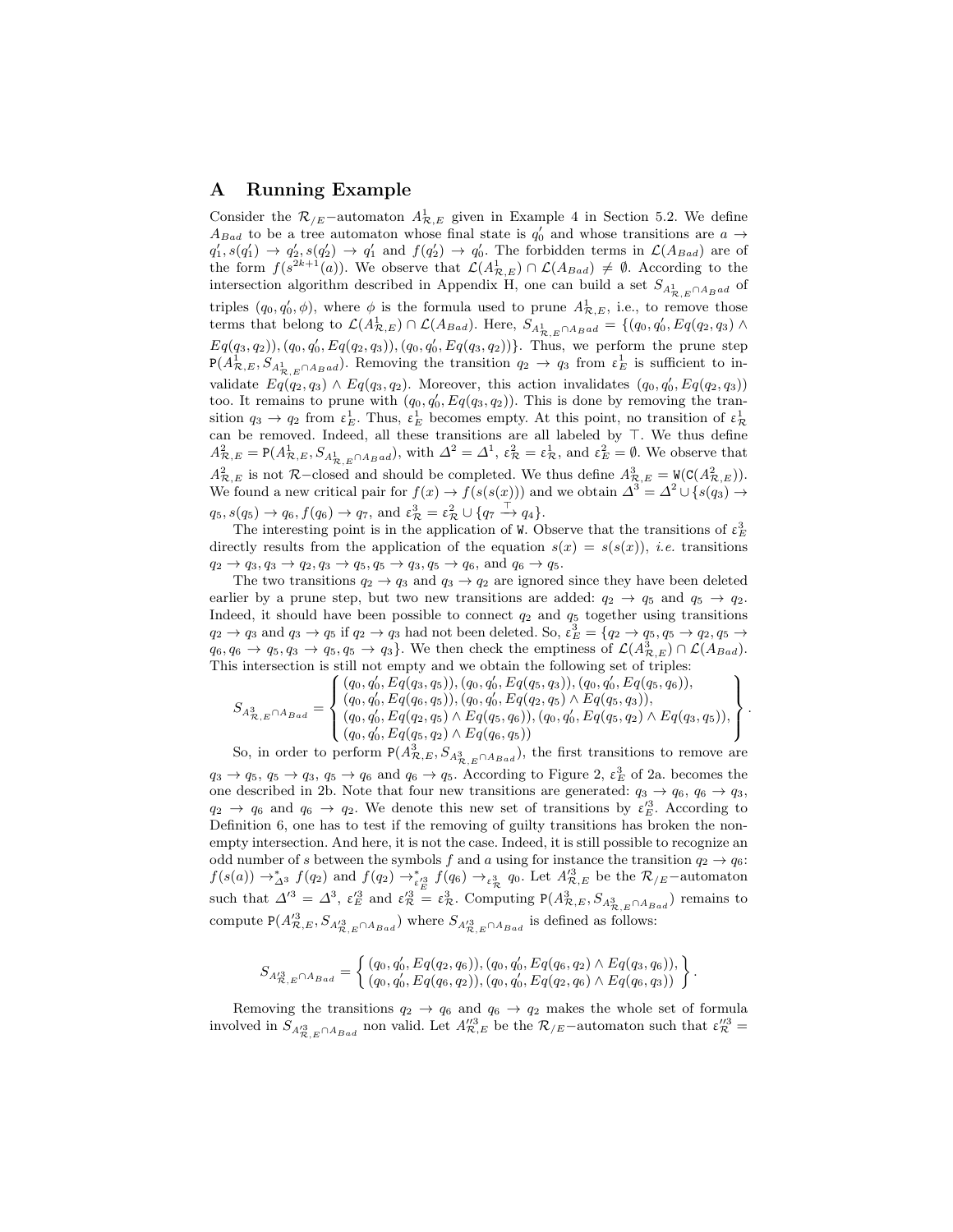$\varepsilon_{\mathcal{R}}'^3$ ,  $\varepsilon_{E}''^3 = \varepsilon_{E}^{\prime 3} \setminus \{q_2 \to q_6, q_6 \to q_2\}$  and  $\Delta^{\prime\prime 3} = \Delta^{\prime 3}$ . Note that as soon as these transitions are removed, the intersection between  $\mathcal{L}(A_{\mathcal{R},E}^{\prime\prime3})$  and  $\mathcal{L}(A_{Bad})$  is empty. So,  $P(A_{\mathcal{R},E}^{\prime 3}, S_{A_{\mathcal{R},E}^{\prime 3} \cap A_{Bad}}) = A_{\mathcal{R},E}^{\prime \prime 3}$  and consequently,  $P(A_{\mathcal{R},E}^3, S_{A_{\mathcal{R},E}^3 \cap A_{Bad}}) = A_{\mathcal{R},E}^{\prime \prime 3}$ .



Fig. 2: Evolution of  $\varepsilon_E^3$  during the pruning process

Considering  $A_{\mathcal{R},E}^4 = P(A_{\mathcal{R},E}^3, S_{A_{\mathcal{R},E}^3 \cap A_{Bad}})$ , we restart the completion process and we observe that  $A_{\mathcal{R},E}^4 = \mathbf{C}(A_{\mathcal{R},E}^4)$ . We have thus reached a fix-point. There, we observe that  $\mathcal{L}(A_{\mathcal{R},E}^4) \cap \mathcal{L}(A_{Bad}) = \emptyset$  and conclude that  $\mathcal{R}^*(I) \cap Bad = \emptyset$ . Observe that our refinement is accurate in this case. Indeed  $\mathcal{L}(A_{\mathcal{R},E}^4) = f(s^{2k}(a))$ , that is the exact set of reachable states.

The above example cannot be handled with the approach of [11]. Indeed, this technique cannot handle set of bad terms whose cardinality is infinite.

#### B Proof of Theorem 1

We want to show that the following result holds:

$$
\forall t \in \mathcal{T}(\mathcal{F} \cup Q), \ q \in Q, \ t \xrightarrow{\alpha} A \ q \iff t \to_A^* q
$$

Proof. The proof is easily done by induction by arguing that it is enough to forget the formulas manipulated by the definition 3 to have the equivalent step with  $\rightarrow_A$ .

## C Matching Algorithm for  $\mathcal{R}_{/E}$ -automata

We assume a left-linear TRS R and a  $\mathcal{R}_{/E}$ -automaton  $A_{\mathcal{R},E}^i$  such that  $A_{\mathcal{R},E}^i$  =  $\langle \mathcal{F}, \, Q^i, \, Q_f, \varDelta^i \cup \varepsilon^i_\mathcal{R} \cup \varepsilon^i_E \rangle$ 

#### Definition 7 (Matching Algorithm).

Assuming the matching problem  $l \leq q$  for a  $\mathcal{R}_{/E}$ -automaton  $A_{\mathcal{R},E}^i$ . S is the solution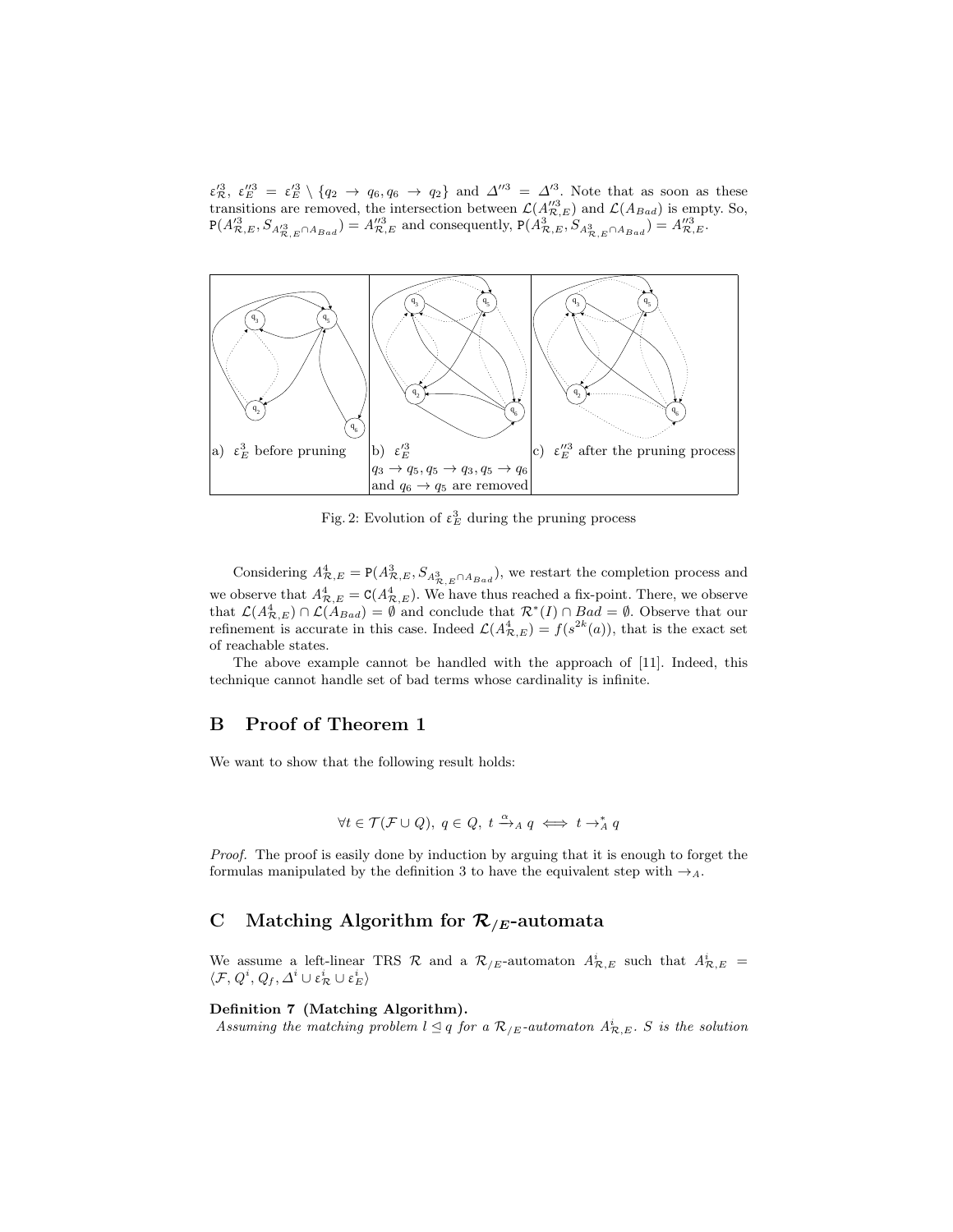of the matching problem, which is denoted  $l \trianglelefteq q \vdash_{A^i_{\mathcal{R},E}} S$ , if there exists a derivation of the statement  $l \leq q \vdash_{A^i_{\mathcal{R},E}} S$  using the rules:

$$
(Var) \frac{x \triangleleft q \vdash_A \{(\alpha_k, \{x \mapsto q_k\}) \mid q_k \xrightarrow{\alpha_k} A q\}}{(x \in \mathcal{X})}
$$
\n
$$
(Delta) \frac{t_1 \triangleleft q_1 \vdash_A S_1 \dots \vdash_t \alpha \triangleleft q_n \vdash_A S_n}{f(t_1, \dots, t_n) \triangleleft q \vdash_A \bigotimes_1^n S_k} (f(q_1, \dots, q_n) \to q \in \Delta)
$$
\n
$$
(Epsilon) \frac{t \triangleleft q \vdash_A S_0 \quad t \triangleleft q_1' \vdash_A S_1 \dots \vdash_t \triangleleft q_n' \vdash_A S_n}{t \triangleleft q \vdash_A S_0 \cup \bigcup_{k=1}^n \{(\phi \land \alpha_k, \sigma) \mid (\phi, \sigma) \in S_k\}} \left(\{ (q_k, \alpha_k) \mid q_k \xrightarrow{\alpha_k} q \}_{1}^n \right)\right)
$$
\n
$$
Using \bigotimes_1^n S_j = \{ (\top, id) \oplus (\phi_1, \sigma_1) \oplus \dots \oplus (\phi_n, \sigma_n) \mid (\phi_j, \sigma_j) \in S_j\}, and \ (\phi, \sigma) \oplus (\phi', \sigma') = (\phi \land \phi', \sigma \cup \sigma').
$$

Observe that, by definition, the matching problem considers possibly infinite runs of the form  $l\sigma \xrightarrow{\alpha} q$ . Indeed, transitions in  $\varepsilon_R^i \cup \varepsilon_E^i$  can introduce loops. In the matching algorithm, we exclude such runs. This is done to keep a finite set of rewriting path, which is computable in a finite amount of time. It is worth mentioning that removing loops does not influence the result. As an example, consider the automaton A of Example 2. We observe that  $f(b) \xrightarrow{Eq(q_b,q_c) \wedge Eq(q_c,q_b)} A q_f$  uses the loop  $f(b) =_E f(c) =_E f(b)$ . This loop can be removed as  $f(a) \to_{\mathcal{R}}^* f(b)$  can be obtained by  $f(b) \stackrel{\top}{\to}_A q_f$ , a run which does not contain any loops.

We show that the matching algorithm given in Definition 7 is complete.

**Lemma 1.** Let A be a  $\mathcal{R}_{/E}$ -automaton, q one of its states,  $l \in \mathcal{T}(\mathcal{F}, \mathcal{X})$  the linear left member of a rewriting rule and  $\sigma$  a Q-substitution with a domain range-restricted to  $V(l)$ . If the set S is solution of the matching problem  $l\sigma \trianglelefteq q$ , then we have  $\forall (\alpha, \sigma)$ ,  $l\sigma \stackrel{\alpha}{\rightarrow} A$  $q \Longleftrightarrow (\alpha, \sigma) \in S$ 

*Proof.* Assuming  $\mathcal F$  a set of symbols,  $\mathcal X$  a set of variable and  $Q$  a set of states. We define  $A = \langle \mathcal{F}, Q, Q_f, \Delta \cup \varepsilon_{\mathcal{R}} \cup \varepsilon_{E} \rangle; l \in \mathcal{T}(\mathcal{F}, \mathcal{X})$  and  $q \in Q; \sigma : \mathcal{V}ar(l) \to Q$  and  $\alpha = \bigwedge_{1}^{n} Eq(q_k, q'_k)$  such that  $l\sigma \xrightarrow{\alpha} A q$ .

The proof is done by induction on the term  $l$ .

#### **Base case:**  $l$  is a variable.

In this case,  $\sigma$  must be a Q-substitution of the form  $\sigma = \{l \mapsto q'\}$ . Using this observation and the hypothesis, we have  $q' \xrightarrow{\alpha} q$ . The matching problem  $l \leq q$  is solved using Rule (Var). This means that  $S = \{(\alpha_k, \{l \mapsto q_k\}) \mid q_k \stackrel{\alpha_k}{\longrightarrow}_A q\}.$  By definition of S we see that S contains  $(\alpha, \sigma)$ .

**Induction** : Assume now l is a linear term of the form  $f(t_1, \ldots, t_n)$ .

We are going to decompose  $f(t_1,...,t_n)\sigma \stackrel{\alpha}{\rightarrow}_A q$  into sequences of transitions. First observe that, by splitting  $\sigma$  into  $\sigma_1 \ldots \sigma_n$ , we have that  $f(t_1, \ldots, t_n) \sigma$  is equal to  $f(t_1\sigma_1,\ldots,t_n\sigma_n)$ . Assume  $\sigma = \sigma_1 \sqcup \cdots \sqcup \sigma_n$  with  $dom(\sigma_i) = V(t_i)$  and  $\forall x \in$  $dom(\sigma_i), \sigma_i(x) = \sigma(x)$ . Since l is linear, each variable in X occurs at most one time in l. This means that the sets  $V(t_i)$  are disjoints and so are the domains of the  $\sigma_i$ . This ensures that  $\sigma$  is well-defined.

We now study the decomposition of  $f(t_1\sigma_1,\ldots,t_n\sigma_n) \xrightarrow{\alpha} q$  to show that transitions of A used to recognized the term  $f(t_1\sigma_1, \ldots, t_n\sigma_n)$  are considered by the corresponding steps of the matching algorithm.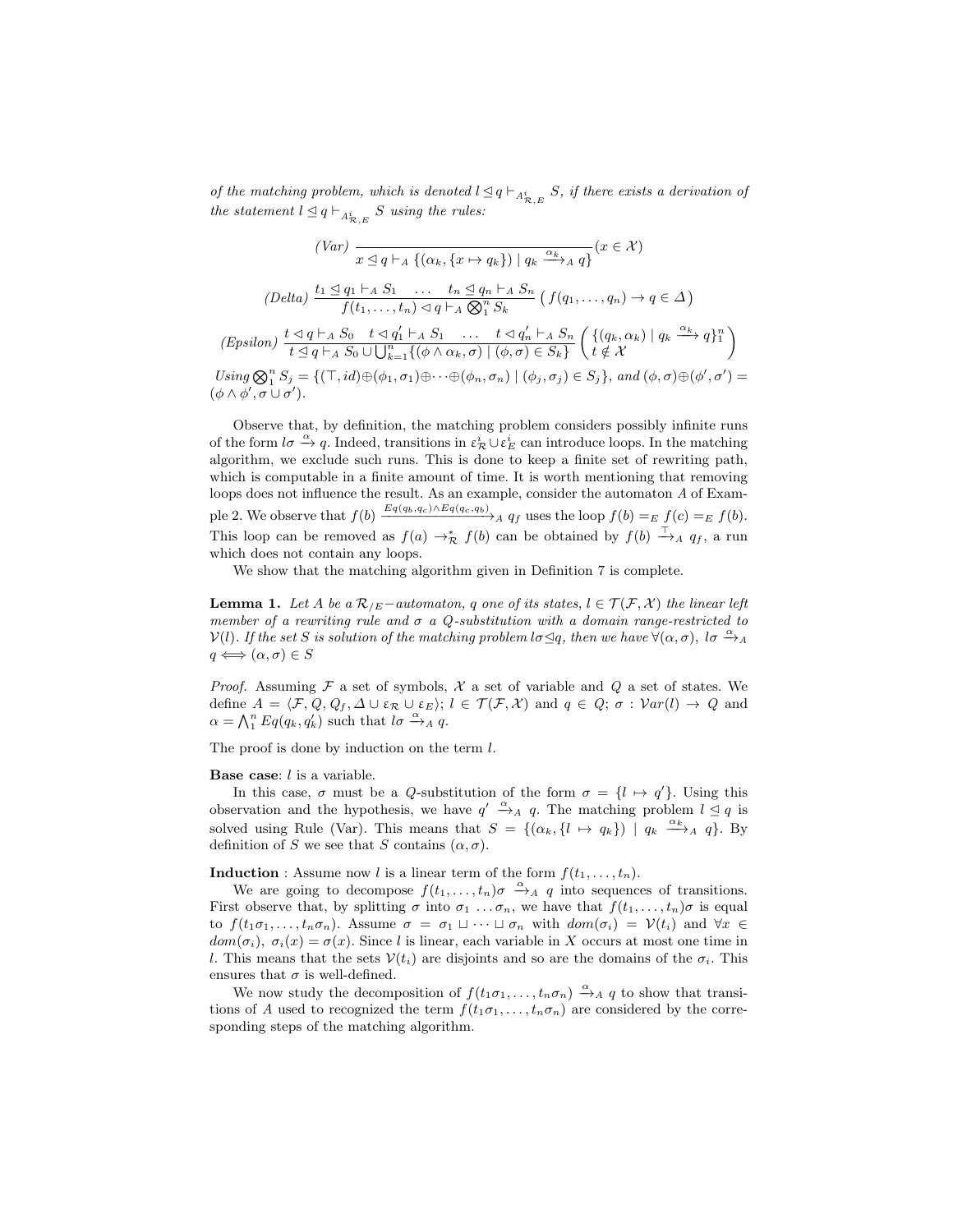We observe that the term  $f(t_1\sigma_1,\ldots,t_n\sigma_n)$  is recognized in State q. Indeed, we have  $f(q_1,\ldots,q_n) \to q' \in \Delta$ , and each subterm  $t_i \sigma_i$  is recognized in state  $q_i$  such that  $t_i\sigma_i \stackrel{\alpha_i}{\longrightarrow} q_i$ . Composing recognizing of each subterm, we obtain the following sequence:

$$
f(t_1,\ldots,t_n) \xrightarrow{\alpha_1} f(q_1,t_2,\ldots,t_n) \xrightarrow{\Lambda_1^2 \alpha_i} f(q_1,q_2,t_3,\ldots,t_n) \xrightarrow{\Lambda_1^3 \alpha_i} \ldots
$$

$$
\ldots \xrightarrow{\Lambda_1^n \alpha_i} f(q_1,\ldots,q_n) \xrightarrow{\Lambda_1^n \alpha_i \wedge \top} q'
$$

There

are two cases that have to be considered : (1)  $q = q'$  and (2)  $q \neq q'$ . (1) If  $q = q'$ , the decomposition is complete and  $f(t_1\sigma_1,\ldots,t_n\sigma_n) \stackrel{\alpha^*}{\rightarrow}_A q$  with  $\alpha = \bigwedge_{i=1}^n \alpha_i$ .

$$
f(t_1\sigma_1,\ldots,t_n\sigma_n)\xrightarrow{\bigwedge_{i=1}^n\alpha_i}f(q_1,\ldots,q_n)\xrightarrow{\bigwedge_{i=1}^n\alpha_i}q
$$

(2)  $q \neq q'$ :  $f(t_1\sigma_1,\ldots,t_n\sigma_n) \xrightarrow{\alpha} q$  holds only if we have a transition  $q' \xrightarrow{\alpha'} q$  such that  $\alpha = \bigwedge_{1}^{n} \alpha_{i} \wedge \alpha'.$ 

$$
f(t_1\sigma_1,\ldots,t_n\sigma_n)\xrightarrow{\Lambda_{i=1}^n\alpha_i}f(q_1,\ldots,q_n)\xrightarrow{\top}q'\xrightarrow{\alpha'}q
$$

By induction, we know that for each sequence  $t_i \sigma_i \stackrel{\alpha_i}{\longrightarrow} q_i$ , the matching problem is solved *i.e.*  $t_i \leq q_i \vdash S_i$  with  $S_i$  contains  $(\alpha_i, \sigma_i)$ . Rule (Delta) is applied to all premises  $t_i \leq q_i \vdash_A S_i$  for the transition  $f(q_1, \ldots, q_n) \to q' \in \Delta$ . From this, we obtain a set  $S' = \bigotimes_1^n S_i$ . By unfolding the definition of  $\bigotimes$ , we have  $S = \{(\top, id) \oplus$  $(a^1, s^1) \oplus \ldots (a^n, s^n) \mid (a^i, s^i) \in S_i$ . Since each  $S_i$  contains  $(\alpha_i, \sigma_i)$ , S' contains  $(\top, id) \oplus (\alpha_1, \sigma_1) \oplus \ldots (\alpha_n, \sigma_n)$  which is, by definition of  $\oplus$  equal to  $(\bigwedge_1^n \alpha_i, \sigma)$ . Thus, we obtain a intermediate statement  $f(t_1, \ldots, t_n) \triangleleft q' \vdash_A S'$  such that  $f(t_1, \ldots, t_n) \sigma \xrightarrow{\Lambda_1^n \alpha_i}$ q', where  $(\bigwedge_{1}^{n} \alpha_i, \sigma) \in S'.$ 

This statement must correspond to one of the premises of Rule (Epsilon) to produce the expected statement  $f(t_1, \ldots, t_n) \trianglelefteq q \vdash_A S$ . Two cases have to be considered : $q = q'$ and  $q \neq q'$ .

If  $f(q_1,\ldots,q_n) \to q' \in \Delta$  is the last transition used to have  $f(t_1,\ldots,t_n)\sigma \xrightarrow{\alpha} q$ then we have  $\alpha = \bigwedge_{i=1}^{n} \alpha_i$  and we are in the case  $q = q'$ : this case corresponds to the premiss 0 of Rule (Epsilon) and  $S' = S_0$ . By definition of Rule (Epsilon), S' is included in S. This means that  $(\alpha, \sigma) \in S$ .

If we have  $q \neq q'$ , then it remains a sequence of transitions  $q' \stackrel{\alpha'}{\longrightarrow} q$  to have  $f(t_1,\ldots,t_n)\sigma \stackrel{\alpha}{\to}_A q$ . The couple  $(\alpha',q')$  is in the set  $\{(q_k,\alpha_k) \mid q_k \stackrel{\alpha_k}{\longrightarrow} q\}$ . This means that the statement  $f(t_1, \ldots, t_n) \leq q \vdash_A S'$  is one the remaining premisses. By definition of Rule (Epsilon), S contains all couple  $(a \wedge \alpha', s)$  where  $(a, s) \in S'$ . In particular, S contains  $(\bigwedge_{1}^{n} \alpha_i \wedge \alpha', \sigma)$  which concludes the proof.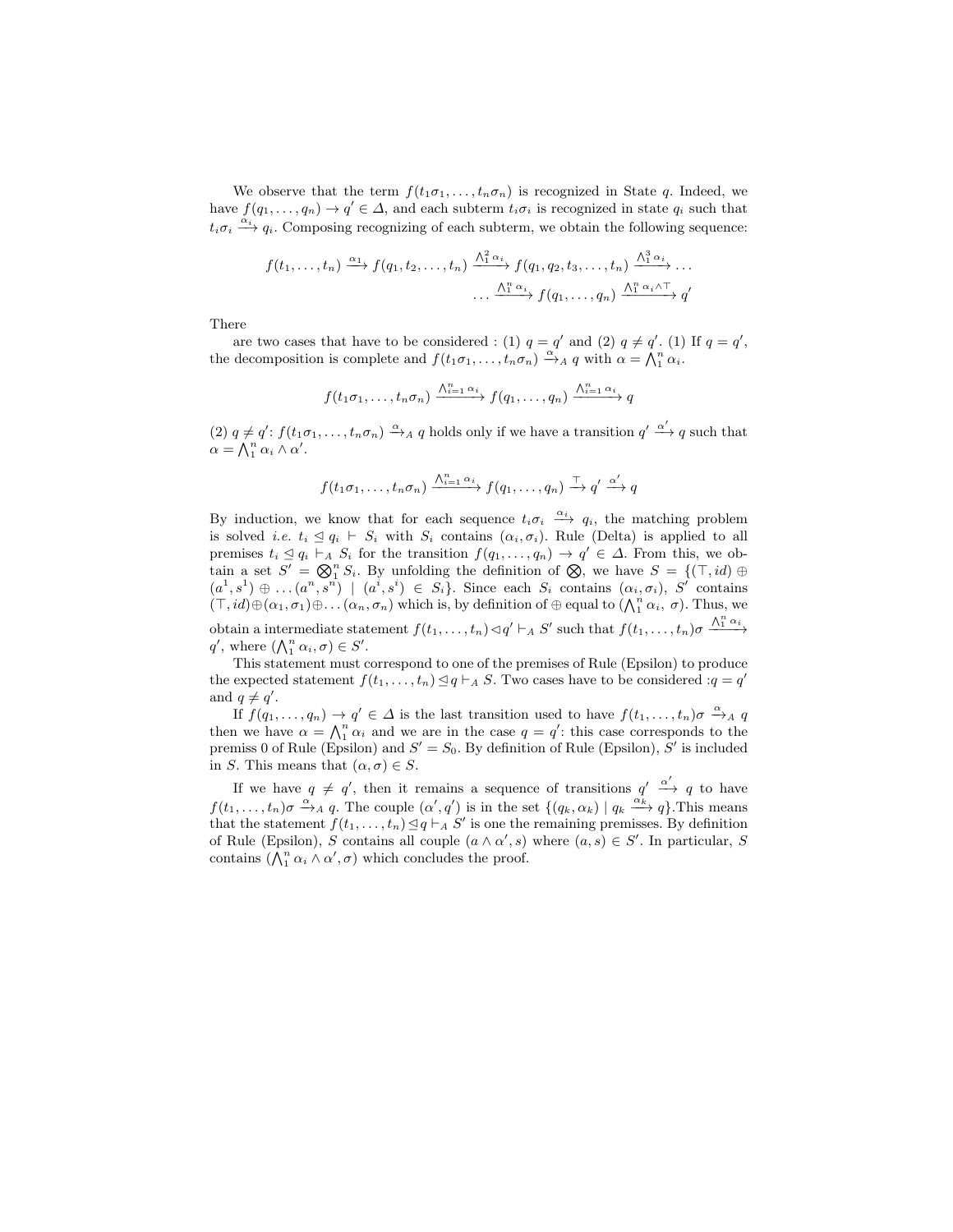#### D Normalization for  $\mathcal{R}_{/E}$ -automata

Definition 8 (Normalization). The normalization is done in two mutually inductive steps parametrized by the configuration c to recognize, and by the set of transitions  $\Delta$ to extend. Let  $Q_{new}$  be a set of new states,

 $\sqrt{ }$  $\int$  $\mathbf{I}$ Norm $(c, \Delta) = \texttt{Slice}(d, \Delta)$  c →  $\Delta$  d, and  $c, d \in \mathcal{T}(\mathcal{F} \cup Q)$  $\texttt{Slice}(q,\Delta)=\Delta$  q ∈ Q  $\texttt{Slice}(f(q_1, \ldots, q_n), \varDelta) = \varDelta \cup \{f(q_1, \ldots, q_n) \rightarrow q\} \hspace{1cm} q_i \in Q \hspace{1cm} and \hspace{1cm} q \in Q_{new}$ Slice $(f(t_1, \ldots, t_n), \Delta) = \text{Norm}(f(t_1, \ldots, t_n), \text{Slice}(t_i, \Delta))$   $t_i \in \mathcal{T}(\mathcal{F} \cup Q) \setminus Q$ 

#### E Proofs of Theorem 2

In order to prove that  $C(A_{\mathcal{R},E}^i)$  is well-defined, we need to show that, first  $C(A_{\mathcal{R},E}^i)$  is determinist if we do not consider the transition set of  $A_{\mathcal{R},E}^i$  (Lemma 2) and second, solving one critical pair preserves well-definition (Lemma 3).

Lemma 2 (Existence of a representative). Assume that  $A_{\mathcal{R},E} = \langle \mathcal{F}, Q, Q_f, \Delta \cup \mathcal{F} \rangle$  $\epsilon_{\cal R} \cup \epsilon_E$ ) is a  ${\cal R}_{/E}$ -automaton obtained after k steps of completion from  $A^0_{{\cal R},E}$ . Let  $c$  be a configuration. If  $\Delta' = \text{Norm}(c, \Delta \setminus \Delta^0)$ , then there exists a state q such that  $c \rightarrow_{\Delta'}^! q$ .

*Proof.* Let  $\mu : \mathcal{T}(\mathcal{F} \cup Q) \to \mathbb{N}$  be the measure that counts the number of occurences of symbols in F of a configuration. Example :  $\mu(f(q_1, g(q_2), a)) = 3$ . We define it inductively by  $\mu(q) = 0$  if  $q \in Q$ , and  $\mu(f(t_1, \ldots, t_n)) = 1 + \sum_{i=1}^{n} \mu(t_i)$ .

Assuming F a set of symbols, and Q a set of states. We define  $A_{\mathcal{R},E} = \langle \mathcal{F}, Q, Q_f, \Delta \cup \mathcal{F} \rangle$  $\varepsilon_{\mathcal{R}} \cup \varepsilon_{E}$ ;  $c \in \mathcal{T}(\mathcal{F} \cup Q)$ . Assume that  $\Delta^1 = \Delta \setminus \Delta^0$  is determinist.

The first step Norm $(t, \Delta^1)$  consists in rewriting c by  $\Delta^1$  in its normal form d

The second step  $\text{Slice}(d, \Delta^1)$  returns  $\Delta^2$  such that there exists a unique state q such that  $d \rightarrow_{\Delta^2}^! q$ .

The proof is one by induction on the decreasing of  $\mu(d)$ . We consider the 3 cases of Slice $(d, \varDelta^1)$ 

- 1. Slice $(q, \Delta^1) = \Delta^1$ . It means that d is the state q. There exists a unique state which is q, such that  $d \rightarrow_{\Delta^1}^! q$ .
- 2. Slice $(f(q_1,\ldots,q_n),\Delta^1)=\overline{\Delta^1}\cup\{f(q_1,\ldots,q_n)\to q\mid q\in Q_{new}\}.$  Each  $q_i$  is a state. The configuration  $f(q_1, \ldots, q_n)$  can be used as the left-member of a normalised ground transition. We build the new transition  $f(q_1, \ldots, q_n) \rightarrow q$  using a new state q. Adding a such transition to  $\Delta^1$  preserves determinism. We know that it is impossible to rewrite more  $d = f(q_1, \ldots, q_n)$  using transitions of  $\Delta^1$ : the new transition  $f(q_1, \ldots, q_n) \to q$  is the unique way to rewrite d. We deduce that  $\Delta^2 = \Delta^1 \cup \{f(q_1,\ldots,q_n) \to q \mid q \in Q_{new}\}\$ is deterministic, and  $d \to_{\Delta^2}^! q$ .
- $3. \ \ \texttt{Slice}(f(t_1, \ldots, t_n), \varDelta^1) = \texttt{Norm}(f(t_1, \ldots, t_n), \texttt{Slice}(t_i, \varDelta^1) \), \, t_i \in \mathcal{T(F \cup Q)} \setminus Q.$ Here, we have the direct subterm  $t_i$  of d which is not a state. We deduce  $\mu(t_i)$  <  $\mu(d)$  from the definition of  $\mu$ . By induction,  $\Delta$  is extended by Slice $(t_i, \Delta^1)$  to obtain  $\Delta^2$  for which there exists a state q such that  $t_i \rightarrow_{\Delta^2}^! q$ . Using this new set  $\Delta^2$ , we unfold Norm $(f(t_1,\ldots,t_n),\Delta^2)$  which consists in rewriting  $f(t_1,\ldots,t_n)$ using  $\Delta^2$ . We obtain a new configuration  $f(t'_1, \ldots, t'_n)$  where we know at less  $t'_i$  is equal to q since the direct subterm  $t_i$  can be rewritten in q using  $\Delta^2$ . Note that if some subterms of  $t_i$  are also subterms of some other  $t_j$ , it will also be rewritten by  $\Delta^2$  in  $t'_j$  until we reach the normal form. Each step of rewriting by  $\Delta^2$  necessarly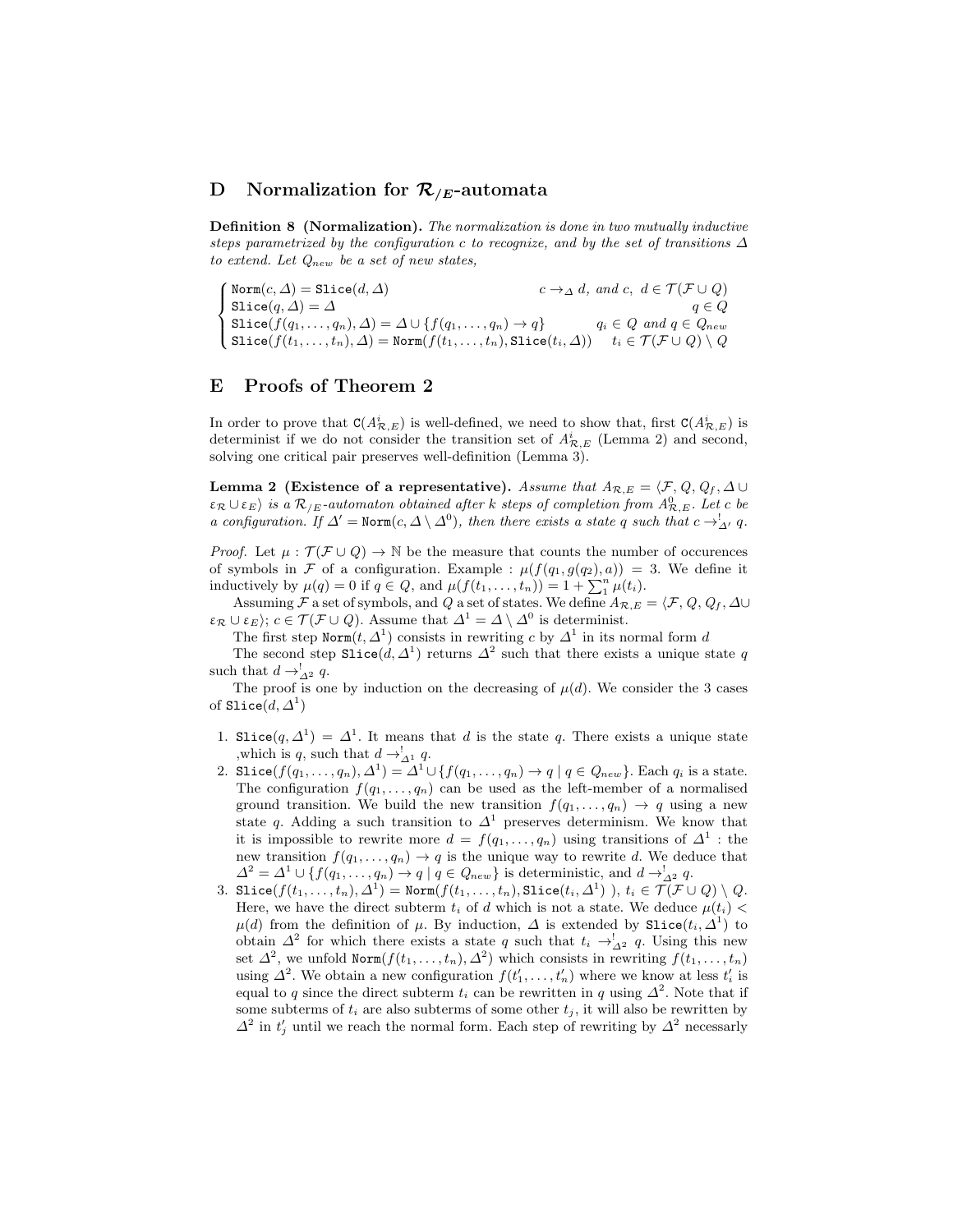replaces a symbol of  $\mathcal F$  by a state of  $Q$  by definition of a normalised transition. This remark allows to prove that  $\mu(f(t_1,\ldots,t_n) > \mu(f(t'_1,\ldots,t'_n))$ . For the direct subterm  $t_i$ , we know  $\mu(t_i) > 0$  ( $t_i$  is not a state), and  $\mu(t'_i) = 0$  ( $t'_i$  is the state q). For all other direct subterm  $t_j$  with  $j \iff i$  we deduce  $\mu(t_j) \geq \mu(t'_j)$  from  $t_j \rightarrow_{\Delta^2}^l t'_j$  using  $\Delta^2$ . We have  $\mu(f(t_1,\ldots,t_n) > \mu(f(t'_1,\ldots,t'_n))$  by definition of  $\mu$ , and  $\overline{f}(t'_1,\ldots,t'_n)$  is rewritten as most as possible by the deterministic  $\Delta^2$ . Then, we use again the induction hypothesis to deduce that  $\Delta' = \texttt{Slice}(f(t'_1, \ldots, t'_n), \Delta^2)$ extends  $\Delta^2$  in order to have a unique state q such that  $f(t'_1, \ldots, t'_n) \rightarrow_{\Delta^3}^1 q$ . By transivity, we have  $d \rightarrow_{\Delta'}^! q$  using the deterministic set  $\Delta'$  for d which is equal to  $f(t_1,\ldots,t_n).$ 

Finally, we proved that  $\Delta' = \texttt{Slice}(d, \Delta^1)$  extends  $\Delta^1$  preserving its determinism such that there exists a state q for which  $d \to_{\Delta'}^! q$ . We also know that  $c \to_{\Delta'}^! d$ . We can conclude that  $\Delta' = \text{Norm}(c, \Delta^1)$  is determinist, and there exists a state q such that  $c \rightarrow_{\Delta'}^! q$ .

Let us now show that solving one critical pair preserves well-definition. Let  $CP =$  $\{\langle r_1\sigma_1,\alpha_1,q_1\rangle,\ldots,\langle r_n\sigma_n,\alpha_n,q_n\rangle\}$  be the finite set of critical pairs computed from  $A_{\mathcal{R},E}^i$ that have to be solved by using Definition 5. By definition, considering  $A_0 = A_{\mathcal{R},E}^i$  there exists a sequence of  $\mathcal{R}_{/E}$ −automata  $A_1, \ldots, A_n$ , where  $A_j$  is obtained from  $A_{j-1}$  by solving the critical pair  $\langle r_j \sigma_j , \alpha_j , q_j \rangle$ . Thus,  $C(A^i_{\mathcal{R},E}) = A_n$ . For a question of readability and in order to prevent any confusion between notations, each  $\mathcal{R}_{/E}$ −automaton  $A_j$  is defined as follows:  $A_j = \langle \mathcal{F}, Q^{n+1}, Q_f, \Delta'^j \cup \varepsilon'^j_{\mathcal{R}} \cup \varepsilon'^j_{E} \rangle.$ 

**Lemma 3.** Let R be a linear TRS. Let A and A' be two  $\mathcal{R}_{/E}$ -automaton such that A' is obtained from A by solving a critical pair  $\langle r\sigma, \alpha, q \rangle$  of A. If A is well-defined then so is  $A'$ .

Proof. Assume that  $A = \langle \mathcal{F}, Q, Q_f, \Delta \cup \varepsilon_R \cup \varepsilon_E \rangle$  and  $A' = \langle \mathcal{F}, Q', Q_f, \Delta' \cup \varepsilon_R' \cup \varepsilon_E' \rangle$ . According to Definition 5,  $\Delta' = \Delta \cup \text{Norm}(r\sigma, \Delta \setminus \Delta^0)$ ,  $\varepsilon'_R = \{q' \stackrel{\alpha}{\rightarrow} q\} \cup \varepsilon_R$  and  $\varepsilon_E' = \varepsilon_E$ . Following Definition 4, we first show in (1) that for all state  $q''$  of A', and all term v such that  $v \xrightarrow{\top}_{A'} q''$ , there exists u a term representative of  $q''$  such that  $u \to_{\mathcal{R}}^* v$ . Then, in (2) we show that if  $q_1 \xrightarrow{\phi} q_2$  is a transition of  $\varepsilon_{\mathcal{R}}'$ , then there exist terms  $s, t \in \mathcal{T}(\mathcal{F})$  such that  $s \stackrel{\phi}{\to}_{A'} q_1, t \stackrel{\top}{\to}_{A'} q_2$  and  $t \to \infty s$ .

- 1. We show the property by induction on the height of t. Let us assume that for all term t' of height less than the height of t and for all  $q \in Q_{A'}$ , we have  $t' \stackrel{\top}{\longrightarrow}_{A'}$  $q \implies \exists u \in Rep(q) : u \to_{\mathcal{R}}^* t'.$  Now let us prove that the result holds for t. We consider several cases.
	- If  $q \in Q_A$  and  $t \stackrel{\top}{\longrightarrow}_A q$ , then since A is well defined, we get the representative  $u \in Rep(q)$  such that  $u \to_{\mathcal{R}}^* t$  from well-definition of A.
	- Assume now that  $q \in Q_A$ ,  $t \not\supseteq_{A} q$  and  $t \not\supseteq_{A'} q$ . We show the property by induction on the height of  $t$ . Since  $t$  is recognized in  $A'$  and not in  $A$ , this means that the run  $t' \stackrel{\top}{\rightarrow}_{A'} q$  needs the transitions added by the resolution of a critical pair. Hence there exists a rewrite rule  $l \rightarrow r$ , a substitution  $\sigma$ :  $\mathcal{X} \mapsto Q_A$ , a formula  $\alpha$  and a state  $q_c$  such that  $l\sigma \xrightarrow{\alpha} q_c$  and  $\langle r\sigma, \alpha, q_c \rangle$  is the critical pair. Moreover, the resolution of this critical pair produces the following set of transitions:  $\Delta_{A'} = \text{Norm}(r\sigma, \Delta_A \setminus \Delta_0)$  and  $\epsilon_R^{A'} = \epsilon_R^A \cup \{q_c' \to \Delta\}$  $q_c$ } such that  $r\sigma \rightarrow \alpha' \Delta_0 q_c'$ . Recall that  $t' \rightarrow_{A'} q$  needs transitions not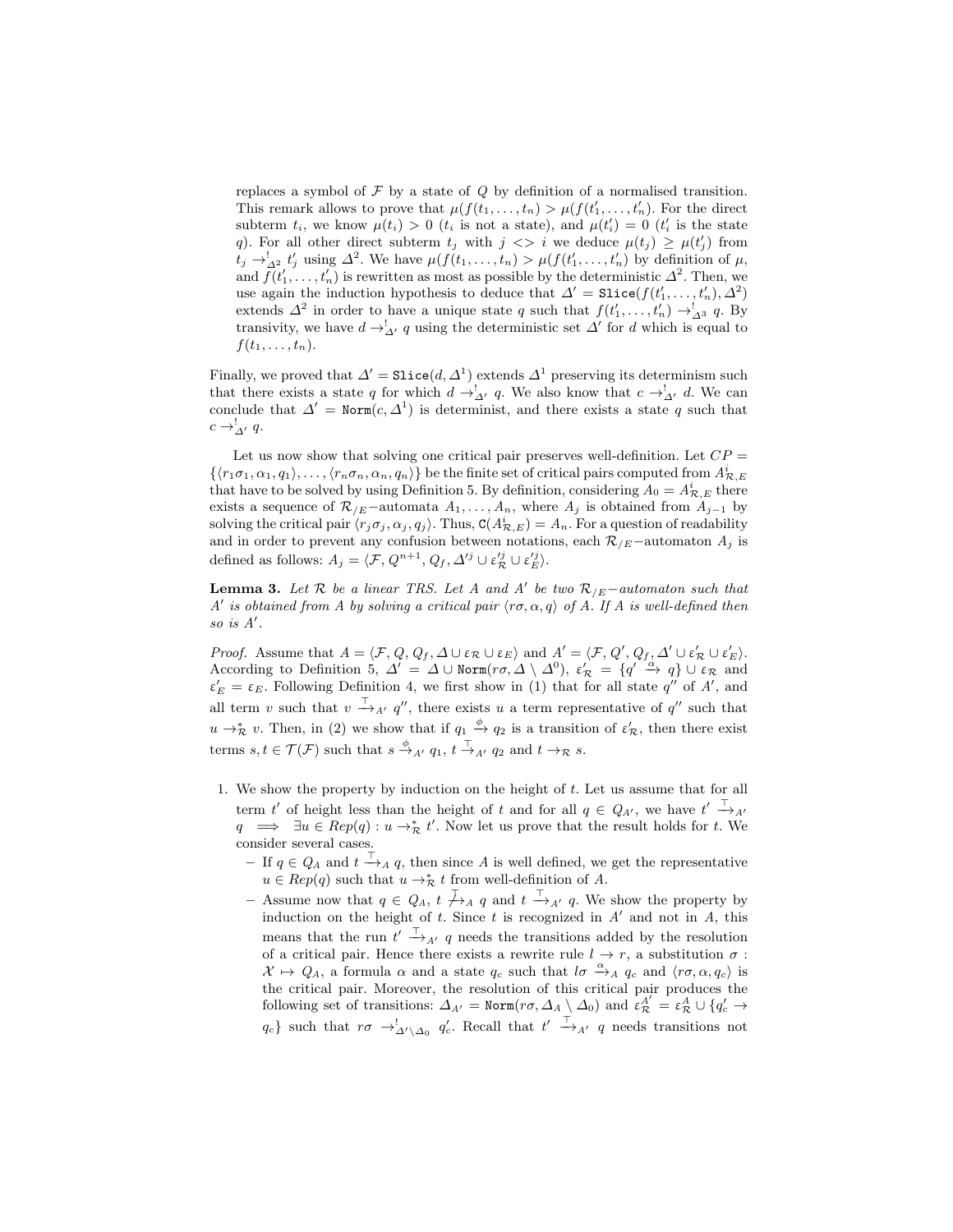occurring in A. However, all the new transitions produced by  $\text{Norm}(r\sigma, \Delta_A \setminus \Delta_0)$ necessarily range on *new* states, i.e. states not occurring in  $Q_A$ . As a result, those transitions cannot be used to get  $t' \stackrel{\top}{\rightarrow}_{A'} q$  with  $q \in Q_A$ . This means that the run  $t \stackrel{\top}{\rightarrow}_{A'} q$  uses at least once  $q'_c \rightarrow q_c$  and  $\alpha = \top$ . To sum up, we know that there exists a ground context  $C[\]$  such that  $t = C[t'] \stackrel{\top}{\longrightarrow}_{A'} C[q_c'] \stackrel{\top}{\longrightarrow}_{A'}$  $C[q_c] \stackrel{\top}{\rightarrow}_A q$ . Note that if  $q_c \rightarrow q_c$  the same reasonning can be applied. We start to reason on the occurrence of  $q'_c \to q_c$  that is the closest to q. Now, our objective is to show that there exists  $u \in Rep(q'_c)$  such that  $u \to_{\mathcal{R}}^* t'$ . If  $t' \stackrel{\top}{\rightarrow}_A q'_c$ , then since A is well defined the result is a direct consequence of Definition 4. Otherwise this means that  $q'_c$  is a new state of A (i.e.  $q'_c \notin Q_A$ ) that has been added by the resolution of the critical pair, i.e.  $r\sigma \rightarrow_{\Delta'}^{\perp} q'_{c}$ . By Lemma 2, we get that there exists a substitution  $\sigma': \mathcal{X} \mapsto \mathcal{T}(\mathcal{F})$  such that  $t' = r\sigma'$ . Using the same Lemma, from  $t' = r\sigma' \stackrel{\top}{\rightarrow}_{A'} q'_c$  and  $r\sigma \stackrel{\top}{\rightarrow}_{A'} q'_c$ , we get that for all variable x of r:  $\sigma'(x) \xrightarrow{\top}_{A'} \sigma(x)$ . Note that  $\sigma(x) \in Q_A$  and that  $\sigma'(x)$  are necessarily terms of height less to the height of t. Using the induction hypothesis, we get that for all state  $\sigma(x)$  there exists a representative  $u_x$  such that  $u_x \rightarrow_{\mathcal{R}}^* \sigma'(x)$ . Let  $\sigma_{Rep}$  be the substitution mapping every variable x to  $u_x$ . We have  $r\sigma_{Rep} \in Rep(q'_c)$ . Moreover,  $r\sigma_{Rep} \to_{\mathcal{R}}^* r\sigma' = t'$ . Now, we show that  $l\sigma_{Rep} \rightarrow_{\mathcal{R}} r\sigma_{Rep}$ . This is not straightforward since  $Var(l) \supseteq Var(r)$ . However, it is possible to extend  $\sigma_{Rep}$  into  $\sigma'_{Rep}$ , where every variable y of  $Var(l)$  not occurring in  $\sigma_{Rep}$  is mapped to a representative of  $\sigma(y)$ . Hence,  $l\sigma_{Rep}' \to \pi \tau \sigma_{Rep}' \to \pi \tau'$ . From the critical pair we know that  $l\sigma \xrightarrow{\alpha} A q_c$  and we found that  $\alpha = \top$ . Hence  $l\sigma'_{Rep} \stackrel{\top}{\rightarrow}_A q_c$ . Since A is well-defined, we get that there is a representative  $v \in Rep(q_c)$  such that  $v \to_{\mathcal{R}}^* l \sigma'_{Rep}$ . By transitivity of  $\to \mathcal{R}$ , we get that  $v \to^*_{\mathcal{R}} t'$ . Above, we found that  $t = C[t'] \stackrel{\top}{\to}_{A'} C[q_c'] \stackrel{\top}{\to}_{A'}$  $C[q_c] \stackrel{\top}{\rightarrow}_A q$ . From this and  $v \in Rep(q_c)$ , we get that  $C[v] \stackrel{\top}{\rightarrow}_A q$ . Since A is well defined, we know that there exists a representative  $w \in Rep(q)$  such that  $w \to_{\mathcal{R}}^* C[v]$ . To conclude, we found  $w \in Rep(q)$  and  $w \to_{\mathcal{R}}^* C[v] \to C[t'] = t$ .

- $-$  If  $q \notin Q_A$  ( $q \in Q'_A \setminus Q_A$ ),  $t \not\rightarrow_A q$  and  $t \rightarrow_{A'} q$ . Since  $q \in Q'_A \setminus Q_A$ , we know that  $q$  has been added by the resolution of a critical pair. As above, we can deduce that there exists a rewrite rule  $l \to r$ , a substitution  $\sigma : \mathcal{X} \mapsto Q_A$ , a formula  $\alpha$  and a state  $q_c$  such that  $l\sigma \xrightarrow{\alpha} q_c$  and  $\langle r\sigma, \alpha, q_c \rangle$  is the critical pair. Moreover, the resolution of this critical pair creates  $\Delta_{A'} = \text{Norm}(r\sigma, \Delta_A \setminus \Delta_0)$ and  $\varepsilon^{A'}_{\mathcal{R}} = \varepsilon^A_{\mathcal{R}} \cup \{q_c' \to q_c\}$  such that  $r\sigma \to_{\Delta' \setminus \Delta_0}^{\mathcal{L}} q_c'$ . Since q is a new state of A' that has been used in the normalization of a subterm of  $r\sigma$ . More precisely, we know that there exists a term  $s \in \mathcal{T}(\mathcal{F}, \mathcal{X})$  and a context  $C[\ ]$  (possibly empty) such that  $r\sigma = C[s]$ ,  $C[s]\sigma \rightarrow_{\Delta'}^* q'_c$  and  $s\sigma \rightarrow_{\Delta'}^* q$ . Similarly, we know that there exists a substitution  $\sigma': \mathcal{X} \mapsto \mathcal{T}(\mathcal{F})$  such that  $s\sigma' = t$ . We get that for every variable x of r:  $\sigma'(x) \stackrel{\top}{\rightarrow}_{A'} \sigma(x)$ . Note that  $\sigma(x) \in Q_A$  and that  $\sigma'(x)$  are necessarily terms of height lesser to the height of  $t$ . By induction hypothesis, we obtain that for every state  $\sigma(x)$  there exists a representative  $u_x$  such that  $u_x \rightarrow_{\mathcal{R}}^* \sigma'(x)$ . Let  $\sigma_{Rep}$  be the substitution mapping every variable x to  $u_x$ . We have  $s\sigma_{Rep} \in Rep(q)$  and  $s\sigma_{Rep} \to_{\mathcal{R}}^* s\sigma' = t$ .
- 2. It is easy to see that, for any transitions  $q_1 \stackrel{\phi}{\to} q_2 \in \varepsilon_{\mathcal{R}}$ , the property still holds. Let us now focus on the transition  $q' \stackrel{\alpha}{\rightarrow} q$  resulting from the resolution of Critical pair  $\langle r\sigma, \alpha, q \rangle$ . By definition,  $\langle r\sigma, \alpha, q \rangle$  results from the application of the matching algorithm of Definition 7 given in Appendix C. So there exists a rule  $l \to r \in \mathcal{R}$  such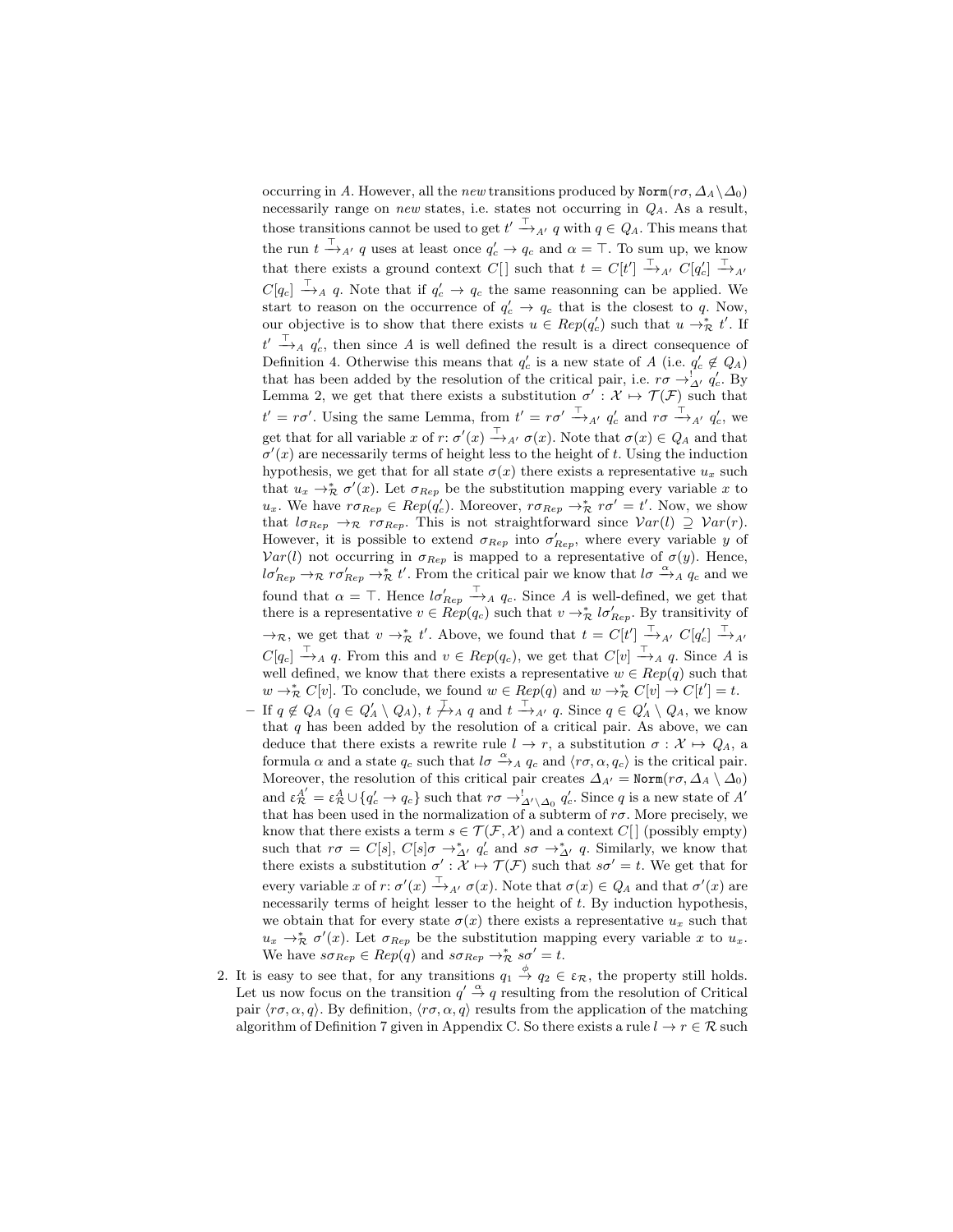that  $(\alpha, \sigma) \in S$ , with  $l \leq q \vdash_A S$ . Moreover, since the critical pair has to be solved:  $l\sigma \stackrel{\alpha}{\rightarrow} q$  and there is no formula  $\alpha'$  such that  $r\sigma \stackrel{\alpha'}{\rightarrow}_A q$ . Since  $\mathcal R$  is left-linear, for each variable  $x \in Var(l)$ , one can define the substitution  $\sigma' : \mathcal{X} \to \mathcal{T}(\mathcal{F})$  as follows: Assuming  $q_s$  being the state of A such that  $\sigma(x) = q_s$ , let  $\sigma'(x) = Rep(q_s)$ . By definition of Rep,  $Rep(q_s) \stackrel{\top}{\to} q_s$ . So, there exists a derivation such that  $l\sigma' \stackrel{\top}{\to} l\sigma$ and  $l\sigma \stackrel{\alpha}{\rightarrow} q$ . One can deduce that  $r\sigma' \stackrel{\top}{\rightarrow} r\sigma$ . According to Lemma 2, one can deduce that there exists a unique  $q'$  such that  $r\sigma \to_{\text{Norm}(r\sigma,\Delta\setminus\Delta^0)}^* q'$ . If Norm $(r\sigma,\Delta\setminus\Delta)$  $\Delta^{0}$   $\neq \emptyset$  then each transition composing it is of the form  $f(q'_1, \ldots, q'_n) \to q'_{n+1}$ . Consequently,  $r\sigma \stackrel{\top}{\rightarrow} q'$ . Considering the transition  $q' \stackrel{\alpha}{\rightarrow} q$ , one has  $r\sigma' \stackrel{\top}{\rightarrow} r\sigma \stackrel{\top}{\rightarrow}$  $q' \stackrel{\alpha}{\to} q$ . Finally, assuming  $s = l\sigma'$  and  $t = r\sigma'$ , there exists  $s, t \in \mathcal{T}(\mathcal{F})$  such that one has  $s \stackrel{\alpha}{\rightarrow} q$ ,  $t \stackrel{\alpha}{\rightarrow} q'$  and  $s \rightarrow_{\mathcal{R}} t$ .

To conclude,  $A'$  is also well-defined.

Theorem 2 is in two parts. We first show that  $C(A_{\mathcal{R},E}^i)$  is well-defined if  $A_{\mathcal{R},E}^i$  is well-defined.

*Proof.* Let  $P_n$  be the following proposition:  $A_n$  is well-defined.

- $P_0$ : Trivial since  $A_0 = A_{\mathcal{R},E}^i$  and  $A_{\mathcal{R},E}^i$  is well-defined by hypothesis.
- $-P_n \Rightarrow P_{n+1}$ : By hypothesis,  $A_{n+1}$  is obtained from  $A_n$  by solving the critical pair  $\langle r_{n+1}\sigma_{n+1}, \alpha_{n+1}, q_{n+1}\rangle$ . Applying Lemma 3, one obtains automatically that  $A_{n+1}$ is well-defined.

So, one can deduce that  $C(A_{\mathcal{R},E}^i)$  is well-defined.

We now show that  $\mathcal{L}(A^i_{\mathcal{R},E}) \subseteq \mathcal{L}(\mathcal{C}(A^i_{\mathcal{R},E})).$ 

*Proof.* Let q be a state of  $A_{\mathcal{R},E}^i$  and t be a term of  $\mathcal{L}(A_{\mathcal{R},E}^i,q)$ . Suppose that there exist a position  $p \in Pos(t)$ , a rule  $l \to r \in \mathcal{R}$  and a substitution  $\sigma' : \mathcal{X} \to \mathcal{T}(\mathcal{F})$  such that  $t|_p = l\sigma'$ . Let t' be the term such that  $t' = t[r\sigma']_p$ . Since  $t \in \mathcal{L}(A_{\mathcal{R},E}^i, q)$ , there exists a state q' of  $A_{\mathcal{R},E}^i$  such that  $t|_p = l\sigma' \rightarrow_{A_{\mathcal{R},E}^i}^* q'$  and  $t[q']_p \rightarrow_{A_{\mathcal{R},E}^i}^* q$ . Following Property 1 given in Appendix C, there exists  $(\alpha, \sigma) \in S$  with  $l \leq q' \vdash_{A_{\mathcal{R}, E}^i} S$  such that  $l\sigma' \to_{A_{\mathcal{R},E}^*}^* l\sigma$  and  $l\sigma \to_{A_{\mathcal{R},E}^*}^* q'$ . If  $\langle r\sigma,\alpha,q'\rangle$  is already solved then  $r\sigma \to_{A_{\mathcal{R},E}^*}^* q'$ . Consequently,  $r\sigma'$  can also be reduced to  $q'$  in  $A_{\mathcal{R},E}^i$ . Since  $t' = t[r\sigma']_p \to_{A_{\mathcal{R},E}^i}^* q$ ,  $t' \in \mathcal{L}(\mathsf{C}(A_{\mathcal{R},E}^i), q)$ . Suppose now that  $r\sigma \not\rightarrow^*_{A_{\mathcal{R},E}^i} q'.$  So, there exists  $\langle r_i \sigma_i, \alpha_i, q_i \rangle \in CP$ such that  $\langle r_i \sigma_i, \alpha_i, q_i \rangle = \langle r \sigma, \alpha, q' \rangle$ . By construction,  $r \sigma \rightarrow_A^* q'$ . Consequently,  $r \sigma'$  can also be reduced to q' in  $A_i$ . Since  $A_i$  is syntactically included in  $C(A_{\mathcal{R},E}^i)$ , one can deduce that  $t' = t[r\sigma']_p \rightarrow_{C(A^i_{\mathcal{R},E})}^* q$ . Concluding the proof.

## F Proofs of Theorem 3

The theorem is in two parts. We first show that if a  $\mathcal{R}/_E$ -automaton A is well-defined, then so is  $W(A)$ .

*Proof.* Assume that  $A = \langle \mathcal{F}, Q, Q_f, \Delta \cup \varepsilon_{\mathcal{R}} \cup \varepsilon_{E} \rangle$  is well-defined. We have W(A) =  $\langle \mathcal{F}, Q, Q_f, \Delta \cup \varepsilon_{\mathcal{R}} \cup \varepsilon'_{E} \rangle$ . We also have  $\varepsilon_{\mathcal{R}} \supseteq \varepsilon'_{\mathcal{R}}$ . Indeed, W only adds transitions to the  $\varepsilon_{\mathcal{R}}$ . We have to prove that the two items of Definition 4 are satisfied.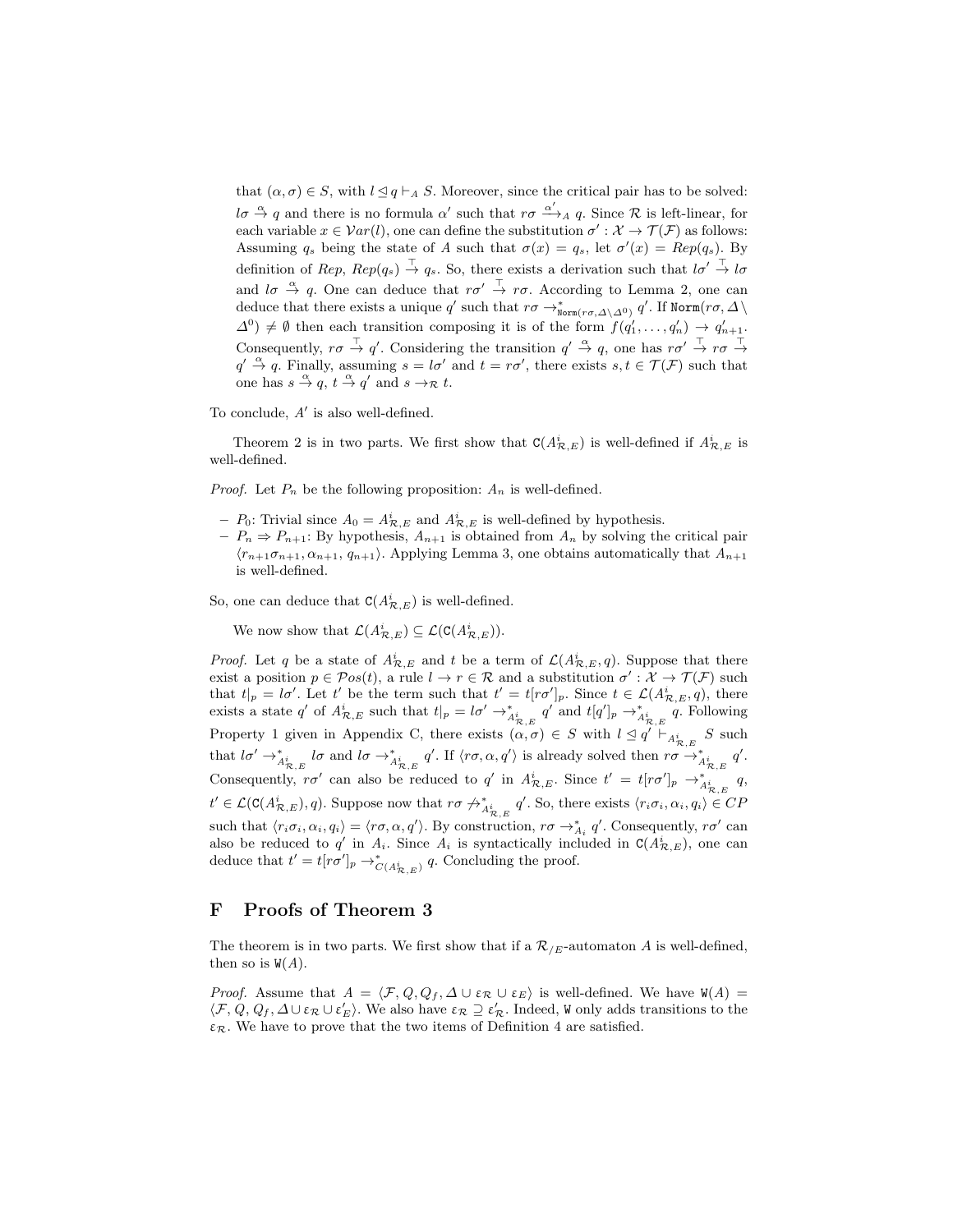- The transitions of  $\varepsilon_E'$  do not participate to runs of the form  $\stackrel{\alpha}{\to}$ , whith  $\alpha = \top$  (due to the second item in Definition 3). This means that for any term  $t$  and any state  $q, t \stackrel{\top}{\rightarrow}_{W(A)} q$  is equivalent to  $t \stackrel{\top}{\rightarrow}_A q$ . Since A is well-defined, we know that there exists  $u \in Rep(q)$  such that  $u \to_{\mathcal{R}}^* t$ . u is also a representative of  $W(A)$ , and we deduce that first item of Definition 4 holds for  $W(A)$ .
- By definition, W only adds transitions to  $\varepsilon_E'$  and do not remove transitions of A. For all transitions  $q \xrightarrow{\alpha} q' \in \varepsilon_R'$ , we have  $q \xrightarrow{\tilde{\alpha}} q' \in Drw$ . Since A is well-defined, we know that there exist terms  $s, t \in \mathcal{T}(\mathcal{F})$  such that  $s \xrightarrow{\phi} A q, t \xrightarrow{\top} A q'$  and  $t \to \infty s$ . We also have  $s \xrightarrow{\phi} \mathsf{W}(A)$   $q, t \xrightarrow{\top} \mathsf{W}(A)$   $q'$  and  $t \to \infty$  s.

We now show the second part of the theorem. For all  $\mathcal{R}_{/E}$ -automaton A,  $\mathcal{L}(\mathbf{W}(A)) \supseteq$  $\mathcal{L}(A)$ .

Proof. We observe that the widening operator can only adds transitions. As a consequence, this operator cannot restrict the language of A.

### G Proofs of Theorem 4

The theorem is in two parts. We first show that the pruning process always terminates.

*Proof.* Let  $t \in \mathcal{T}(\mathcal{F})$  be a term such that  $t \xrightarrow{\phi}_{A_{\mathcal{R},E}^k} q$  and  $\phi \neq \top$ . By hypothesis, t is thus a spurious counter-example. Moreover,  $\phi$  is a formula whose atoms are of the form  $Eq(q_i, q_j)$ , with  $q_i \to q_j \in \varepsilon_E^k$ . Pruning  $A_{\mathcal{R},E}^k$  remains to remove transitions  $q'_i \to q'_j$ from  $\varepsilon_E^k$  until  $\phi$  does not hold anymore i.e.  $\phi = \perp$ . Since  $\varepsilon_E^k$  is finite, the pruning process always terminates.

We now show that the pruning process removes any spurious counter-example using etablished results in Appendix C and Apendix D.

Now, let us show that the pruning process removes a given spurious counterexample from  $\mathcal{L}(A_{\mathcal{R},E}^k)$ .

Proof. According to Lemma 1, the matching algorithm is complete. So given a term  $t \in \mathcal{T}(\mathcal{F})$ , if  $t \in \mathcal{L}(A_{\mathcal{R},E}^k)$  then there exists  $q \in Q_f$  such that  $t \to^*_{A_{\mathcal{R},E}^k} q$ . According

to Theorem 1, there exists  $\alpha$  such that  $t \xrightarrow{\phi}_{A^k_{\mathcal{D}} - F} q$ . More precisely, using Definition 7 given in Appendix C, one can deduce that  $(\alpha, \emptyset) \in S$  with  $t \leq q \vdash_{A_{\mathcal{R}, E}} S$ . Let  $\phi$  be the following formula:  $\phi = \bigvee_{(\alpha', \emptyset) \in S} (\alpha')$ . Consequently,  $\phi$  is a formula characterizing all possible reductions of t into q. Since t is a spurious counter-example, for all  $(\alpha', \emptyset) \in S$ ,  $\alpha' \neq \top$ . Removing transitions of ε<sup>k</sup><sub>E</sub> until φ does not hold remains to remove each possible reduction in  $A_{\mathcal{R},E}^k$  of t into q. As a conclusion, when the pruning process terminates, t is not recognized anymore.

## H Computing the Intersection of a Tree Automaton and a  $\mathcal{R}_{/E}$ -Automaton

In Definition 10, we propose a specific algorithm building the set  $S$  of reachable states for the intersection between a  $\mathcal{R}_{/E}$ -automaton A and automaton B where each product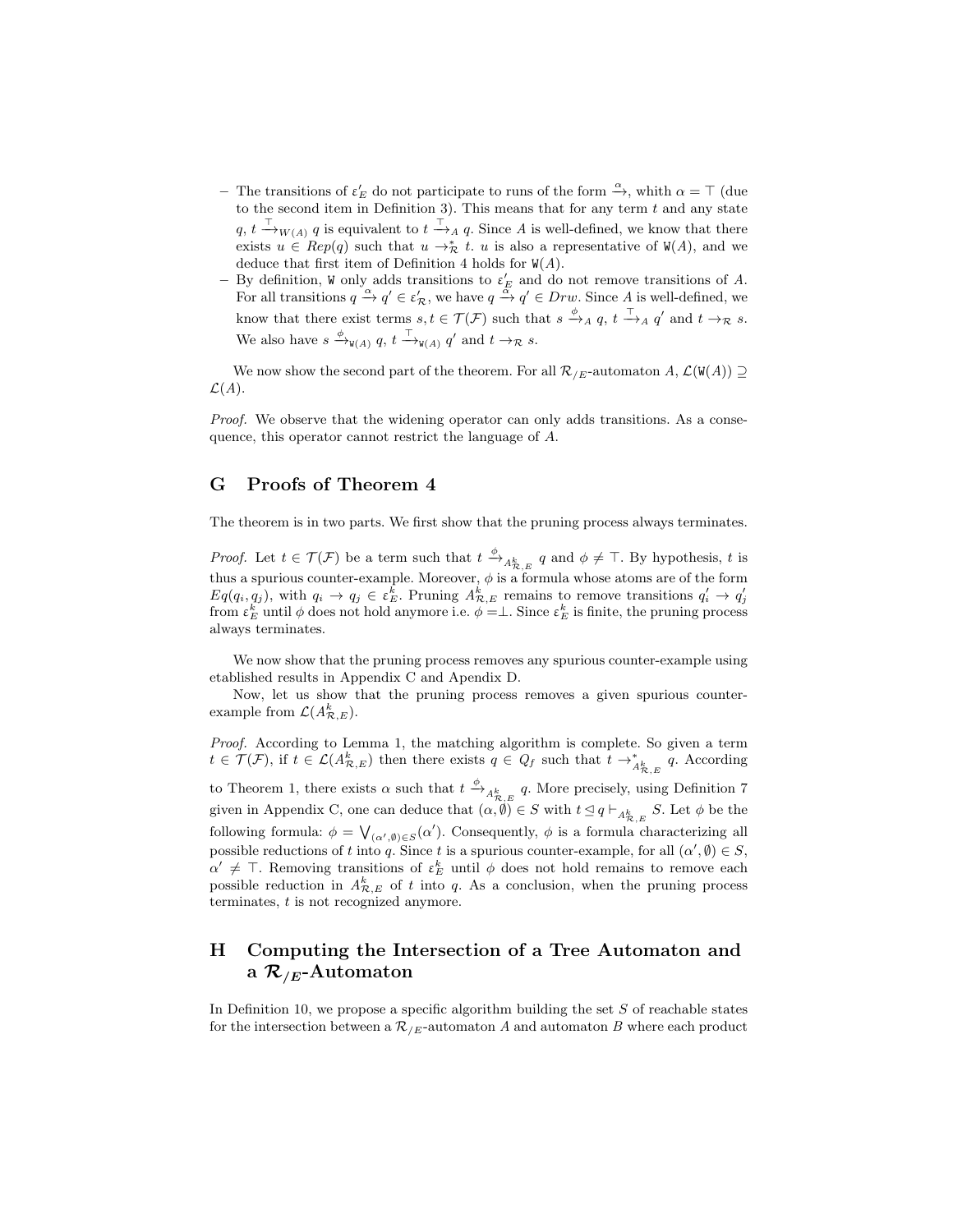state is labelled by a formula on states of A. As stated in Section 6, this is useful to characterize the possibly infinite set of terms that have to be refined in a single step. In addition, Lemma 4 proposes a methodology to decide whether the intersection is empty or not.

We first define an order  $>$  on formulas.

**Definition 9.** Given  $\phi_1$  and  $\phi_2$  two formulas,  $\phi_1 > \phi_2$  iff  $\phi_2 \models \phi_1$  and  $\phi_1 \not\models \phi_2$ .

Definition 10 (Reachable states of the product of a  $\mathcal{R}_{/E}$ -automaton and a tree automaton). Let  $A = \langle \mathcal{F}, Q^A, Q_f^A, \Delta^A, \varepsilon_R, \varepsilon_E \rangle$  be a  $\mathcal{R}_{/E}$ -automaton and  $B =$  $\langle \mathcal{F}, Q^B, Q^B_f, \Delta^B \rangle$  be an epsilon-free tree automaton. The set S of reachable states of  $A \times B$  is the set of triples  $(q, q', \phi)$  where  $q \in Q^A, q' \in Q^B$  and  $\phi$  is a formula. Starting from the set  $Q^A \times Q^B \times {\{\perp\}}$ , the value of S can be computed using the following two deduction rules :

$$
\frac{\{(q_1, q'_1, \phi_1), \dots, (q_n, q'_n, \phi_n)\} \cup \{(q, q', \phi)\} \cup P}{\{(q_1, q'_1, \phi_1), \dots, (q_n, q'_n, \phi_n)\} \cup \{(q, q', \phi \lor \bigwedge_{i=1}^n \phi_i)\} \cup P} \quad \text{and} \quad f(q'_1, \dots, q'_n) \to q' \in \Delta^B \text{ and } g' \text{ and } g' \text{ and } g' \text{ and } g' \text{ and } g' \text{ and } g' \text{ and } g' \text{ and } g' \text{ and } g' \text{ and } g' \text{ and } g' \text{ and } g' \text{ and } g' \text{ and } g' \text{ and } g' \text{ and } g' \text{ and } g' \text{ and } g' \text{ and } g' \text{ and } g' \text{ and } g' \text{ and } g' \text{ and } g' \text{ and } g' \text{ and } g' \text{ and } g' \text{ and } g' \text{ and } g' \text{ and } g' \text{ and } g' \text{ and } g' \text{ and } g' \text{ and } g' \text{ and } g' \text{ and } g' \text{ and } g' \text{ and } g' \text{ and } g' \text{ and } g' \text{ and } g' \text{ and } g' \text{ and } g' \text{ and } g' \text{ and } g' \text{ and } g' \text{ and } g' \text{ and } g' \text{ and } g' \text{ and } g' \text{ and } g' \text{ and } g' \text{ and } g' \text{ and } g' \text{ and } g' \text{ and } g' \text{ and } g' \text{ and } g' \text{ and } g' \text{ and } g' \text{ and } g' \text{ and } g' \text{ and } g' \text{ and } g' \text{ and } g' \text{ and } g' \text{ and } g' \text{ and } g' \text{ and } g' \text{ and } g' \text{ and } g' \text{ and } g' \text{ and } g' \text{ and } g' \text{ and } g' \text{ and } g' \text{ and } g' \text{ and } g' \text{ and } g' \text{ and } g' \text{ and } g' \text{ and } g' \text{ and } g' \text{ and } g' \text{ and } g' \text{ and } g' \text{ and } g' \text{ and } g' \text{ and } g' \
$$

 $\{(q_1, q, \phi_1), (q_2, q, \phi_2)\} \cup F$  $\{(q_1, q, \phi_1), (q_2, q, (\phi_1 \wedge \phi) \vee \phi_2)\}\cup P$ if  $q_1 \stackrel{\phi}{-}$ if  $q_1 \stackrel{\phi}{\rightarrow} q_2 \in \varepsilon_{\mathcal{R}}$  and  $((\phi_1 \wedge \phi) \vee \phi_2) > \phi_2$ or if  $q_1 \rightarrow q_2 \in \varepsilon_E$  and  $\phi = Eq(q_1, q_2)$ and  $((\phi_1 \wedge \phi) \vee \phi_2) > \phi_2$ 

With regards to the reachability problem, this definition, provides a way to distinguish between real counterexamples and terms which can be rejected using abstraction refinement. Indeed, for all triple  $(q, q', \phi) \in S$  with q final in A and q' final in B, if  $\phi \models \top$  then some of the terms recognized by  $q'$  in B are reachable. Otherwise,  $\phi$  is the formula to invalidate, i.e. negate some of its atom so that it becomes  $\bot$ .

Lemma 4 (Emptiness decision of the product of a  $\mathcal{R}_{E}$ -automaton and a tree automaton). Let A be a  $\mathcal{R}_{/E}$ -automaton and B a tree automaton. Let S be the set of reachable states of  $A \times B$  defined according to definition 10. For all final state q of A, all final state q' of B, all formulas  $\phi_S \neq \bot$ ,  $\phi \neq \bot$  and all term  $t \in \mathcal{T}(\mathcal{F})$ , we have  $t \stackrel{\phi^*}{\to}_A q$  and  $t \to_B^* q'$  (i.e.  $\mathcal{L}(A) \cap \mathcal{L}(B) \neq \emptyset$ ) if and only if there exists a triple  $(q, q', \phi_S) \in S$  such that  $\phi \models \phi_S$ .

*Proof.* Let  $A = \langle \mathcal{F}, Q^A, Q_f^A, \Delta^A, \varepsilon_R, \varepsilon_E \rangle$  be the  $\mathcal{R}_{/E}$ -automaton and  $B = \langle \mathcal{F}, Q^B, Q_f^B, \Delta^A, \varepsilon_R, \varepsilon_E \rangle$  $\Delta^B$ ) be the tree automaton. We prove a stronger property on all states q of A and  $q'$ of  $B$  (and not only for final states). First, we prove the 'only if' part. Let us assume that there exists a term  $t \in \mathcal{T}(\mathcal{F})$  such that  $t \xrightarrow{\phi^*} q$ ,  $t \to^*_{B} q'$ . By induction on the height of  $t$  we have:

– If  $t$  is a constant, since  $B$  is an epsilon-free tree automaton, the only way to have  $t \to p^* q$  is to have  $t \to q' \in B$ . With regards to A, by definition 3,  $t \stackrel{\phi^*}{\to}_A q$ means that there exists states  $q_0, q_1, \ldots, q_n$  and formulas  $\phi_1, \ldots, \phi_n$  such that  $t \to_{\Delta_A} q_0 \stackrel{\phi_1}{\longrightarrow} q_1 \stackrel{\phi_2}{\longrightarrow} \ldots q_n$  with  $q = q_n$  and  $\phi = \phi_1 \wedge \ldots \wedge \phi_n$ . Transitions  $q_i \stackrel{\phi_i}{\longrightarrow} q_{i+1}$  are either transitions of  $\varepsilon_R$  or transitions of  $\varepsilon_E$  with  $\phi_i = \top$ . Because of transitions  $t \to q_0 \in \Delta_A$  and  $t \to q' \in \Delta_B$ , using the first case of definition 10, we get that  $(q_0, q', \top) \in S$ . Similarly, using the second case of the definition, we obtain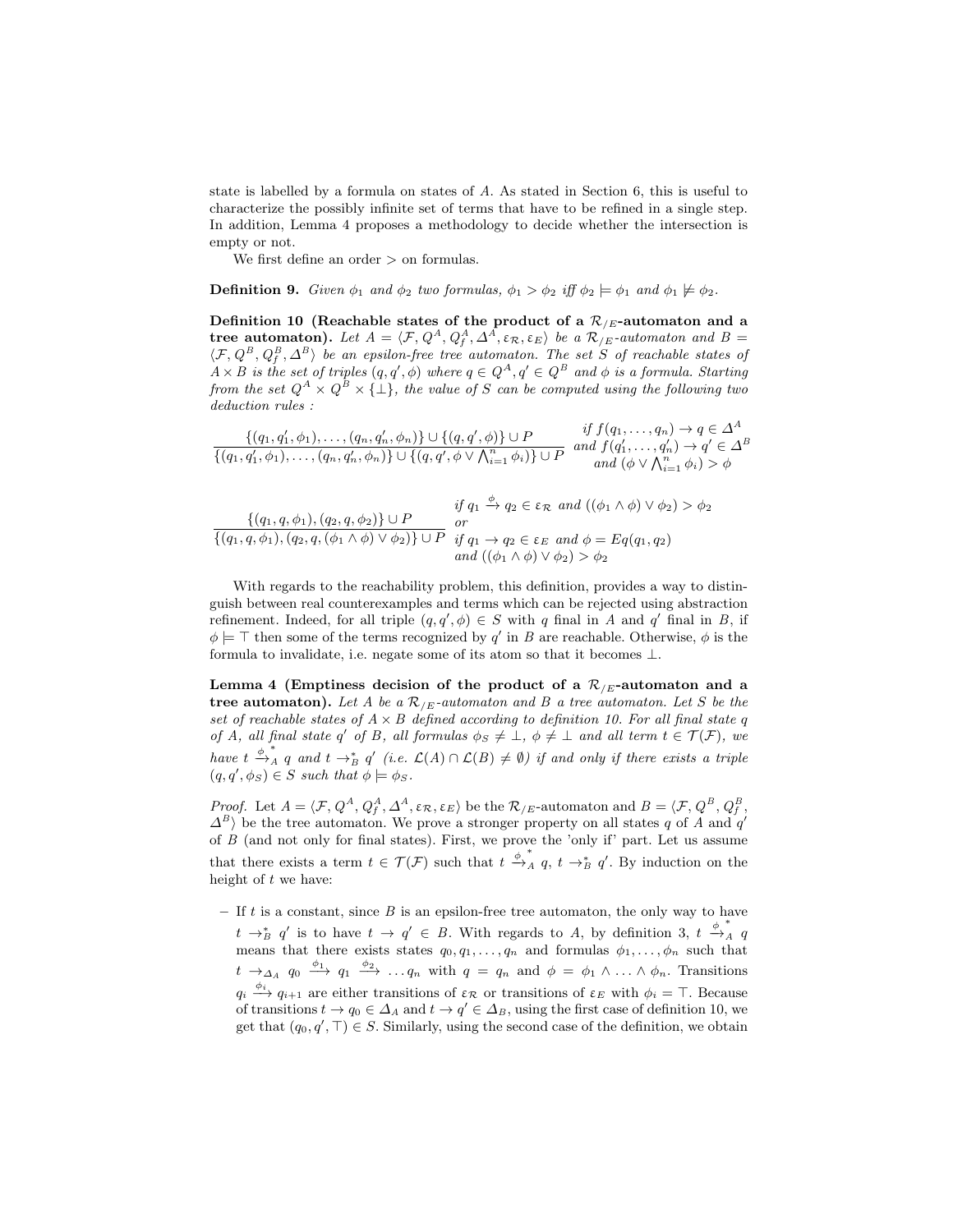that there exists formulas  $\phi'_i$  with  $i = 1 \dots n$  such that  $(q_1, q', \phi_1 \vee \phi'_1), (q_2, q', (\phi_1 \wedge$  $\phi_2 \triangleright \phi_2', \ldots (q_n, q', (\phi_1 \wedge \ldots \wedge \phi_n) \vee \phi_n')$  belong to S. Finally, since  $q_n = q$  and  $\phi = \phi_1 \wedge \ldots \wedge \phi_n$ , we that  $(q, q', \phi \vee \phi'_n) \in S$ . Furthermore, we trivially have that  $\phi_S = \phi \vee \phi'_n$  and  $\phi \models \phi_S$ .

Assume that for all term of height lesser or equal to  $n \in \mathbb{N}$ , the property is true. Let us prove that it is also true for a term  $f(t_1, \ldots, t_n)$  with  $t_1, \ldots, t_n$  of height lesser or equal to n. Since  $f(t_1, \ldots, t_n) \to_B^* q'$  and B is an epsilon free tree automaton, we obtain that  $\exists q'_1, \ldots, q'_n \in Q^B$  such that  $\forall i = 1 \ldots n : t_i \to_B^* q'_i$  and  $f(q'_1, \ldots, q'_n) \to$  $q' \in \Delta_B$ . With regards to A, by definition 3,  $f(t_1, \ldots, t_n) \xrightarrow{\phi^* A} q$  means that there exists states  $q_0, q_1, \ldots, q_m, q_1'', \ldots, q_n''$  and formulas  $\phi_1, \ldots, \phi_m, \phi_1', \ldots, \phi_n'$  such that  $\forall i = 1 \ldots n : t_i \stackrel{\phi'_i}{\longrightarrow}_A q''_i, f(q''_1, \ldots, q''_n) \rightarrow_{\Delta_A} q_0 \text{ and } q_0 \stackrel{\phi_1}{\longrightarrow} q_1 \stackrel{\phi_2}{\longrightarrow} \ldots q_n, q = q_n.$ Furthermore, we obtain that  $\phi = \bigwedge_{i=1}^n \phi'_i \wedge \bigwedge_{i=1}^m \phi_i$ . Since terms  $t_i$  are of height lesser or equal to  $n, \forall i = 1 \dots n : t_i \rightarrow_B^* q_i$  and  $\forall i =$  $1 \ldots n : t_i \stackrel{\phi_i'}{\longrightarrow}_A q_i'',$  we can apply the induction hypothesis and obtain that  $\forall i =$  $1 \ldots n : (q_i, q_i'', \phi_i'') \in S$  with  $\phi_i' \models \phi_i''$ . Besides to this, using case 1 of definition 3 on  $f(q_1,..., q_n) \to q' \in \Delta_B$ ,  $f(q''_1,..., q''_n) \to q_0 \in \Delta_A$ , and  $\forall i = 1...n : (q_i, q''_i, \phi''_i) \in$ S, we obtain that there exists a formula  $\phi'$  such that  $(q_0, q', (\bigwedge_{i=1}^n \phi_i'') \vee \phi') \in S$ . Then, like in the base case, since  $q_0 \stackrel{\phi_1}{\longrightarrow} q_1 \stackrel{\phi_2}{\longrightarrow} \ldots q_n$ ,  $q = q_n$ , we can deduce that there exists a formula  $\phi''$  such that  $(q, q', (\bigwedge_{i=1}^n \phi''_i \wedge \bigwedge_{i=1}^m \phi_i) \vee \phi'') \in S$ . Let  $\phi_S = (\bigwedge_{i=1}^n \phi_i'' \wedge \bigwedge_{i=1}^m \phi_i) \vee \phi''$ . Since we know from above that  $\phi = \bigwedge_{i=1}^n \phi_i' \wedge \bigwedge_{i=1}^m \phi_i$ and  $\forall i = 1 \dots n : \phi_i' \models \phi_i'',$  we obtain that  $\phi \models \phi_S$ .

Second, we prove the 'if' part: if  $(q, q', \phi_S) \in S$  and  $\phi_S \neq \bot$  then there exists a term t and a formula  $\phi \neq \bot$  such that  $\phi \models \phi_S$ ,  $t \stackrel{\phi}{\rightarrow_A}^* q$  and  $t \rightarrow_B^* q'$ . We make a proof by induction on the number of applications of the two rules of definition 10, necessary to prove that  $(q, q', \phi_S)$  in S.

- $-$  If the number of steps is 0 then, since the computation of  $S$  starts from the set  $Q^A \times Q^B \times \perp$ , then all  $(q, q', \phi_S)$  are such that  $\phi_S = \perp$ , which is a contradiction.
- We assume that the property is true for any triple  $(q, q', \phi_S)$  which can be deducted by n or less applications of the rules of definition 10. Now, we consider the case of a triple  $(q, q', \phi_S)$  that is deduced at the  $n+1$ -th step of application of the deduction rules.
	- If the first rule is concerned, this means that there exists triples  $(q_1, q'_1, \phi_1), \ldots$ ,  $(q_n, q'_n, \phi_n)$  and  $(q, q', \phi)$  in S deduced before  $n+1$ -th step, as well as transitions  $f(q_1,\ldots,q_n) \to q \in \Delta_A$  and  $f(q'_1,\ldots,q'_n) \to q' \in \Delta_B$ . Furthermore, we know that  $\phi_S = \phi \vee \bigwedge_{i=1}^n \phi_i$ . If  $\phi \neq \bot$  then, since  $(q, q', \phi)$  was shown to belong to S before  $n + 1$ -th step, we can apply the induction hypothesis and directly obtain that there exists a term t and a formula  $\phi'$  such that  $\phi' \models \phi$ ,  $t \stackrel{\phi'}{\rightarrow}^*_{A} q$ and  $t \to_B^* q'$ . Note that  $\phi' \models \phi$  implies  $\phi' \models \phi_S$ . Otherwise, if  $\phi = \bot$ , then we can apply the induction hypothesis on triples  $(q_i, q'_i, \phi_i), i = 1...n$ and obtain that  $\forall i = 1...n : \exists \phi'_i : \exists t_i \in \mathcal{T}(\mathcal{F}) : \phi'_i \models \phi_i, t_i \stackrel{\phi'_i}{\longrightarrow}_A q_i$  and  $t_i \to_B^* q'_i$ . Finally, because of the two transitions  $f(q_1, \ldots, q_n) \to q \in \Delta_A$  and  $f(q'_1,\ldots,q'_n) \to q' \in \Delta_B$ , we get that  $f(t_1,\ldots,t_n) \xrightarrow{\phi'}^* f(q_1,\ldots,q_n) \to^*_{A} q$ with  $\phi' = \bigwedge_{i=1}^n \phi'_i$  on one side and  $f(t_1, \ldots, t_n) \to_B f(q'_1, \ldots, q'_n) \to_B^* q$  on the other side. Furthermore, since  $\forall i = 1 \dots n : \phi'_i \models \phi_i$ , we have  $\bigwedge_{i=1}^n \phi'_i \models$  $\bigwedge_{i=1}^n \phi_i$ . Recall that  $\phi' = \bigwedge_{i=1}^n \phi'_i$  and  $\phi_S = \phi \vee \bigwedge_{i=1}^n \phi_i$ . Hence,  $\phi' \models \phi_S$ .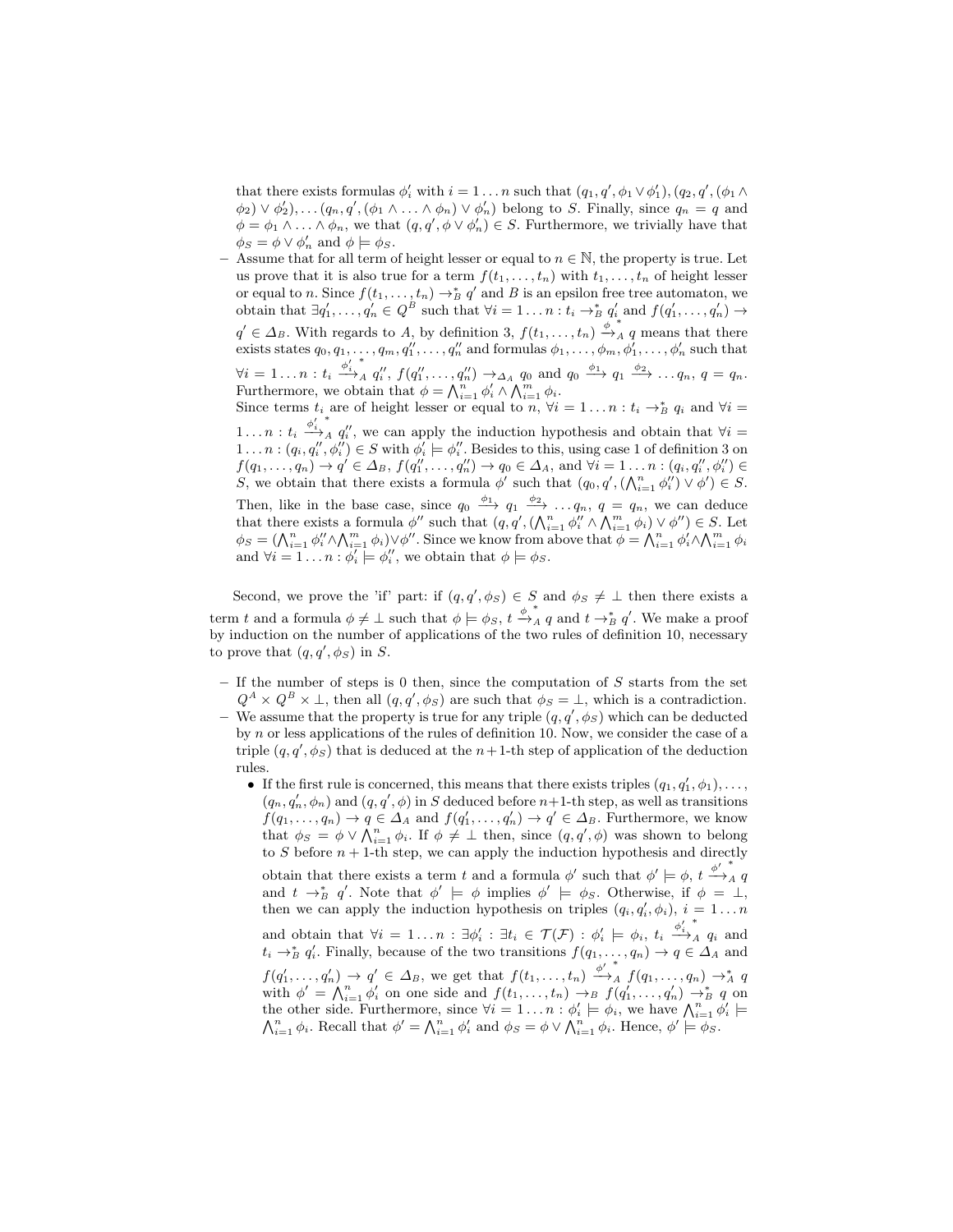• If the second rule is concerned, this means that there exists triples  $(q_1, q', \phi_1)$ and  $(q, q', \phi_2)$  in S deduced before the  $n + 1$ -th step. Furthermore, we know that  $\phi_S = (\phi_1 \wedge \phi) \vee \phi_2$ . Like above, if  $\phi_2 \neq \bot$  then we can apply induction hypothesis on  $(q, q', \phi_2)$  and trivially get the result. Otherwise, if  $\phi_2 = \perp$  then we can use induction hypothesis on the triple  $(q_1, q', \phi_1)$  and obtain that there

exists a formula  $\phi'_1$  and a term  $t_1$  such that  $t_1 \xrightarrow{\phi'_1} A q_1, t_1 \rightarrow_B^* q'$  and  $\phi'_1 \models \phi_1$ . Then, by case on the epsilon transition used for the deduction on S, we prove that  $t_1 \xrightarrow{\phi'_1 \wedge \phi}^* q$ :

- ∗ Assume that  $q_1 \xrightarrow{\phi} q \in \varepsilon_{\mathcal{R}}$ . Then, by definition 3, we obtain that  $t_1 \xrightarrow{\phi'_1 \wedge \phi^*}$ A q. Furthermore, since  $\phi'_1 \models \phi_1$ , we have that  $\phi'_1 \wedge \phi \models \phi_1 \wedge \phi$  and, finally, that  $\phi'_1 \wedge \phi \models \phi_S$ .
- ∗ Assume that  $q_1 \to q \in \varepsilon_E$ . By definition 3, we obtain that  $t \xrightarrow{\phi_1 \vee Eq(q_1,q)}$ A q. Finally, like above, we can deduce that  $\phi'_1 \wedge Eq(q_1, q) \models \phi_1 \wedge Eq(q_1, q)$ and thus  $\phi'_1 \wedge Eq(q_1, q) \models \phi_S$ .

#### I Soundness and Completeness

Concerning the prune step P, it preserves also the well-definition of a  $\mathcal{R}_{/E}$ −automaton. Indeed, given an  $\mathcal{R}_{/E}$ −automaton  $A_{\mathcal{R},E}^i$ , one can see the prune step as a removing of transitions of  $\varepsilon_E^i$  and  $\varepsilon_R^i$ . So, it does not affect Definition 4.

#### I.1 Proof of Theorem 5

The completion stops when any critical pair is solved. We show that this automaton is R-closed for any state of  $A_{\mathcal{R},E}^*$  the fixpoint  $\mathcal{R}_{/E}$ -automaton. Since  $\mathcal{C}(A_{\mathcal{R},E}^*) = A_{\mathcal{R},E}^*$ , for any q of  $A_{\mathcal{R},E}^*$ , any rule  $l \to r \in \mathcal{R}$  and any substitution  $\sigma : \mathcal{X} \mapsto Q$ , one has  $l\sigma \to^*_{A^*_{\mathcal{R},E}} q \Rightarrow r\sigma \to^*_{A^*_{\mathcal{R},E}} q$ . Applying Theorem 2, one has for any state q of  $A^*_{\mathcal{R},E}$ , any  $u \in \mathcal{L}(\mathring{A}_{\mathcal{R},E}^*, q)$ , any  $v \in \mathcal{T}(\mathcal{F})$ ,  $u \to_{\mathcal{R}} v \implies v \in \mathcal{L}(\mathring{A}_{\mathcal{R},E}^*, q)$ . Thanks to the fixpoint property, this result extends to the reflexive and transitive closure of  $\rightarrow \mathbb{R}$  for all state, and especially final states of  $A_{\mathcal{R},E}^*$ . We then deduce  $\mathcal{R}^*(\mathcal{L}(A_{\mathcal{R},E}^*)) \subseteq \mathcal{L}(A_{\mathcal{R},E}^*)$ . Finally, all the transitions of the initial automaton  $A_{\mathcal{R},E}^0$  are always preserved at each step of C and W, and never removed by P.

Similarly, the set of final states is never modified during the process. It means that we have a syntactical inclusion of all transitions of  $A_{\mathcal{R},E}^0$  in  $A_{\mathcal{R},E}^*$ , and thus  $\mathcal{L}(A_0) \subseteq \mathcal{L}(A_{\mathcal{R},E}^*)$ . The conjunction of this last result with  $\mathcal{R}^*(\mathcal{L}(A_{\mathcal{R},E}^*)) \subseteq \mathcal{L}(A_{\mathcal{R},E}^*)$  is sufficient to conclude that if  $\mathcal{L}(A_{\mathcal{R},E}^*) \cap \mathcal{L}(A_{Bad}) = \emptyset$  then  $\mathcal{R}^*(\mathcal{L}(A_O)) \cap \mathcal{L}(A_{Bad}) = \emptyset$ .

#### I.2 Proof of Theorem 6

Since P preserves the well-definition of a  $\mathcal{R}_{/E}$ −automaton, one can deduce that any  $\mathcal{R}_{/E}$ −automaton  $A_i$  is then well-defined for linear TRS.

Let  $t \in Bad$  and  $t \in \mathcal{R}^*(\mathcal{L}(A_0))$ . Note that if  $A_i$  exists then necessarly, in order to get  $t \stackrel{\top}{\to} q_f$  and  $q_f$  a final state of  $A_i$ ,  $A_i$  must contain a rewriting chain  $t_0 \to_{\mathcal{R}}$  $t_1 \ldots \rightarrow_{\mathcal{R}} t_n$  such that  $t_0 \in \mathcal{L}(A_0)$ ,  $t_n = t$  and for any  $t_i$ ,  $t_i \stackrel{\top}{\rightarrow} q_f$ . Let  $t \in Bad$  and  $t \in \mathcal{R}^*(\mathcal{L}(A_0))$ . Thus, there exists a minimal rewriting chain  $t_0 \to_{\mathcal{R}} t_1 \dots \to_{\mathcal{R}} t_n$  such that  $t_0 \in \mathcal{L}(A_0)$  and  $t_n = t$ . We are going to show that a such rewriting chain leads eventually to the wanted  $\mathcal{R}_{/E}$ −automaton  $A_j$ .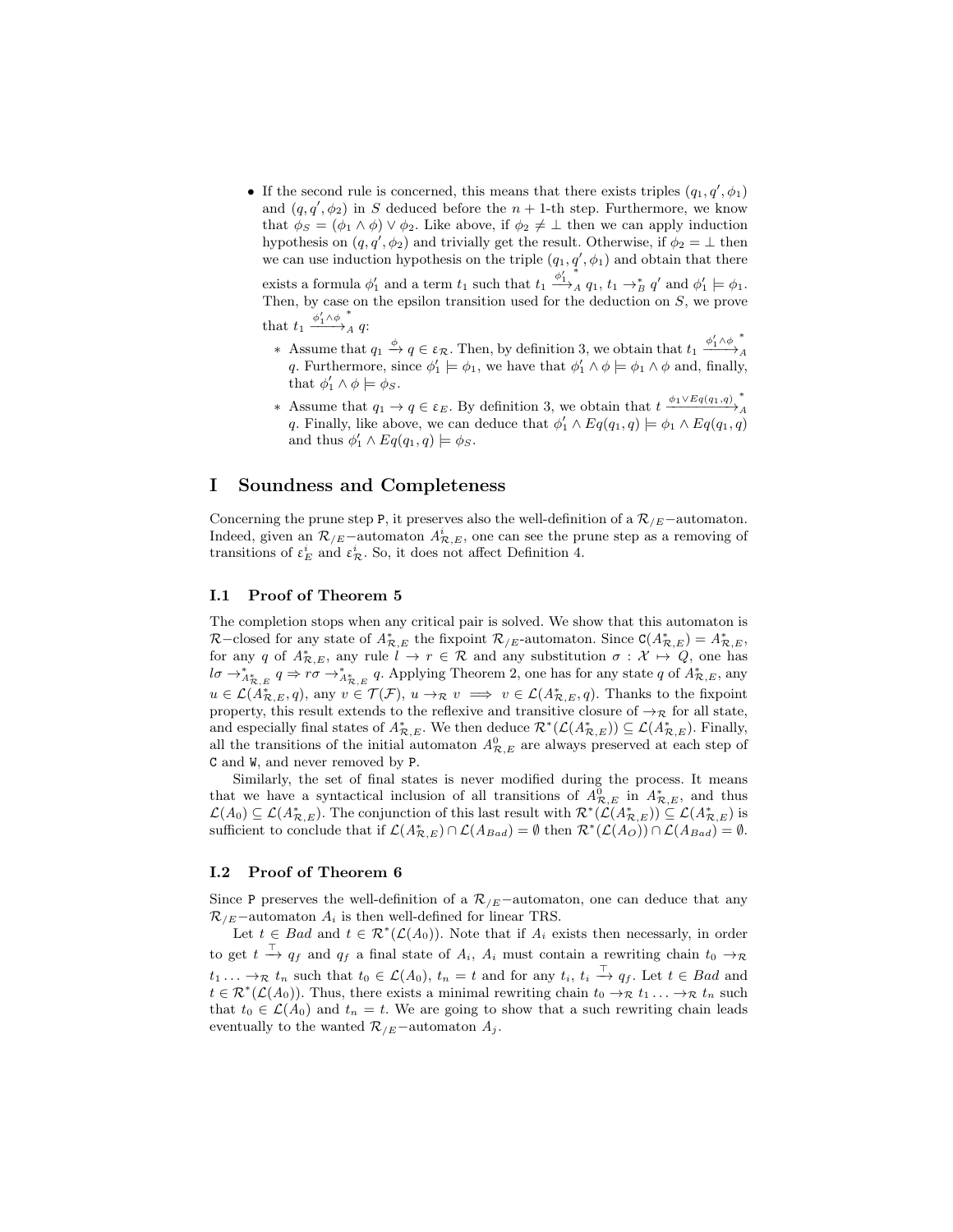- $n = 0$  By hypothesis,  $t_0 \in \mathcal{L}(A_0) \cap Bad$ . Since  $\varepsilon_E^0 = \emptyset$ , one can deduce that there exists  $q_f \in Q_f$  such that  $t_0 \stackrel{\top}{\longrightarrow}_{A_0} q_f$ . So,  $A_0$  is the wanted  $\mathcal{R}_{/E}$ -automaton.
- $n + 1$  Suppose that the property is true for a rewriting chain of length n. Then, there exists a  $\mathcal{R}_{/E}$ -automaton  $A_k$  such that for any  $t_i$  with  $i = 0, \ldots, n, t_i \stackrel{\top}{\rightarrow}_{A_k} q_f$ and  $t_n \notin \mathcal{L}(A_{k-1})$ . Consider now a rewriting chain of length  $n + 1$ . So, one has  $t_0 \to_{\mathcal{R}} t_1 \ldots \to_{\mathcal{R}} t_n \to_{\mathcal{R}} t_{n+1}$ . By construction,  $t_{n+1}$  can not be in  $\mathcal{L}(A_k)$ . Indeed, the rewriting chain is the minimal one to get  $t_{n+1}$ . So, if  $t_{n+1}$  was in a previous  $\mathcal{R}_{\angle E}$ −automaton then it has been deleted because  $t_{n+1}$  would have been obtained by accelerating the computation and then considered as a spurious example. Thus,  $A_k$  is not R−closed. So, applying Theorem 2 one gets that  $t_{n+1} \in \mathcal{L}(\mathcal{C}(A_k)).$ Moreoever, since there exists  $q_f \in Q_f$  such that  $t_n \stackrel{\top}{\to} q_f$ , one can deduce that there exists  $u, v \in \mathcal{T}(\mathcal{F}), p \in \mathcal{P}os(t_n)$  and  $q \in Q^k$  such that  $u \xrightarrow{\top}_{A_k} q, t_n|_p = u$ ,  $u \to \mathcal{R}$  v and  $t_{n+1} = t_n[v]_p$ . Consequently, there exists a rule  $l \to r \in \mathcal{R}$  and a substitution  $\sigma: \mathcal{X} \to Q^k$  such that  $u \xrightarrow{\top}_{A_k} l \sigma$  and  $v \xrightarrow{\top}_{A_k} r \sigma$ . So, one can deduce that  $t_{n+1} \xrightarrow{\top}_{c(A_k)}$ . Trivially, if  $t_{n+1} \in Bad$  then there exists  $j > 0$  such that  $t_{n+1} \stackrel{\top}{\longrightarrow}_{A_j}$ .

#### I.3 Proof of Theorem 7

Since  $R$  is not linear, we can not applied directly Theorem 2.

We illustrate the problem of the non right-linearity of R. Let A be the  $\mathcal{R}_{/E}$ −automaton whose  $\Delta = \{a \to q', b \to q' f(q') \to q\}$ ,  $\varepsilon_{\mathcal{R}} = \emptyset$  and  $\varepsilon_E = \emptyset$ . Let  $\mathcal{R}$  be the TRS composed of a single rule  $f(x) \to g(x,x)$ . To compute  $C(A)$ , we have to add the new transitions  $g(q', q') \to q''$  and  $q'' \to q$ . We have the new runs  $g(a, a) \to q$ ,  $g(b, b) \to q$ ,  $g(a, b) \stackrel{\top}{\rightarrow} q$  and  $g(b, a) \stackrel{\top}{\rightarrow} q$ , but we note that terms  $g(a, b)$  and  $g(b, a)$  are not reachable from  $f(a)$  or  $f(b)$ .  $\mathcal{R}_{/E}$ -automaton  $\mathcal{C}(A)$  is not well-defined anymore. The reason is that several representative terms are in  $Rep(q')$ : it implies the term  $g(q', q')$  denotes more than the expected terms. To avoid this approximation, it is sufficient to ensure that all  $q$  has a unique representative term the initial RE-automaton. The normalization defined in Appendix D maintains this property by producing a fresh state for each new transition created.

#### J Additional Experiments

#### J.1 Processes Counting Symbols

The example considered in [11] is linear. The example deals with a simple two processes counting system. The following TRS describes the behavior of two processes each one equipped with an input list and a FIFO. Each process receives a list of symbols '+' and '−' to count, as an input. One of the processes, say  $P_+$ , is counting the '+' symbols and the other one, say  $P_-\$  is counting the '−' symbols. When  $P_+\$  receives a '+', it counts it and when it receives a '−', it adds the symbol to  $P_$ -'s FIFO. The behavior of  $P_$  is symmetric. When a process input list and FIFO is empty then it stops and gives the value of its counter.

Here is a possible rewrite specification of this system, given in the Timbuk language, where  $S($ ,,,,,) represents a configuration with a process  $P_+$ , a process  $P_-, P_+$ 's FIFO and P−'s FIFO. The term Proc( , ) represents a process with an input list and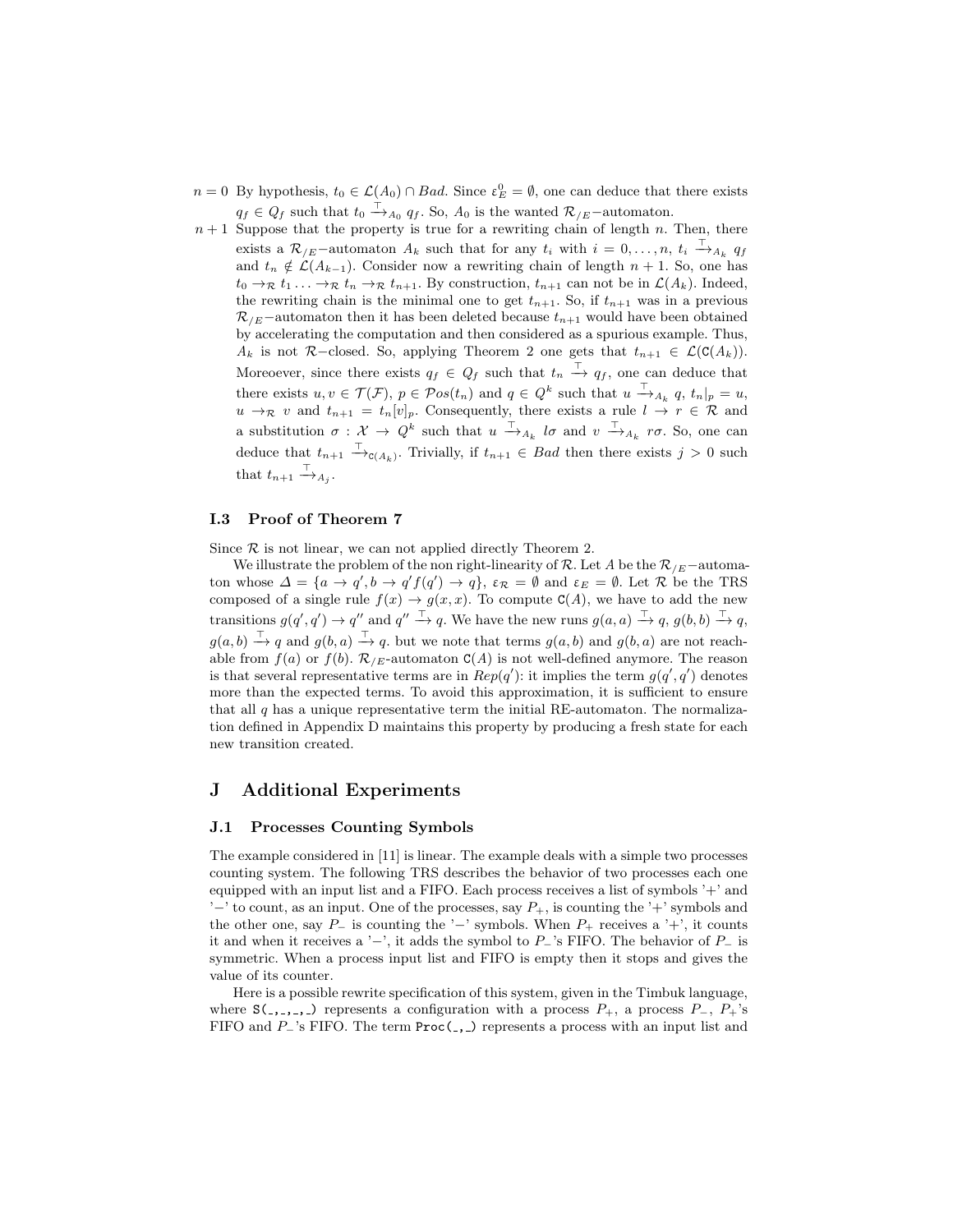a counter,  $add(\_, \_)$  implements adding of an element in a FIFO, and cons, nil, s, o are the usual constructors for lists and natural numbers (peano's representation). The symbols '+' and '−' are represented respectively by the terms plus and minus. When a process has terminated its task, the value returned by the process is represented by a term of the form stop(i) where i is a peano's integer.

A first TRS representing this system is given in Section J.2.

Our objective is to show that no deadlock state can be reached. A deadlock state is a state when the process has stopped but there are still symbols to count.

The set of bad terms is also defined by a tree automaton recognizing all terms of the form  $S(\text{stop}(.), .,\text{cons}(\text{plus}, .), .)$  and  $S(.,\text{stop}(.), .,\text{cons}(\text{minus}, .))$ , i.e. any configuration where a stopped process has a non empty FIFO. What remains to be done is to provide the equations so as to have a finite model. Since each process reads symbols in an unbounded list and either counts it or adds it to the other's process FIFO, the terms which are likely to become infinite are counters and FIFOs. To have a finite completion, it is enough to add the following equations:  $s(X)=X$  whose effect is to place all natural numbers in the same equivalence class and  $add(X,add(Y,Z))=add(X,Z)$ whose effect is to place all terms built on FIFO additions in the same equivalence class. If we launch TimbukCEGAR on this example it stops in less than a second and states that there is a counterexample. This is due to the fact that after  $P_+$  termination, P may add a "+" to  $P_+$ 's FIFO. This can be solved by a more precise termination condition for each process: when a process exhausts its list it adds an end symbol to the FIFO of the other process. A process terminates if it exhausts its list and if it reads end on its FIFO. This patched specification is given in Section J.3.

Refining the termination condition in the TRS of the Timbuk's specification, we can restart completion. Then no counterexample is found but a refinement is necessary. This is due to the fact that the equation  $add(X,add(Y,Z))=add(X,Z)$  may break the order of symbols in the FIFO. Thus, using this equation, "+" or "-" symbols may be occur in the FIFO after the end symbol, resulting in a false counterexample. To achieve the proof using Timbuk 3.1, it was necessary to guess a good set of equations, which is hard in general. On this particular example, it is necessary to figure out that the equation  $add(X,add(Y,Z))=add(X,Z)$  is likely to mix additions of "+", "-" and end symbols. Hence, replacing this equation by the three equations add(plus,add(plus,Z))=add(plus,Z),add(minus,add(minus,Z))=add(minus,Z) and  $add(end,addend,Z))$ = $add(end,Z)$  avoid this problem and permits to have a terminating completion and no false counterexamples. Tuning of equations by hand is hard on large examples and can be avoided here using automatic refinement. TimbukCEGAR and the initial equation proves it in 8 steps of completion and 5 steps of refinement. All the results can be certified by the checker.

The table of Figure 3 gives the number of rules of the TRS, the number of transitions of initial tree automaton, the number of refinement steps, the size of the completed automaton, execution time and memory usage for completion, and checking time. Line 1 gives the results for the automatic refinement of the initial equation. The same example is run with the three good equations (no refinement necessary) on line 2 and with Timbuk 3.1 on line 3.

The completion time with refinement (255s) has to be compared with the execution time of  $[11]$  which is superior to one hour<sup>7</sup>.

<sup>7</sup> Personnal communication with the authors, not given in the paper.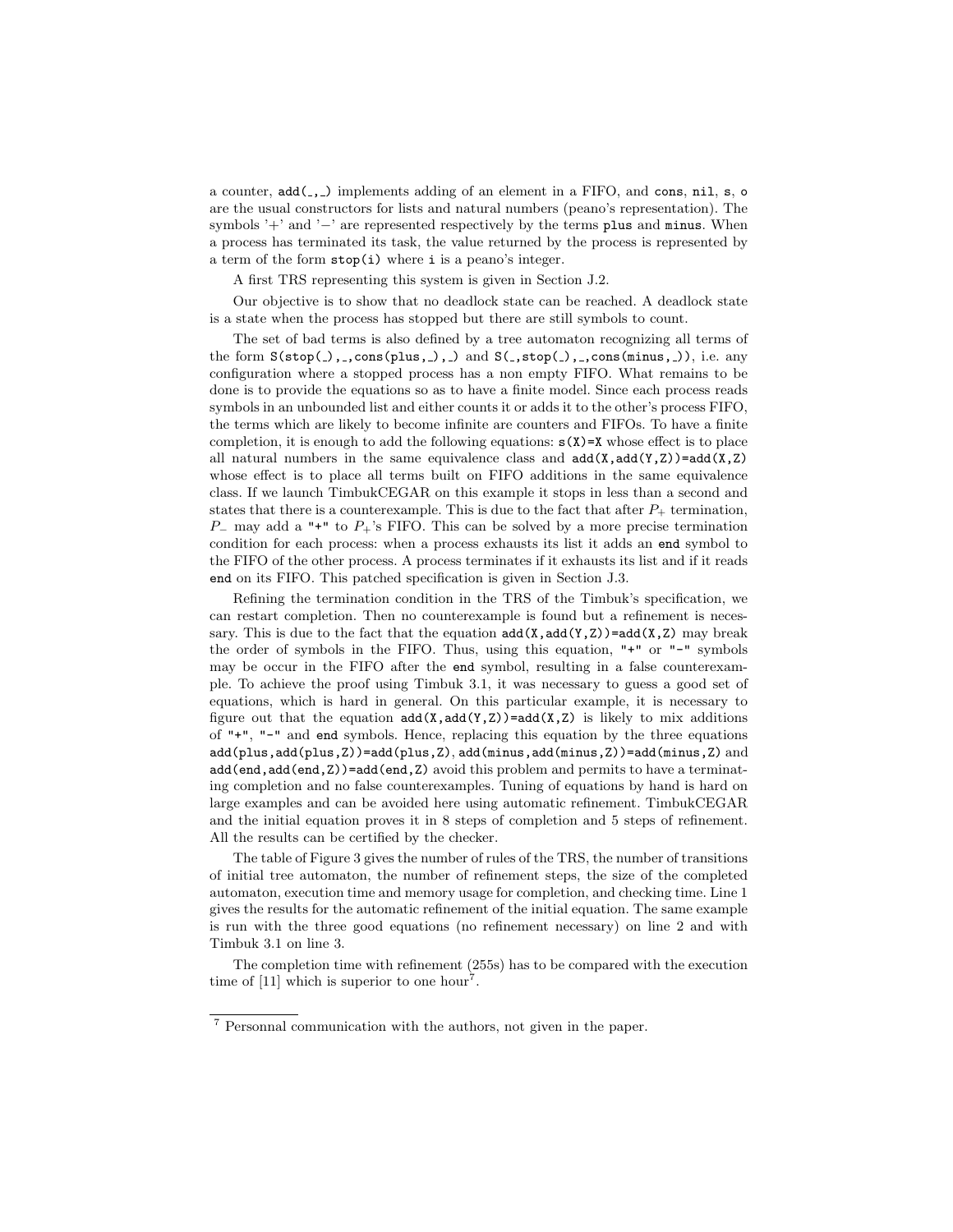| Tool         | R.I |  | Initial TA Ref. Final TA Comp. Comp. Checking |     |              |        |
|--------------|-----|--|-----------------------------------------------|-----|--------------|--------|
|              |     |  | nb of rules nb of trans. steps nb of trans.   |     | time memory  | time   |
| TimbukCEGAR  | 12  |  | 4145                                          |     | 255s 170Mbl  | 12504s |
| TimbukCEGAR  | 12  |  | 1996                                          | 20s | 63Mbl        | 693s   |
| Timbuk $3.1$ | 12  |  | 12219                                         | 19s | 25Mb         | 21s    |
| TimbukCEGAR  | 879 |  | 3688                                          |     | $128s$ 531Mb | 17017s |

Fig. 3: Time and memory usage for completion with and without refinement.

#### J.2 Timbuk Specification leading to a Counterexample

```
Ops
  S:4 proc:2 stop:1 cons:2 nil:0 plus:0 minus:0 s:1 o:0 add:2
Vars X Y Z U C M N
TRS R1
add(X, nil) \rightarrow cons(X, nil)add(X, cons(Y, Z)) \rightarrow cons(Y, add(X, Z))S(proc(cons(plus,Y),C),Z,M,N) \rightarrow S(proc(Y,s(C)),Z,M,N)S(proc(cons(minus, Y), C), U, M, N) \rightarrow S(proc(Y, C), U, M, add(minus, N))S(X,proc(cons(minus, Y), C), M, N) \rightarrow S(X,proc(Y, s(C)), M, N)S(X,proc(cons(plus,Y),C),M,N) \rightarrow S(X,proc(Y,C),add(plus,M),N)S(proc(X, C), Z, cons(plus, M), N) \rightarrow S(proc(X, s(C)), Z, M, N)S(X,proc(Z,C),M,cons(minus,N)) \rightarrow S(X,proc(Z,s(C)),M,N)S(proc(nil,C),Z,M,N) \rightarrow S(stop(C),Z,M,N)S(X,proc(nil,C),M,N) \rightarrow S(X,stop(C),M,N)Automaton A1
```
States q0 qinit qzero qnil qlist qsymb

Final States q0

| Transitions                           |                                           |
|---------------------------------------|-------------------------------------------|
| $o \rightarrow q$ zero                | $ni1 \rightarrow qni1$                    |
| $plus$ $\rightarrow$ $qsymb$          | $minus$ $\rightarrow$ qsymb               |
| $cons(qsymb, qni1)$ ->qlist           | $cons(qsymbol,qlist) \rightarrow qlist$   |
| $proc(qlist,qzero) \rightarrow qinit$ | $S(qinit,qinit,qnil,qnil) \rightarrow q0$ |

#### J.3 Timbuk Specification leading to a Conclusive Analysis

Ops S:4 proc:2 stop:1 cons:2 nil:0 plus:0 minus:0 s:1 o:0 end:0 add:2 Vars X Y Z U C M N